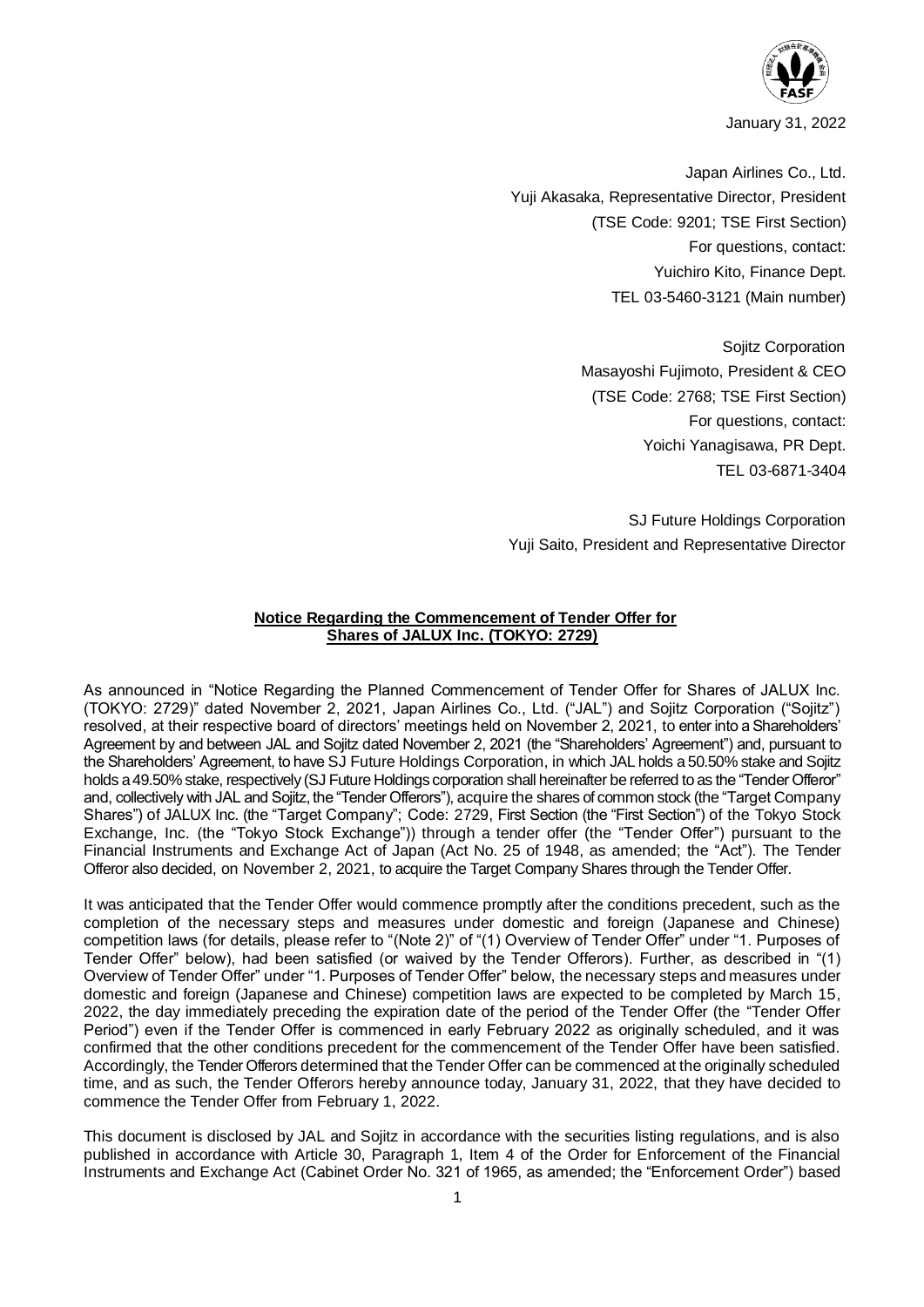on a request made by the Tender Offeror to JAL, the parent company of the Tender Offeror as of today.

- 1. Purposes of Tender Offer
	- (1) Overview of Tender Offer

As of today, JAL is the second largest shareholder of the Target Company, which holds 2,727,500 shares of the Target Company Shares (ownership ratio (Note 1): 21.56%), and the Target Company is an equity-method affiliate of JAL. As of today, Sojitz is the largest shareholder of the Target Company, which holds 2,810,500 shares of the Target Company Shares (ownership ratio: 22.22%), and the Target Company is an equity-method affiliate of Sojitz. The Tender Offeror is a joint stock company established on October 1, 2021, mainly for the purpose of acquiring and holding the share certificates, etc., of the Target Company through the Tender Offer, and as of today, the Target Company does not hold any Target Company Shares.<br>(Note 1) "Ownership ratio" means the ratio (expressed

"Ownership ratio" means the ratio (expressed as a percentage rounded to two decimal places) of the number of shares held by a relevant shareholder to the number of outstanding shares (12,650,711 shares) of the Target Company resulting from the following formula; hereinafter the same:

> (A) the total number of issued shares of the Target Company (12,775,000 shares) as of December 31, 2021, as stated in the "Summary of Financial Results for the Third Quarter of the Fiscal Year Ending March 31, 2022 (Japan GAAP) (Consolidated)," announced by the Target Company on January 31, 2022 (the "Target Company's Third Quarter Financial Results") minus (B) the number of treasury shares held by the Target Company (124,289 shares) as of the same day.

As announced in "Notice Regarding the Planned Commencement of Tender Offer for Shares of JALUX Inc. (TOKYO: 2729)" dated November 2, 2021 (the "Tender Offerors' Press Release Dated November 2, 2021"), JAL and Sojitz resolved, at their respective board of directors' meetings held on November 2, 2021, to enter into the Shareholders' Agreement dated November 2, 2021 and, subject to the conditions precedent, which are provided in the Shareholders' Agreement (Note 2) (the "Conditions Precedent to the Tender Offer"), being satisfied (or waived by the Tender Offerors), have the Tender Offeror conduct the Tender Offer, to which all of the Target Company Shares (excluding the Target Company Shares held by the Tender Offerors and Japan Airport Terminal Co., Ltd. ("Japan Airport Terminal") and the treasury shares held by the Target Company) are subject. The Tender Offer will be conducted as part of a series of transactions (the "Transactions") aimed at taking the Target Company Shares private while maintaining and strengthening the relationship between the Target Company and the existing major shareholders, as a result of which the Tender Offerors and Japan Airport Terminal, which holds 1,022,000 shares of the Target Company Shares (ownership ratio: 8.08%) and is the third largest shareholder of the Target Company, will be the only shareholders of the Target Company. The Tender Offeror also decided, on November 2, 2021, to commence the Tender Offer around early February 2022, and to acquire the Target Company Shares, subject to the Conditions Precedent to the Tender Offer being satisfied (or waived by the Tender Offerors).

(Note 2) (A) at the meeting of the board of directors of the Target Company, the board of directors of the Target Company resolved, upon unanimous approval, to express an opinion in favor of the Tender Offer and to recommend that the shareholders of the Target Company tender their shares in the Tender Offer, and no change or withdrawal of the opinion so expressed has been made; (B) the procedures and waiting periods under the domestic and foreign (Japanese and Chinese) competition laws have been completed; (C) there is no petition, litigation, proceeding, order, disposition or judgment to restrict or prohibit the Transactions; (D) there is no non-public material information with respect to the Target Company as stipulated in Article 166, Paragraph 2 of the Act; (E) there is no material adverse effect on the assets, management or financial condition of the Target Company's group (which is a collective name referring to the Target Company and its subsidiaries and affiliates; hereinafter the same), or on the future earnings plan related to the quality of earnings of the Target Company's group; (F) the special committee, which was established by the Target Company, submitted a report to express an opinion that they are in favor of the Tender Offer and recommend that the shareholders of the Target Company tender their shares in the Tender Offer, and no change or withdrawal of the opinion so expressed has been made; (G) the Shareholders' Agreement remains valid; (H) the representations and warranties by JAL and Sojitz set forth in the Shareholders' Agreement are true and correct in material respects; (I) JAL and Sojitz have performed or complied, in material respects, with their obligations under the Shareholders' Agreement; (J) the Non-Tender Agreement (as defined below; hereinafter the same) is duly executed and remains valid;(K) the representations and warranties by JAL, Sojitz, and Japan Airport Terminal set forth in the Non-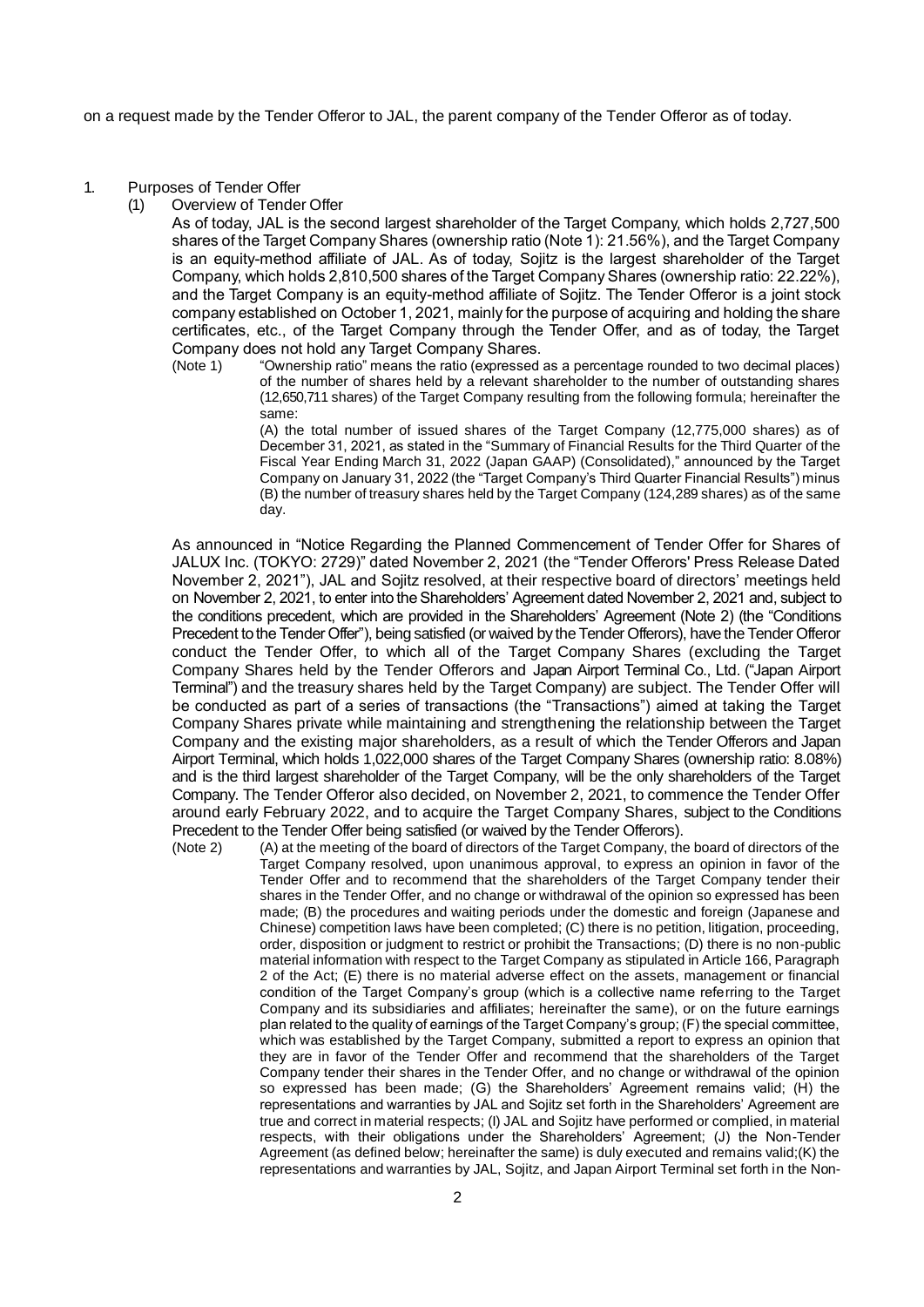Tender Agreement are true and correct in material respects; and (L) JAL, Sojitz, and Japan Airport Terminal have performed or complied, in material respects, with their obligations under the Non-Tender Agreement. For details of the representations and warranties, obligations, and others of each party under the Shareholders' Agreement and the Non-Tender Agreement, please refer to "(6) Matters concerning material agreements regarding the Tender Offer" below.

Subsequently, on November 2, 2021 (local time), JAL and Sojitz submitted to the State Administration for Market Regulation of the People's Republic of China (the "SAMR") a prior notification under the Chinese competition laws regarding (i) the first capital increase, in which JAL and Sojitz acquire the shares of common stock to be newly issued by the Tender Offeror so that JAL and Sojitz hold 50.50% and 49.50%, respectively, of the voting rights attached to the shares of the Tender Offeror (the "First Capital Increase") and (ii) the acquisition of the Target Company Shares through the Tender Offer (the "Acquisition of Shares" and, collectively with the First Capital Increase, the "Acquisition of Shares, Etc."), and it was accepted as of December 8, 2021 (local time). Regarding such prior notification, on December 27, 2021 (local time), a document was issued by the SAMR approving the Acquisition of Shares, Etc., and the Tender Offerors received such document on December 27, 2021 and confirmed that the Acquisition of Shares, Etc. had been approved on the same day.

In addition, on January 21, 2022, the Tender Offeror submitted to the Fair Trade Commission a prior notification concerning the Acquisition of Shares under the Act on Prohibition of Private Monopolization and Maintenance of Fair Trade (Act No. 54 of 1947, as amended; the "Anti-Monopoly Act"), and it was accepted as of the same date. Accordingly, the cease and desist period for which advance notice of a cease and desist order may be given and the period for which acquisitions are prohibited will expire after February 20, 2022, in principle. As a result of this, even if the Tender Offer commences in early February 2022 as originally scheduled, the necessary steps and measures under the Anti-Monopoly Act are expected to be completed by March 15, 2022, the day immediately preceding the expiration date of the Tender Offer Period. Accordingly, with respect to the condition requiring completion of the procedures and waiting periods under the Japanese competition laws (the Anti-Monopoly Act) among item (B) of the Conditions Precedent to the Tender Offer, although such condition has not been satisfied as of today, the Tender Offerors have decided to conduct the Tender Offer, waive such condition as the Conditions Precedent to the Tender Offer, and provide that the failure to allow for the expiration of the procedures and waiting periods under the Anti-Monopoly Act by the day immediately preceding the expiration date of the Tender Offer Period (including any cases where the Tender Offer Period is extended) shall constitute grounds for withdrawal of the Tender Offer instead.

Furthermore, with respect to the Conditions Precedent to the Tender Offer, since, as described below, the Tender Offerors confirmed that all of them have been satisfied except for the condition requiring the completion of the procedures and waiting periods under the Japanese competition laws (the Anti-Monopoly Act), the Tender Offerors have determined that the Tender Offer can be commenced at the originally scheduled time. Therefore, on January 31, 2022, the Tender Offerors decided to commence the Tender Offer from February 1, 2022.

- (A) The Target Company reported to the Tender Offerors that, at a meeting of the board of directors of the Target Company held on January 31, 2022, the Target Company had determined that, as of January 31, 2022, there were no factors that would change the opinion as of November 2, 2021 on the Tender Offer, and the Target Company had resolved to again express an opinion in favor of the Tender Offer and to recommend that the shareholders of the Target Company tender their shares in the Tender Offer, and the Tender Offerors confirmed on January 31, 2022 the fact that such resolution had been made.
- (B) In response to the prior notification under the Chinese competition laws regarding the Acquisition of Shares, Etc., the document was issued by the SAMR approving the Acquisition of Shares, Etc., on December 27, 2021 (local time) and the Tender Offerors received such document on December 27, 2021 and confirmed that the Acquisition of Shares, Etc. had been approved on the same day.
- (C) The Target Company reported to the Tender Offerors that as of January 31, 2022 there was no petition, litigation, proceeding, order, disposition or judgment that would restrict or prohibit the Transactions, and the Tender Offerors determined on the same day that there was no such cause.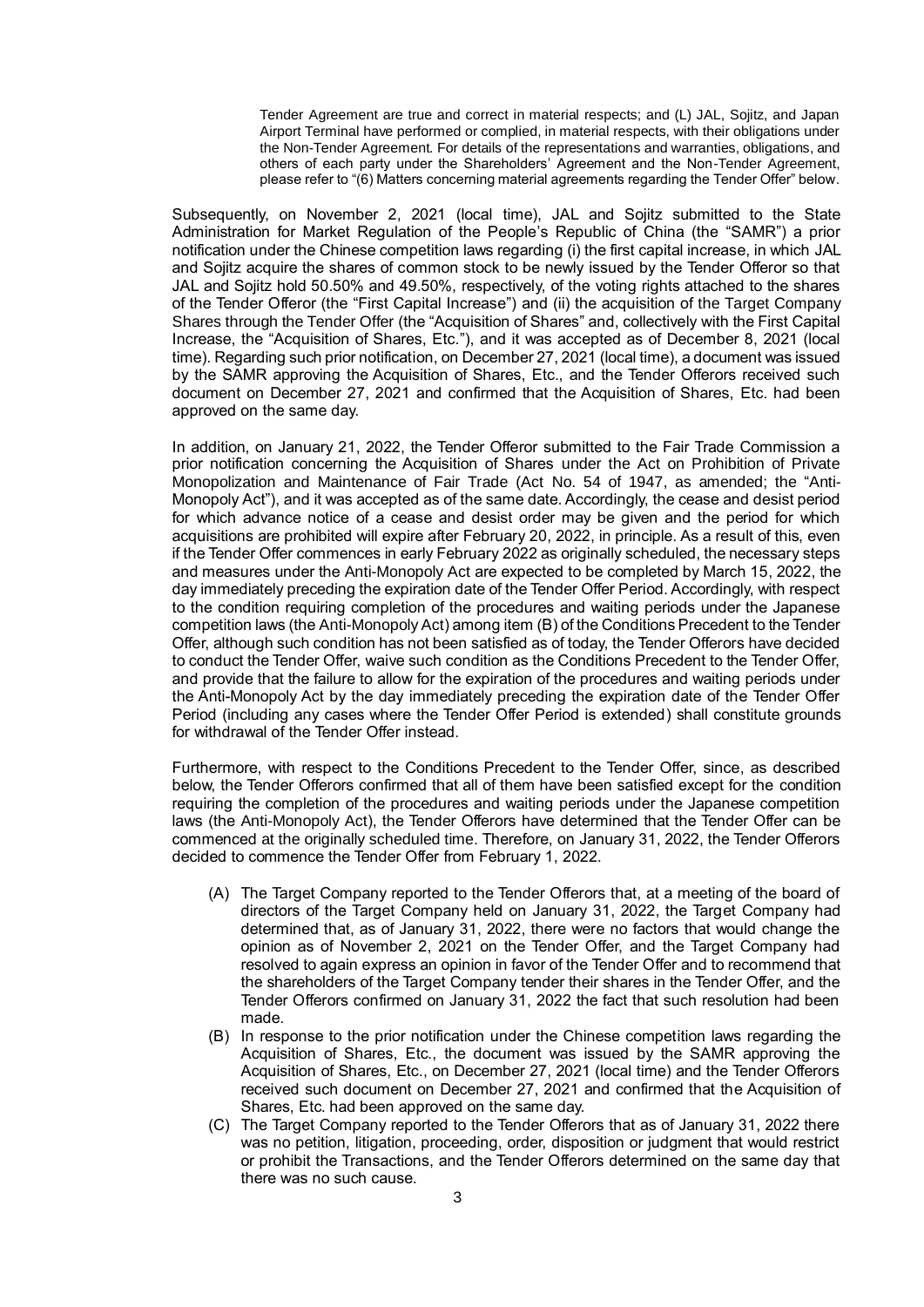- (D) The Target Company reported to the Tender Offerors that, with respect to the Target Company, as of January 31, 2022 there was no non-public material information as stipulated in Article 166, Paragraph 2 of the Act, and the Tender Offerors determined on the same day that there was no such information.
- (E) The Target Company reported to the Tender Offerors that as of January 31, 2022 there was no material adverse effect on the assets, management or financial condition of the Target Company's group, or on the future earnings plan related to the quality of earnings of the Target Company's group, and the Tender Offerors determined on the same day that there was no such effect.
- (F) The Target Company reported to the Tender Offerors that a written report was submitted stating that there was no change as of January 31, 2022 to the opinion expressed by the special committee, that the resolution by the board of directors of the Target Company, as of November 2, 2021, to express an opinion in favor of the Tender Offer and recommend that the shareholders of the Target Company tender their shares in the Tender Offer was reasonable, and the Tender Offerors confirmed on January 31, 2022 the fact that such written report had been submitted.
- (G) As of January 31, 2022, no cause of cancellation of the Shareholders' Agreement has arisen, and the Shareholders' Agreement remains valid.
- (H) JAL and Sojitz reported to the Tender Offerors that the representations and warranties by JAL and Sojitz set forth in the Shareholders' Agreement were true and correct in material respects as of January 31, 2022, and the Tender Offerors determined on the same day that both the said representations and said warranties were true and correct in material respects.
- (I) JAL and Sojitz reported to the Tender Offerors that as of January 31, 2022 JAL and Sojitz had performed or complied, in material respects, with their obligations under the Shareholders' Agreement, and the Tender Offerors determined on the same day that JAL and Sojitz had performed or complied with such obligations.
- (J) As of January 31, 2022, no cause of cancellation of the Non-Tender Agreement has arisen, and the Non-Tender Agreement remains valid
- (K) JAL, Sojitz, and Japan Airport Terminal reported to the Tender Offerors that the representations and warranties by JAL, Sojitz, and Japan Airport Terminal set forth in the Non-Tender Agreement were true and correct in material respects as of January 31, 2022, and the Tender Offerors determined on the same day that all of the said representations and said warranties were true and correct in material respects.
- (L) JAL, Sojitz, and Japan Airport Terminal reported to the Tender Offerors that as of January 31, 2022 JAL, Sojitz, and Japan Airport Terminal had performed or complied, in material respects, with their obligations under the Non-Tender Agreement, and the Tender Offerors determined on the same day that JAL, Sojitz, and Japan Airport Terminal had performed or complied with such obligations.

As of November 2, 2021, the execution date of the Shareholders' Agreement, Sojitz held all of the issued shares of the Tender Offeror (one (1) share). However, on January 14, 2022, in accordance with the provisions of the Shareholders' Agreement, JAL acquired 505 shares of common stock newly issued by the Tender Offeror (50.50% of the total number of issued shares of the Tender Offeror as of January 14, 2022) and Sojitz acquired 494 shares of the same (49.40% of the same) as the First Capital Increase. As of today, the ratio of voting rights with respect to the shares of the Tender Offeror held by JAL and Sojitz is 50.50% and 49.50%, respectively, and JAL has made the Tender Offeror a consolidated subsidiary of JAL. An overview of the Tender Offeror, as of today, is as follows.

| (1) | Name                             | SJ Future Holdings Corporation                                |
|-----|----------------------------------|---------------------------------------------------------------|
| (2) | Address                          | 4-11, Higashishinagawa 2-chome, Shinagawa-ku,<br>Tokyo, Japan |
| (3) | Name and title of representative | Yuji Saito, President and Representative Director<br>(Note 3) |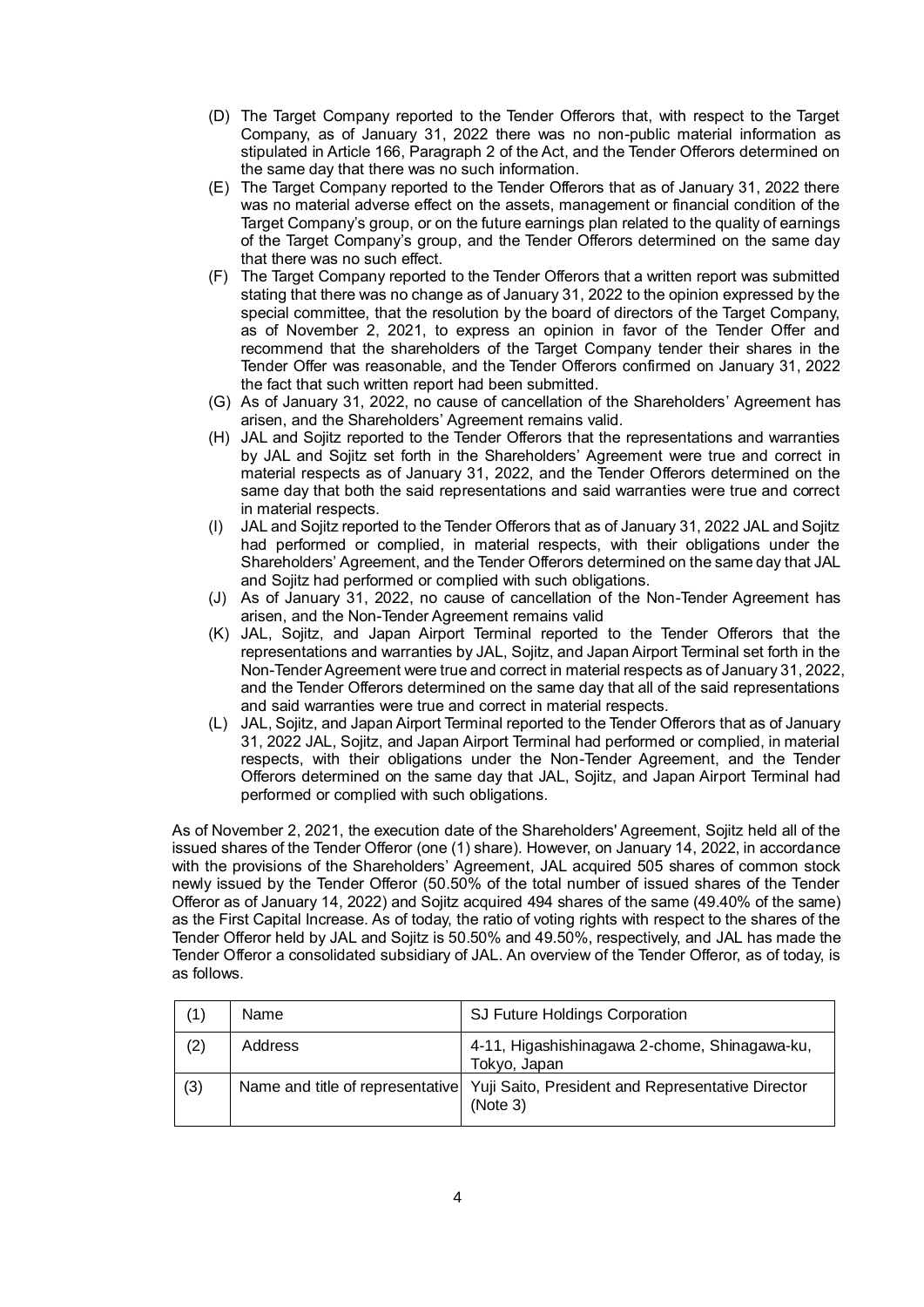| (4) | <b>Business outlines</b> | 1. Business to control and manage business<br>activities of other companies by holding shares or<br>equities in such companies; and<br>2. All other business related to or connected with the<br>activities described in the above item. |
|-----|--------------------------|------------------------------------------------------------------------------------------------------------------------------------------------------------------------------------------------------------------------------------------|
| (5) | Capital stock            | 50,000 yen                                                                                                                                                                                                                               |

(Note 3) As a result of the First Capital Increase, Sari Miida who was the president and representative director of the Tender Offeror as of November 2, 2021, the execution date of the Shareholders' Agreement, resigned from the office of president and representative director of the Tender Offeror on January 14, 2022, and Yuji Saito was newly appointed as the president and representative director. As of today, Yuji Saito holds a position at JAL as an executive officer.

JAL and Sojitz have agreed in the Shareholders' Agreement that they will not tender all of the Target Company Shares held by them in the Tender Offer. JAL and Sojitz have also agreed that, as a result of the Transactions, they will take the Target Company Shares private, and (A) JAL will make the Tender Offeror and the Target Company its consolidated subsidiaries, (B) Sojitz will continue to have the Target Company as its equity-method affiliate, and (C) the ratio of voting rights in the shares of the Target Company held by Japan Airport Terminal will be 8.08% (equal to the ownership ratio in relation to the Target Company Shares held by Japan Airport Terminal as of November 2, 2021, the execution date of the Shareholders' Agreement). In addition, JAL and Sojitz have agreed that, following the completion of a series of procedures to make the Tender Offerors and Japan Airport Terminal the only shareholders of the Target Company, which are contemplated to be implemented after the completion of the Tender Offer (for details, please refer to "(4) Policy for organizational restructuring after the Tender Offer (matters relating to two-step acquisition)" below; the "Squeeze-Out Procedures"), they will take such necessary measures as stock splits of the Target Company Shares and transfers for the Target Company Shares among the Tender Offerors and Japan Airport Terminal, to the extent that conditions (A) through (C) above are satisfied, if such measures are necessary in order to make the ratio of voting rights in the shares of the Target Company held by JAL and Sojitz the same level as that as of November 2, 2021, the execution date of the Shareholders' Agreement (i.e., 21.56% in relation to JAL and 22.22% in relation to Sojitz) .

In addition, JAL and Sojitz entered into a non-tender agreement (the "Non-Tender Agreement") with Japan Airport Terminal on November 2, 2021. In the Non-Tender Agreement, Japan Airport Terminal has agreed not to tender all of the Target Company Shares it holds to the Tender Offer. Moreover, JAL, Sojitz, and Japan Airport Terminal have agreed that, as soon as practicable after the completion of the Squeeze-Out Procedures, they will take necessary measures, such as stock splits of the Target Company Shares and transfers of the Target Company Shares among the Tender Offerors and Japan Airport Terminal, in order to realize (C) above (to alter the ratio of voting rights in the shares of the Target Company held by Japan Airport Terminal to 8.08%).

Since the transfers of the Target Company Shares among the Tender Offerors and Japan Airport Terminal, which may be implemented under the Shareholders' Agreement and the Non-Tender Agreement, are contemplated to be conducted after the total number of issued shares of the Target Company has decreased due to the Share Consolidation (as defined in "(4) Policy for organizational restructuring after the Tender Offer (matters relating to two-step acquisition)" below), which will be conducted as part of the Squeeze-Out Procedures, the price for the transfer of the Target Company Shares in respect of such share transfers may be different from the price for the purchase of the Target Company Shares in respect of the Tender Offer (the "Tender Offer Price"). However, since such price will be determined taking into consideration the ratio of the Share Consolidation (in the case where a stock split is conducted, the ratio of the stock split will also be considered), it is expected to be substantially the same as the Tender Offer Price. For details of the Shareholder Agreement and the Non-Tender Agreement, please refer to "(6) Matters concerning material agreements regarding the Tender Offer" below.

As a result of the above, the Tender Offerors (i.e., JAL, Sojitz, and the Tender Offeror) and Japan Airport Terminal will be the only shareholders of the Target Company through the Transactions, and the ratio of voting rights in the shares of the Target Company held by JAL, Sojitz, the Tender Offeror,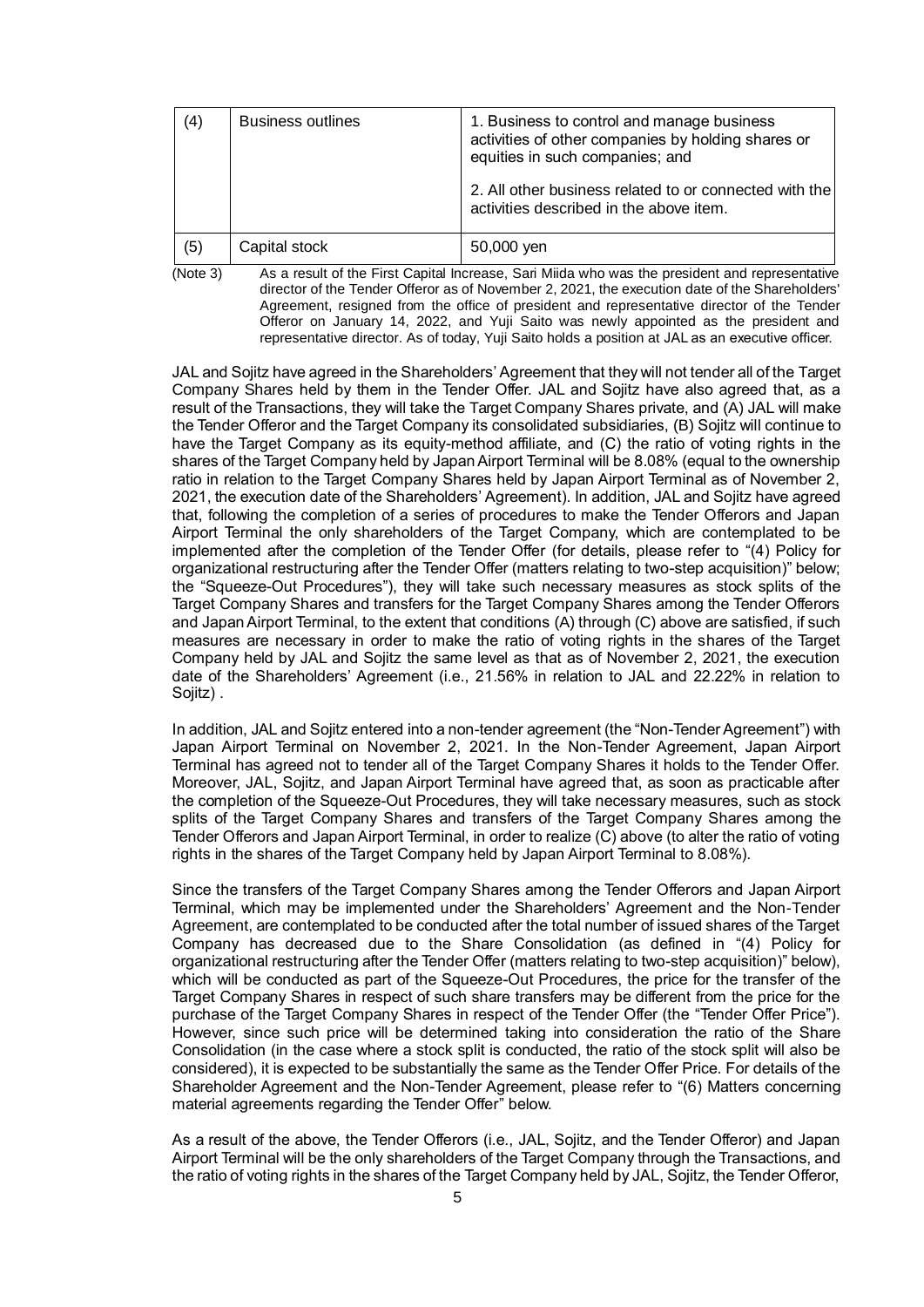and Japan Airport Terminal will be 21.56%, 22.22%, 48.14%, and 8.08%, respectively. In addition, since the ratio of voting rights in the shares of the Tender Offeror held by JAL and Sojitz will be 50.50% and 49.50%, respectively, and JAL will make the Tender Offeror its consolidated subsidiary, JAL will control the majority of the total voting rights in the shares of the Target Company, including the ratio of voting rights in the shares of the Target Company held by JAL itself and the Tender Offeror, its consolidated subsidiary. As a result, JAL will make the Target Company its consolidated subsidiary.

Please also refer to the figures below of the structure for a summary of the Transactions.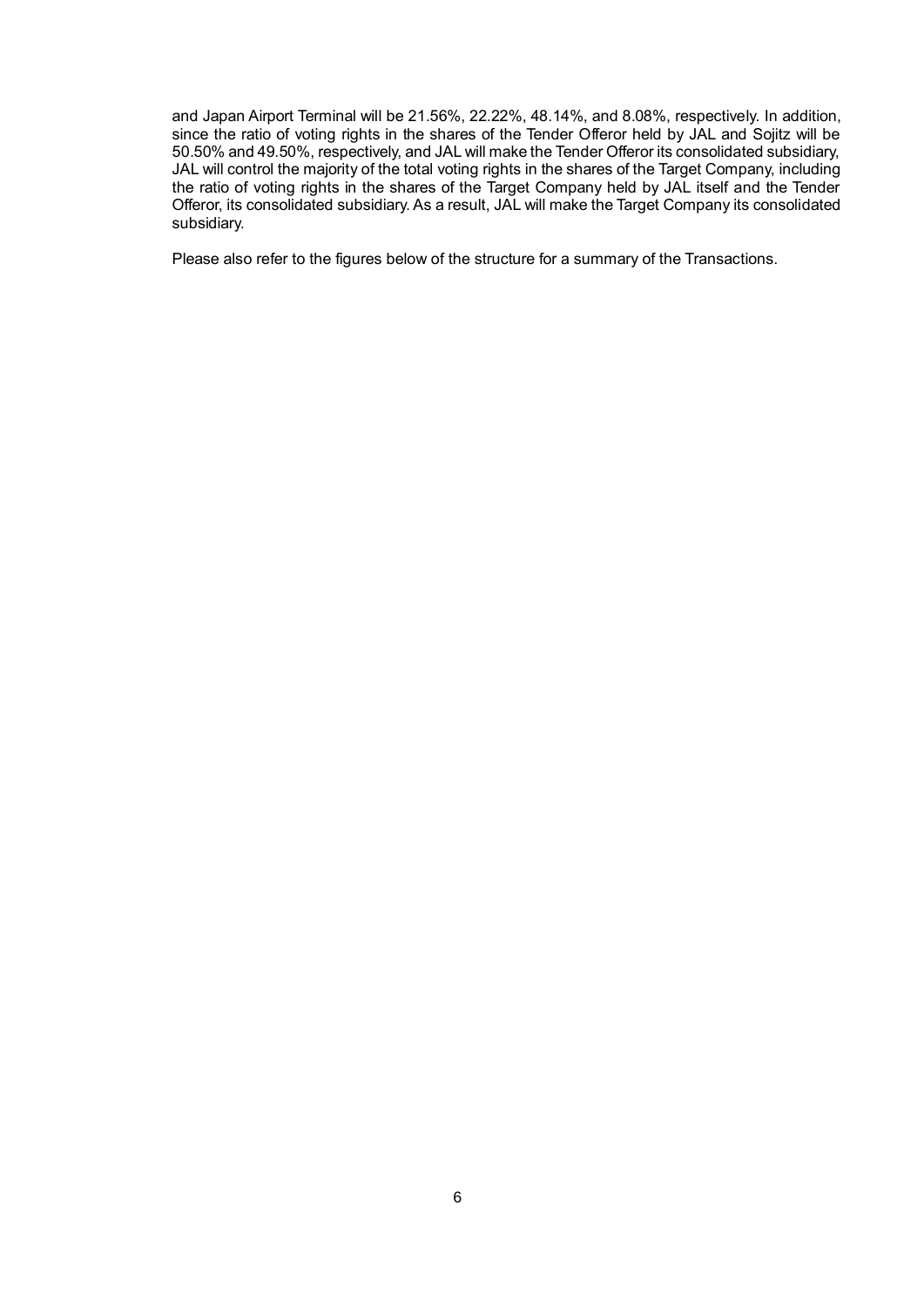# <Figures of the structure of the Transactions>

Before the Tender Offer



# II. Tender Offer



III. After the Tender Offer



(Note) X: The ratio of voting rights with respect to shares tendered in the Tender Offer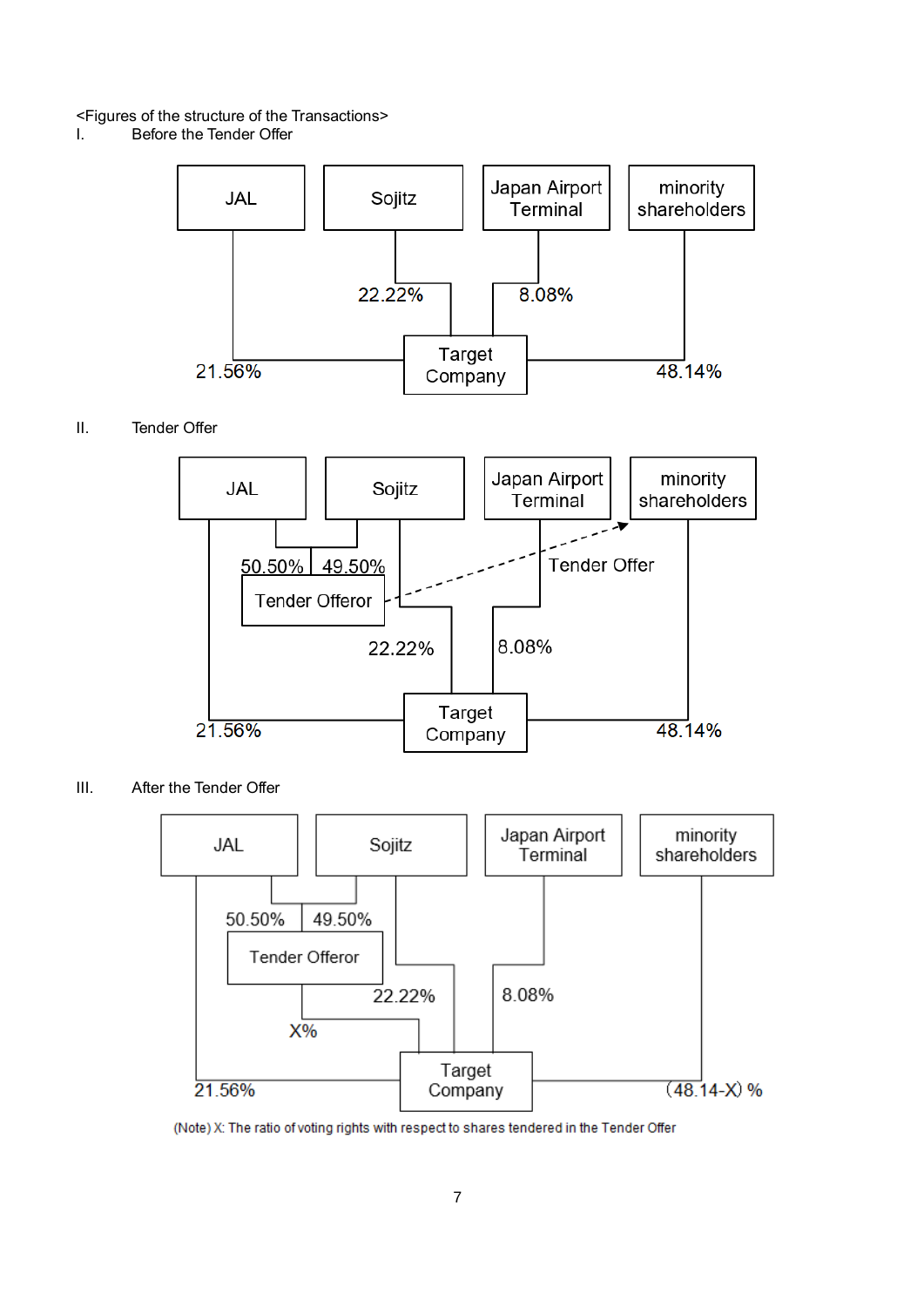IV. Squeeze-Out Procedures (Contemplated to be conducted around mid-May to early June 2022) (Note 4)



(Note) X: The ratio of voting rights with respect to shares tendered in the Tender Offer

- (Note 4) In the Tender Offerors' Press Release Dated November 2, 2021, the timing of implementation of the Squeeze-Out Procedures was stated to be May 2022 as the expected schedule as of November 2, 2021. However, as stated in "(4) Policy for organizational restructuring after the Tender Offer (matters relating to two-step acquisition)" below, as of today, the Extraordinary Shareholders' Meeting (as defined below) is scheduled to be held in mid-May 2022, and the Share Consolidation (as defined below) is scheduled to be effective in early June; therefore, as of today, the timing of implementation of the Squeeze-Out Procedures will be mid-May to early June 2022 as described above.
- V. After the Transactions



(Note) The ratio of voting rights after the necessary measures were taken, such as the stock splits of the Target Company Shares and transfers of the Target Company Shares among the Tender Offerors and Japan Airport Terminal following the completion of the Squeeze-Out Procedures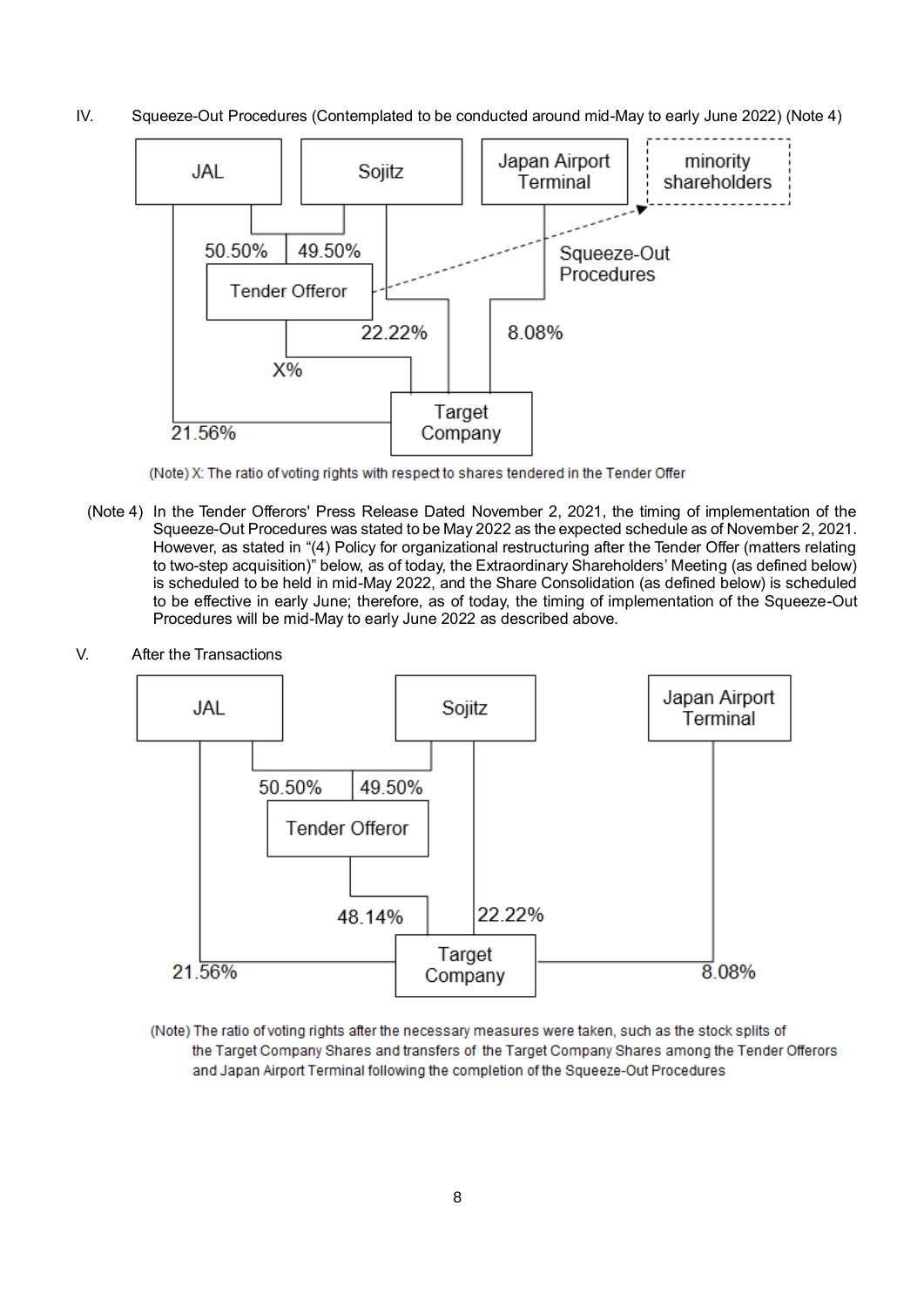In the Tender Offer, the Tender Offeror has set 1,873,800 shares (ownership ratio: 14.81%) as the minimum number of shares to be purchased, and, if the total number of share that are offered for sale in response to the Tender Offer (the "Tendered Shares") is less than such minimum number, the Tender Offeror will not purchase any of the Tendered Shares. As described above, the Tender Offeror intends to make the Tender Offerors and Japan Airport Terminal the only shareholders of the Target Company and take the Target Company Shares private through the Transactions, and the special resolution at the shareholders' meeting as stipulated in Article 309, Paragraph 2 of the Companies Act (Act No. 86 of 2005, as amended; hereinafter the same) will be required to implement the procedures for the Share Consolidation, as described in "(4) Policy for organizational restructuring after the Tender Offer (matters relating to two-step acquisition)" below. Therefore, for the purpose of the smooth implementation of the Transactions, the Tender Offeror has set the minimum number of shares to be purchased such that the Tender Offerors and Japan Airport Terminal will own at least two-thirds of the total number of voting rights of all shareholders of the Target Company after the Tender Offer. On the other hand, the Tender Offeror has not set the maximum number of shares to be purchased, and, if the total number of the Tendered Shares is no less than the minimum number, the Tender Offeror will purchase all of the Tendered Shares. The minimum number of shares to be purchased in the Tender Offer (1,873,800 shares) has been set such that the aggregate number of voting rights of the Target Company to be held by the Tender Offerors and Japan Airport Terminal after the completion of the Tender Offer will be equivalent to, or more than, two-thirds of the total voting rights of the Target Company (the number of voting rights (126,507) corresponding to the number of shares (12,650,711 shares) obtained by deducting (A) the number of treasury shares held by the Target Company (124,289 shares) as of December 31, 2021 stated in the Target Company's Third Quarter Financial Results, from (B) the total number of issued shares of the Target Company (12,775,000 shares) as of the same date).

Furthermore, as the Tender Offeror intends to make the Tender Offerors and Japan Airport Terminal the only shareholders of the Target Company and take the Target Company Shares private through the Transactions, if the Tender Offeror will not acquire all of the Target Company Shares (excluding the Target Company Shares held by the Tender Offerors and Japan Airport Terminal and the treasury shares held by the Target Company) through the Tender Offer, the Tender Offeror plans to implement the Squeeze-Out Procedures to make the Tender Offerors and Japan Airport Terminal the only shareholders of the Target Company. For details of the Squeeze-Out Procedures, please refer to "(4) Policy for organizational restructuring after the Tender Offer (matters relating to two-step acquisition)" below.

According to the "Notice Regarding Expression of Opinion (to Support) with respect to the Planned Commencement of Tender Offer and Recommendation for Tender Offer for Our Shares by SJ Future Holdings Corporation, in which Japan Airlines Co., Ltd. and Sojitz Corporation jointly invest" released on November 2, 2021, by the Target Company (the "Target Company's Press Release Dated November 2, 2021"), the Target Company resolved at a meeting of its board of directors held on November 2, 2021, to express an opinion in favor of the Tender Offer and to recommend that the shareholders of the Target Company tendered their shares in the Tender Offer in the event the Tender Offer commenced when the Target Company presented an opinion to do so at that time.

In addition, according to the "Notice Regarding Expression of Opinion (to Support) with respect to the Commencement of Tender Offer and Recommendation for Tender Offer for Our Shares by SJ Future Holdings Corporation, in which Japan Airlines Co., Ltd. and Sojitz Corporation jointly invest" released on January 31, 2022, by the Target Company (the "Target Company's Press Release Dated January 31, 2022" and, collectively with the Target Company's Press Release Dated November 2, 2021, the "Target Company's Press Releases"), at a meeting of the board of directors of the Target Company held on January 31, 2022, the Target Company determined that, as of January 31, 2022, there were no factors that would change the opinion as of November 2, 2021 on the Tender Offer, and the Target Company resolved to again express an opinion in favor of the Tender Offer and to recommend that the shareholders of the Target Company tender their shares in the Tender Offer.

For details of each resolution by the Target Company's board of directors above, please refer to "(v) Target Company's obtaining approvals from all non-interested directors of the Target Company and opinions from all non-interested auditors of the Target Company to the effect that they have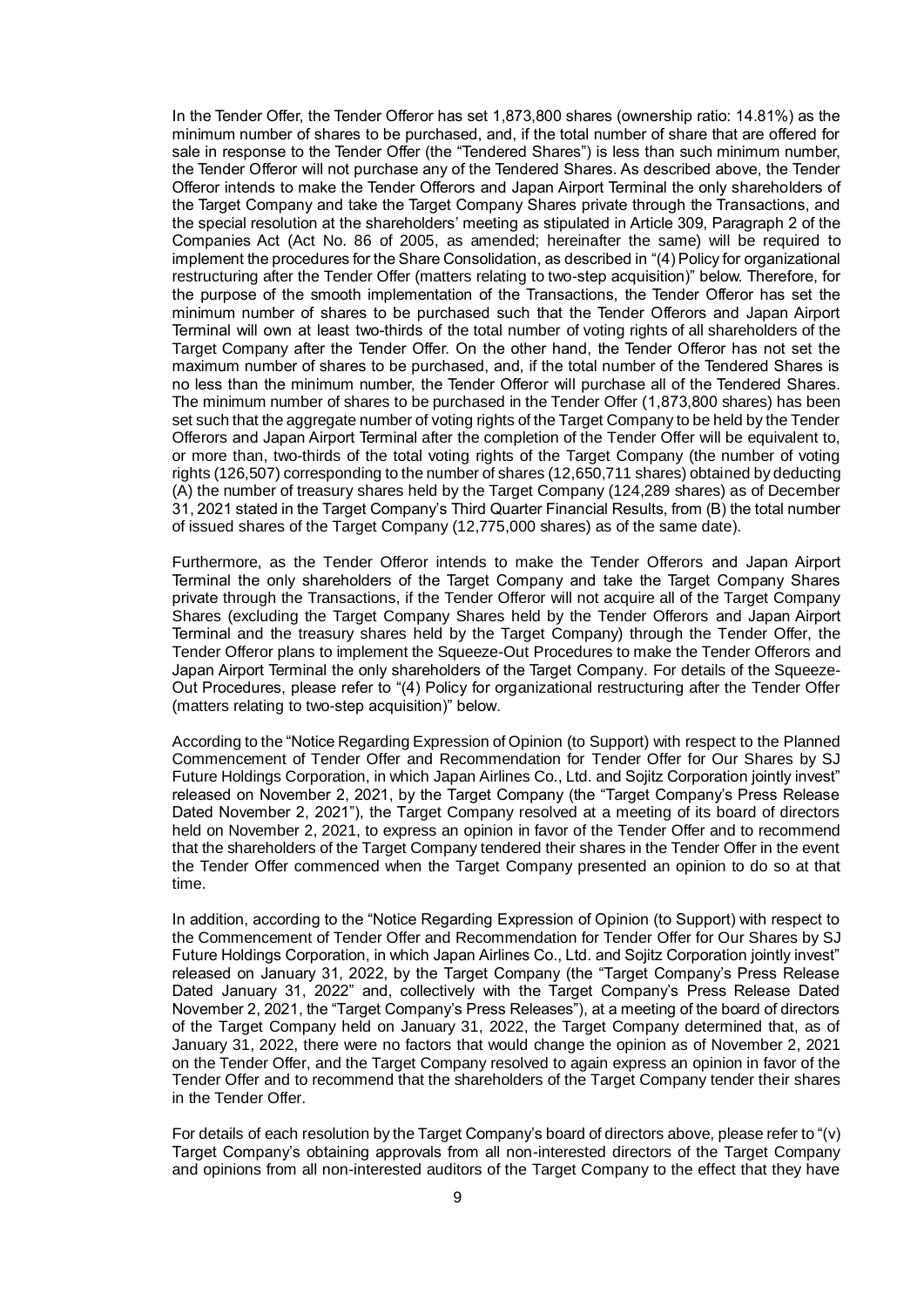no objections" of "(Measures to ensure fairness of the Tender Offer Price and to avoid conflicts of interest and other measures to ensure fairness of the Tender Offer)" of "(B) Process of calculation" of "(4) Basis for the calculation of the Tender Offer Price" under "2. Outline of Tender Offer" below.

- (2) Background, purpose and decision-making process leading to the decision to conduct the Tender Offer and management policy following the Tender Offer
	- (A) Background, purpose and decision-making process leading to the conduct of the Tender Offer The predecessor of JAL, Japan Airlines Co., Ltd., was founded in August 1951. Pursuant to the Japan Airlines Act (Act No. 154 of 1953), JAL was established in October 1953, with 50-50 funding as between the former company and the government. JAL's shares were listed on the respective second sections of the stock exchanges in Tokyo, Osaka, and Nagoya in October 1961, and moved to the first section of the respective stock exchange in February 1970. Subsequently, Japan Airlines System Co., Ltd. was established in September 2002 through a share transfer between JAL and Japan Air System Co., Ltd., and the shares of JAL were delisted. In turn, shares of Japan Airlines System Co., Ltd. were listed on the respective first sections of the stock exchanges in Tokyo, Osaka, and Nagoya in October 2002. JAL changed its trade name to Japan Airlines International Co., Ltd. in April 2004, and Japan Airlines System Co., Ltd. changed its trade name to Japan Airlines Corporation in June 2004. Thereafter, although shares of Japan Airlines Corporation were delisted in February 2010, JAL conducted an absorption-type merger of Japan Airlines Corporation in December 2010, and after changing its trade name to Japan Airlines Co., Ltd. (its current name) in April 2011, its shares were listed on the first section of the Tokyo Stock Exchange in September 2012, where they continue to be listed today. Currently, JAL has 81 subsidiaries and 51 affiliates, and, as the JAL Group (which is a collective name referring to JAL and its subsidiaries and affiliates; hereinafter the same), with a main focus on the air transportation business, it has expanded into businesses such as the planning and sales of tours using air transportation, baggage delivery, system development and operation, and the credit card business.

In May 2021, JAL released the "JAL Group Medium-Term Management Plan 2021-2025" to attain its grand design "JAL Vision 2030," as driven by the key themes of "Safety and Comfort" and "Sustainability" as growth engines, which aims to realize "a safe, secure, and reliable society in a comfortable environment" and "an affluent society where each one of us can sense and hope for a brighter future." In order to adapt to environmental changes and to achieve sustainable growth and development, JAL has positioned "business strategy," "finance strategy," and "ESG strategy" as its strategic pillars. In particular, with respect to its business strategy, JAL aims to return to its prepandemic earnings level as early as possible and achieve growth by moving forward with a restructuring business model addressing changes in market trends, and to provide a safe and secure travel experience.

As of March 1991, JAL held 16,180,000 shares of the Target Company Shares (70.35% of 23,000,000 shares, which was the total number of issued shares at the time). However, the number of the Target Company Shares held by JAL became 15,880,000 shares (69.04% of 23,000,000 shares, which was the total number of issued shares at the time) as a result of a share transfer to the employee stock ownership association of the Target Company conducted in June 1997, and became 7,940,000 shares (69.04% of 11,500,000 shares, which was the total number of issued shares at the time) due to the share consolidation conducted by the Target Company in July 1999, and became 7,190,000 shares (58.69% of 12,250,000 shares, which was the total number of issued shares at the time) in February 2002 due to a secondary offering of the Target Company Shares in connection with the listing of the Target Company Shares. Furthermore, in December 2003, the number of the Target Company Shares held by JAL became 6,890,900 shares (56.25% of 12,250,000 shares, which was the total number of issued shares at the time) due to off-auction sales. Subsequently, in November 2004, it became 375,000 shares (2.94% of 12,775,000 shares, which was the total number of issued shares at the time) due to a transfer to Japan Airlines Corporation. In addition, through a secondary offering and transfer to Japan Airlines Corporation conducted between December 2004 and January 2005, JAL sold all of its Target Company Shares. Thereafter, in December 2010, as a result of an absorption-type merger of Japan Airlines Corporation, which was holding 2,727,500 shares of the Target Company Shares, the number of the Target Company Shares held by JAL became 2,727,500 shares (21.35% of 12,775,000 shares, which was the total number of issued shares at the time).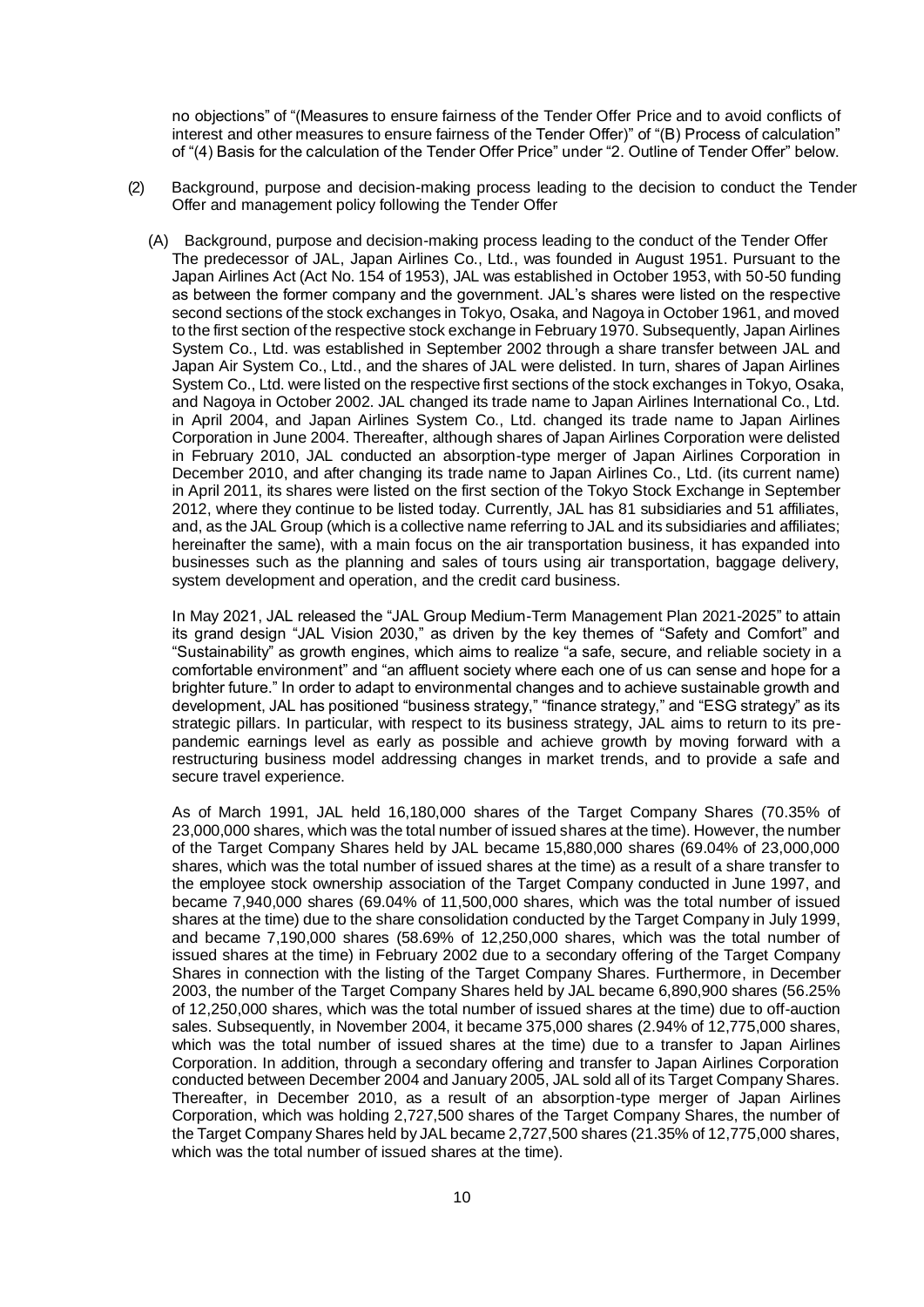Sojitz was established in April 2003 as a holding company, Nissho Iwai-Nichimen Holdings Corporation, through a joint share transfer between Nichimen Corporation and Nissho Iwai Corporation. Thereafter, Nichimen Corporation and Nissho Iwai Corporation, which were both subsidiaries of Nissho Iwai-Nichimen Holdings Corporation, were merged to form Sojitz Corporation in April 2004, and, in response to the merger, Nissho Iwai-Nichimen Holdings Corporation changed its trade name to Sojitz Holdings Corporation in July 2004. Further, in October 2005, it changed its trade name to Sojitz Corporation after absorbing Sojitz Corporation, which was its subsidiary. The shares of Sojitz (Nissho Iwai-Nichimen Holdings Corporation at the time) were listed on the respective first sections of the stock exchanges in Tokyo and Osaka in April 2003, and thereafter, as a result of integration of the two stock exchanges in July 2013, they came to be listed only on the first section of the Tokyo Stock Exchange, where they continue to be listed today. As of December 31, 2021, Sojitz has 286 consolidated subsidiaries and 132 equity-method affiliates, and with its subsidiaries and affiliates, collectively known as the Sojitz Group (hereinafter the same). The Sojitz Group, as a general trading company, operates its businesses globally, including the sales and purchase of goods, trading business, the manufacture and sale of various products and the provision of services domestically and overseas, the planning and coordination of various projects, investment in various business areas, and financial activities.

In April 2021, Sojitz released the "Medium-term Management Plan 2023," and defines "Sojitz's vision for 2030" as becoming "a general trading company that constantly cultivates new businesses and human capital" and aims to increase corporate value by creating businesses and values that responds to market needs and social issues. Then, in April 2021, Sojitz implemented organizational reforms (Note 1) to reorganize the existing nine divisions into seven divisions with the aim of expanding and transforming business scale and promoting new businesses in the new growth fields in light of remarkable changes in the market, rapid digitization trend, and diversification of values. Sojitz reviewed the business division structure and reorganized the former "Retail & Lifestyle Business Division," which became the "Retail & Consumer Service Division," contemplating expansion of service-related businesses addressing domestic and overseas market needs. Sojitz transforms existing businesses and develops diverse businesses that bring "affluence of life" and "convenience" to people in Vietnam, India, and other growing emerging markets, and takes action based on the theme of strengthening businesses in domestic retail operations.<br>(Note 1) Sojitz reorganized the structure of its business division from the nine divisions of "Auto

Sojitz reorganized the structure of its business division from the nine divisions of "Automotive Division," "Aerospace & Transportation Project Division," "Machinery & Medical Infrastructure Division," "Energy & Social Infrastructure Division," "Metals & Mineral Resources Division," "Chemicals Division," "Foods & Agriculture Business Division," "Retail & Lifestyle Business Division," and "Industrial Infrastructure & Urban Development Division" into seven divisions of "Automotive Division," "Aerospace & Transportation Project Division," "Infrastructure & Healthcare Division," "Metals, Mineral Resources & Recycling Division," "Chemicals Division," "Consumer Industry & Agriculture Business Division," and "Retail & Consumer Service Division."

In March 2007, Sojitz purchased part of the Target Company Shares held by Japan Airlines Corporation through an off-market transaction, which resulted in Sojitz holding 3,832,500 shares of the Target Company Shares (30.00% of 12,775,000 shares, which was the total number of issued shares at the time). Thereafter, in August 2011, with the execution of a capital and business alliance agreement with the Target Company and Japan Airport Terminal, Sojitz transferred part of the Target Company Shares held by it to Japan Airport Terminal, resulting in the number of the Target Company Shares held by Sojitz becoming 2,810,500 shares (22.00% of 12,775,000 shares, which was the total number of issued shares at the time).

On the other hand, in March 1962, the Target Company was established under the trade name Aviation Trading Co., Ltd. as a trading and logistics subsidiary of JAL for the purpose of comprehensively developing businesses incidental to air transportation, and changed its trade name to Nikko Shoji Co., Ltd. in October 1963. In March 2001, which was positioned as the second phase of its founding, the Target Company changed its trade name to JALUX Inc., and resolved to express the company's trade name using the English alphabet instead of katakana at the general meeting of shareholders held in June 2001. Thereafter, the Target Company Shares were listed on the second section of the Tokyo Stock Exchange in February 2002, and were designated to be listed on the first section of the Tokyo Stock Exchange in March 2004, and at present, the Target Company Shares are listed on the First Section. Currently, the Target Company's group consists of 20 consolidated subsidiaries and 5 equity-method affiliates, and, focusing on aviation and service businesses mainly composed of aviation and airports, it actively pursues the expansion of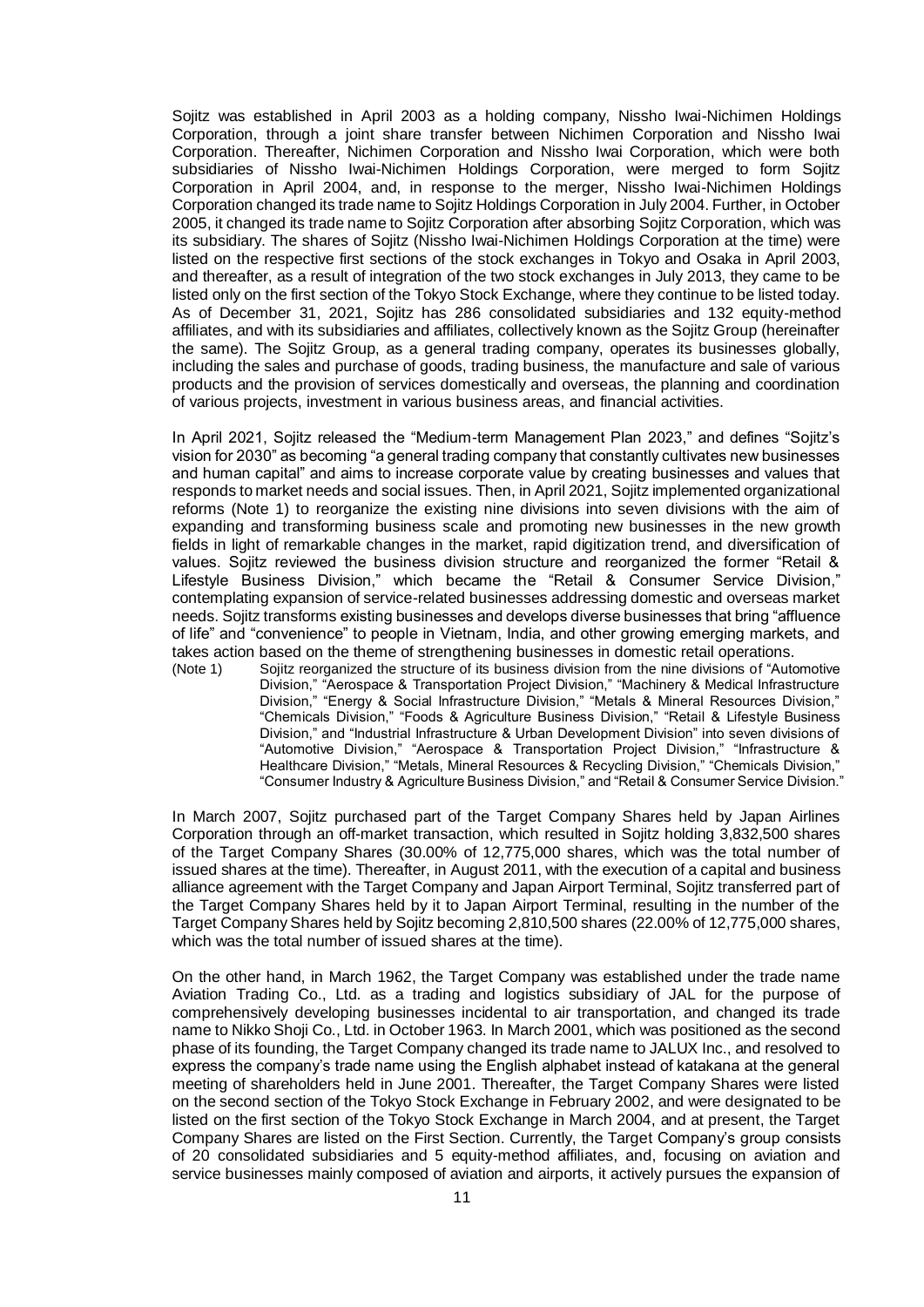its business domains, including management of airport shops, the Retail Business, such as mailorder sales, and the Food & Beverage Business.

With respect to the capital relationship between the Target Company and, JAL and Sojitz, as mentioned above, Sojitz became the holder of 3,832,500 shares of the Target Company Shares (30.00% of 12,775,000 shares, which was the total number of issued shares at the time) and JAL became the holder of 2,727,500 shares of the Target Company Shares (21.35% of 12,775,000 shares, which was the total number of issued shares at the time) due to the March 2007 partial transfer of the Target Company Shares held by JAL. Thereafter, in August 2011, the Target Company entered into a capital and business alliance agreement with Sojitz and Japan Airport Terminal, and Sojitz transferred part of the Target Company Shares held by it to Japan Airport Terminal, bringing the number of the Target Company Shares held by Sojitz to 2,810,500 shares (22.00% of 12,775,000 shares, which was the total number of issued shares at the time).

The Target Company primarily operates the businesses below in order to achieve its corporate philosophy of "Contributing to Tomorrow": Your partner in creating happiness and bringing a bright future to people, society and the environment."

(i) Aviation & Airport Business

This concerns sales and outsourced businesses in respect of aircraft, aircraft parts, such as engine parts, airport special vehicles, maintenance equipment, airport ground equipment, among others, mainly targeting aviation-related companies and general companies such as heavy industry manufacturers, as well as airport operations at international airports overseas.

(ii) Life Service Business

This mainly targets general consumers and general companies and covers agency business for non-life and life insurance companies and business under the "Insurance Agent BPO (Business Process Outsourcing)" model; financial planning; sales, property sales, brokerage, leasing, and facility management, in respect of real estate; and sales of nursing care services, road-related materials and equipment, special vehicles, lifestyle materials, and printing and paper materials.

(iii) Retail Business

This covers planning and sales comprising in-flight sales, mail-order sales, general merchandise, and food gifts, mainly targeting general consumers such as air passengers; management of shops such as "BLUE SKY" (retail shops and restaurants) and "JAL DUTYFREE (duty-free shops)" at main airports in Japan, as well as wholesale in respect of duty-free shops.

(iv) Food & Beverage Business

This deals with planning and wholesaling of agricultural and marine products, processed foods, in-flight meals, and alcoholic beverages such as wines, as well as manufacture of food products, including lunch boxes and prepared dishes, mainly targeting general companies, such as retail business operators and restaurant business operators.

The Target Company acknowledges that the global spread of COVID-19 since 2020 has had an enormous impact on the economy and people's daily lives. In Japan, travel by and contact between people have been restricted due to repeated declarations of states of emergency and the threat of COVID-19 variants, and, as a result, the Target Company's group, which pursues its business with a focus largely on the aviation and airport business domains, has faced a challenging business environment having been directly impacted by the decrease in the number of airport users due to the spread of COVID-19. Currently, this situation is still ongoing and not expected to settle in the foreseeable future.

However, the Target Company acknowledges that, despite the uncertain outlook, it is understood that as sufficient amounts of the COVID-19 vaccine are secured and the speed of vaccination increases, pre-COVID-19 daily life will return gradually. In preparation for post-COVID-19, the Target Company's group acknowledges that it is an urgent management issue to build such a business portfolio as to reduce concentration risk in the aviation and airport business domains by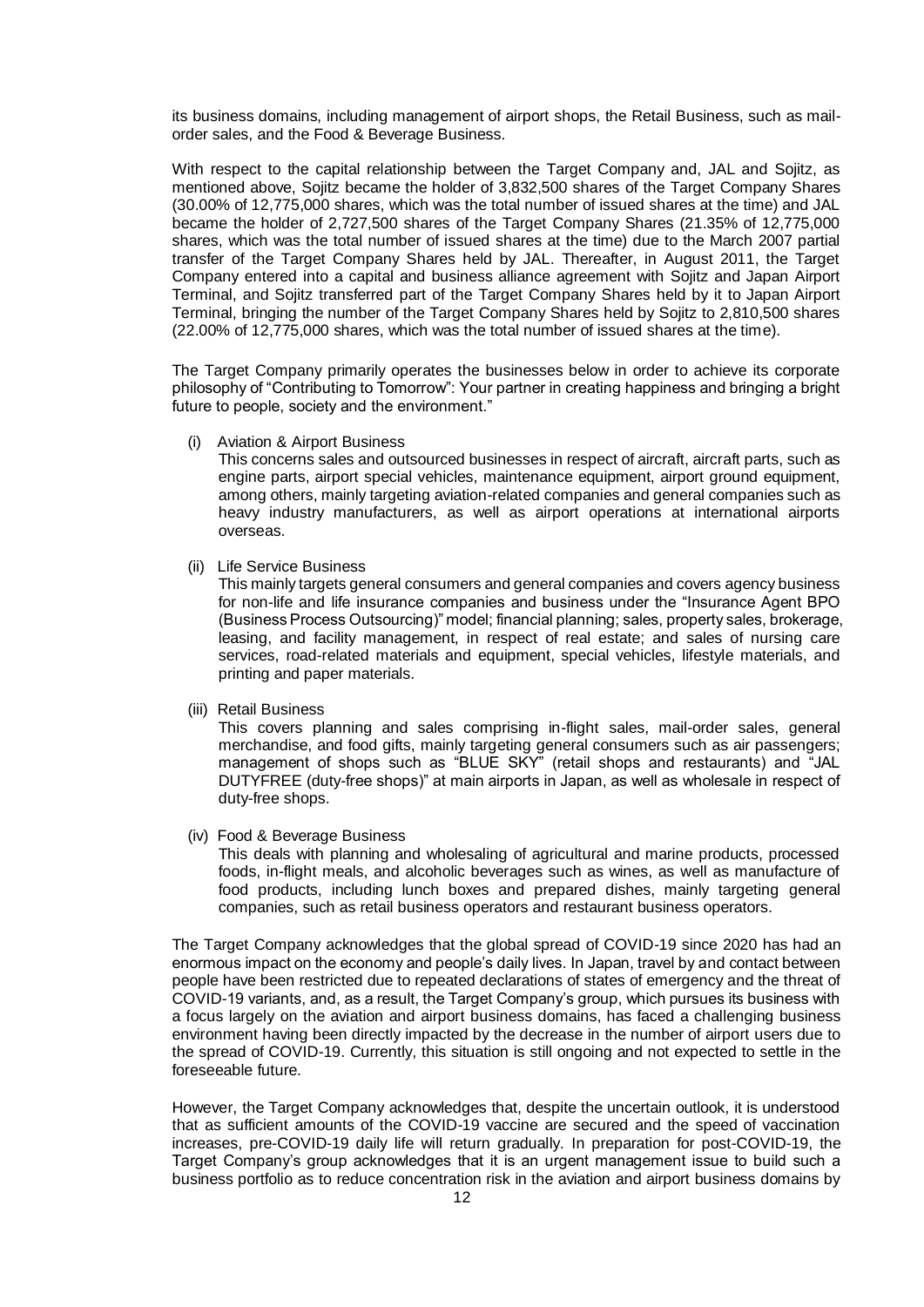further promoting and enhancing "non-aviation and airport businesses," which are highly resistant to the "COVID-19 crisis" risk, as well as to implement various reforms through the promotion of innovation.

In January 2007, JAL and Sojitz executed the basic agreement under which Sojitz purchased 3,832,500 shares of the Target Company Shares held by JAL through an off-market transaction. Based on this purchase, JAL and Sojitz, as principal shareholders of the Target Company, aimed to work closely with the Target Company and the Target Company's group to develop initiatives that enhance the Target Company's competitiveness and boost corporate value. JAL and Sojitz also aimed to strive to enhance their own corporate value in the context of this agreement. JAL and Sojitz believe that, since the execution of the basic agreement, JAL, which has a consumer base and trademark (branding power) as an airline, and Sojitz, which has network and business investment know-how as a general trading company, have realized the growth of the Target Company by sending outside directors to the Target Company and participating in its management. Specifically, the Target Company's net sales in fiscal year 2018, which were not affected by the prolonged COVID-19 pandemic, grew by approximately 162% compared to those in fiscal year 2006, which was before JAL and Sojitz executed the basic agreement. In addition, while Asian countries have maintained a GDP growth rate of approximately 5% since 2000 (source: "World Economic Outlook Database," released in April 2021 by the International Monetary Fund), and the number of air passengers worldwide roughly doubled between 2007 and 2019 (source: "Collection of Civil Aircraft Related Data for 2021," published in March 2021 by the Japan Aircraft Development Corporation), indicating the stable growth of demand for air travel, the Target Company has achieved growth in profit against the backdrop of the growing economies in the Asian countries and the demand for air travel. JAL and Sojitz have also achieved growth through such growth in equity gains (losses) of the affiliated company.

However, JAL, Sojitz, and the Target Company acknowledge that self-restraint from traveling due to the global spread of COVID-19 since the end of 2019 has adversely affected them, including reduction in travel, decrease in the number of airport users due to entry restrictions in various countries and the number of passengers for domestic and international airlines, and in fiscal year 2020, JAL's net sales declined by approximately 65% and the Target Company's net sales declined by approximately 45%, respectively compared to fiscal year 2019, and demand for air travel has remained stagnant due to the prolonged COVID-19 pandemic, therefore, reconstructing the profit structure has now become an urgent issue.

In addition, amid growing demand for a sustainable society, addressing climate change in particular is now the highest management priority for companies; accordingly, in light of these major environmental changes, Sojitz announced the "Medium-term Management Plan 2023" in April 2021 with the basic policy of shifting from resource business domains to the pursuit of "Competitiveness" and "Growth Potential," focusing on Infrastructure & Healthcare business, Retail business, and Materials & Circular economy business (related to resource recycling). The main strategies that constitute this are to "continuously make new investments" and to "reform earnings structure in existing businesses." Likewise, JAL and the Target Company are seeking a goal of zero  $CO<sub>2</sub>$ emissions from 2020. Moreover, JAL announced the "JAL Group Medium-Term Management Plan 2021-2025" in May 2021, and through the restructuring of its business model, its main business strategy is to expand non-aviation businesses such as Mileage, Lifestyle and Infrastructure business (Note 2) that are expected to generate synergies with its core business. In addition, in preparation for post-COVID-19, the Target Company is aiming to further promote and enhance "non-aviation and airport businesses," which are highly resistant to the "COVID-19 crisis" risk, as well as to implement various reforms through the promotion of innovation, and during the fiscal year 2022, the Target Company plans to formulate growth strategies for the fiscal year 2023 and beyond, with the aim of enhancing business domains other than aviation and airport business, such as Retail, Life Service, and Food & Beverage, in the direction of achieving stable revenue. (Note 2) Non-aviation businesses such as "Mileage business," "Lifestyle and Merchandise business,"

"Regional business," and "Contracted Service business from other airlines"

If collaboration between JAL, which focuses on non-aviation business domains, and Sojitz, which focuses on non-resource business domains, is enhanced, it will contribute to the achievability of new growth strategy for the non-aviation and airport businesses of the Target Company, and it will also enhance the business domains that JAL and Sojitz are focusing on respectively. On the other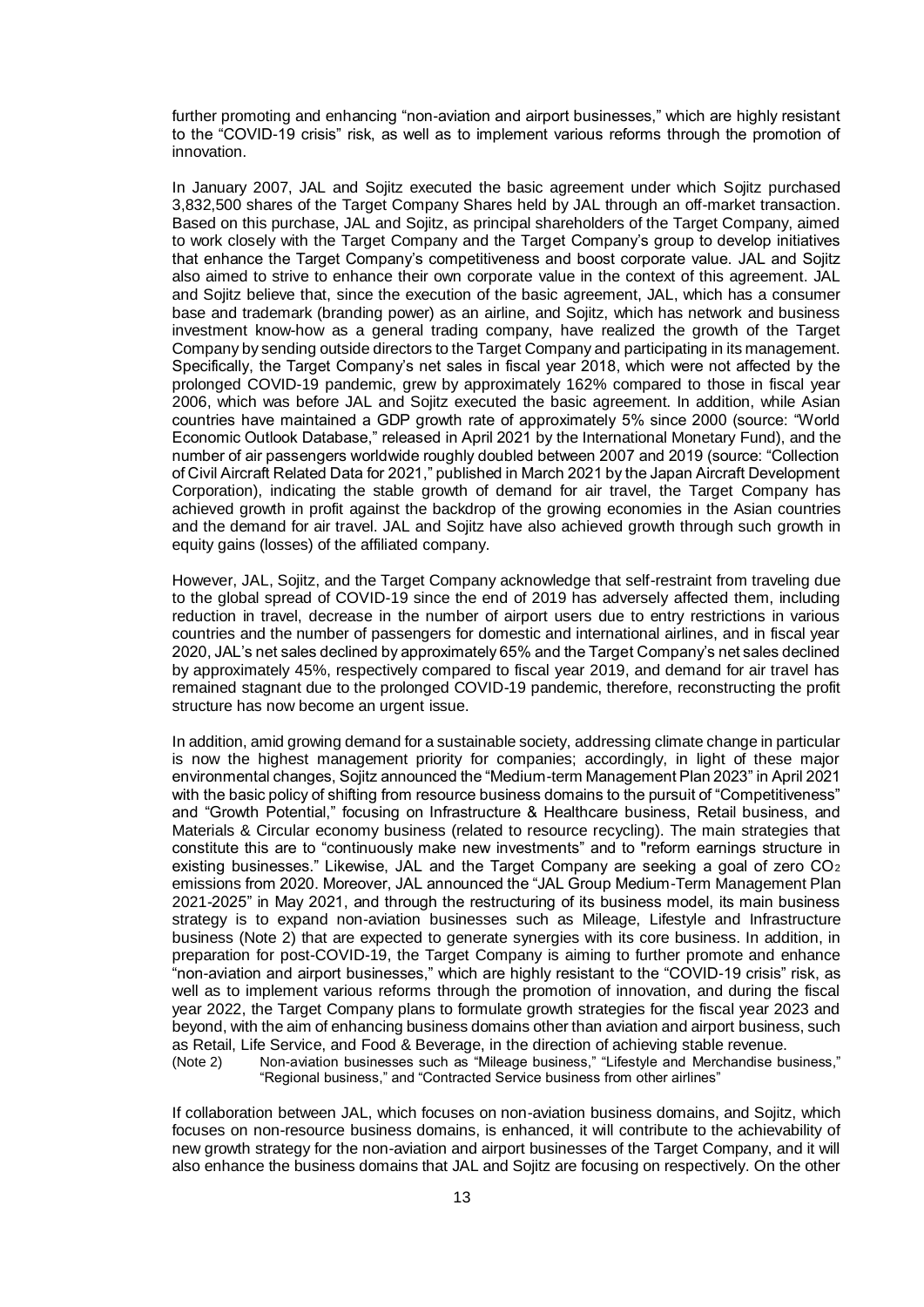hand, the Target Company is an independent listed company, and both JAL and Sojitz have a certain influence on the Target Company by, for example, dispatching their officers thereto as the major shareholders of the Target Company and having the Target Company as an affiliate. Therefore, there is a structural conflict of interest between JAL and Sojitz and the minority shareholders of the Target Company. Accordingly, under the current system, supporting the execution of the Target Company's growth strategy through the investment of resources such as JAL's consumer base and trademark (branding power) and Sojitz's network and business investment know-how as a general trading company had to be restricted because greater independence is required due to the introduction and tightening of the Corporate Governance Code.

Based on the aforementioned background, Sojitz considered that conducting a tender offer jointly with JAL to acquire the Target Company Shares and privatizing the Target Company Shares will strengthen the business domains that all three companies are respectively focusing on, i.e., JAL's non-aviation business domains, Sojitz's non-resource business domains, and the Target Company's non-aviation and airport businesses. On June 4, 2021, Sojitz approached JAL to discuss the privatization of the Target Company Shares, and JAL agreed to the objectives of the consideration. Accordingly, JAL and Sojitz began to consider the best measures for the three companies of JAL, Sojitz, and the Target Company to realize sustainable growth/development and contribute to the realization of a sustainable society in the future. After June 24, 2021, JAL and Sojitz had several discussions on basic matters that required agreement between the two companies in order to proceed with the matters considered above, including the structure of transactions, investment form and ratio in the Target Company to be held by the two companies after the transactions, and schedule, as well as how to contribute to enhance corporate value of JAL, Sojitz, and the Target Company by implementing the transactions based on the matters considered above. As a result, in late July 2021, JAL and Sojitz came to believe that, by deepening relationships between the Target Company and both JAL and Sojitz, it is possible to enhance corporate value of the three companies. Specifically, JAL and Sojitz found potential for enhancing the corporate value of JAL and the Target Company by enhancing and expanding its business through combining JAL's customer base with the product development capabilities and sales channels of the Target Company. In addition, JAL and Sojitz acknowledged that, under the current system in which the Target Company has minority shareholders as a listed company, even if Sojitz endeavors to enhance the corporate value of the Target Company by providing trading company functions and know-how, substantial part of profits from the enhancement of the corporate value outflow to the minority shareholders of the Target Company, and it is difficult for Sojitz to recognize the economic rationality of providing the trading company functions and know-how, however, the privatization of the Target Company Shares would enable to accelerate the enhancement and growth of the Target Company's competitiveness by tapping into Sojitz's network as a general trading company and its know-how on business investment, which previously had not been fully utilized, to an even greater extent by creating business synergies and interactive human resources exchanges with existing investees and group companies, and dispatching the President to the Target Company to fulfill responsibilities for providing trading company functions and know-how of Sojitz. Furthermore, JAL and Sojitz considered that further enhancement of the corporate value of JAL, Sojitz, and the Target Company would be possible by JAL and the Target Company together acquiring and exercising right to operate shops on the premises of airports. Through these considerations, also in late July 2021, JAL and Sojitz came to the conclusion that it was essential to deepen the relationship between the Target Company and both JAL and Sojitz and to build a new structure in order to maximize the corporate value by sharing the strengths cultivated by the three companies of JAL, Sojitz, and the Target Company.

As a result of these discussions, in late August 2021, JAL and Sojitz concluded, that, for the purpose of maximizing the corporate value of JAL, Sojitz, and the Target Company through business operations based on the spirit of equality between JAL and Sojitz, (A) JAL and the Target Company coming together to leverage the customer base and the trademark (branding power) of JAL through making the Target Company a consolidated subsidiary of JAL, (B) the establishment of new business and the expansion of products and sales channels focusing on retail business and aviation business through making use of Sojitz's network and business investment know-how, and (C) the prompt improvement of management efficiency and elimination of structural conflicts of interest by the privatization of the Target Company Shares would be consistent with the strategic directions of JAL to expand its non-aviation business domains, of Sojitz to enhance its nonresource business domains, and of the Target Company to enhance its non-aviation and airport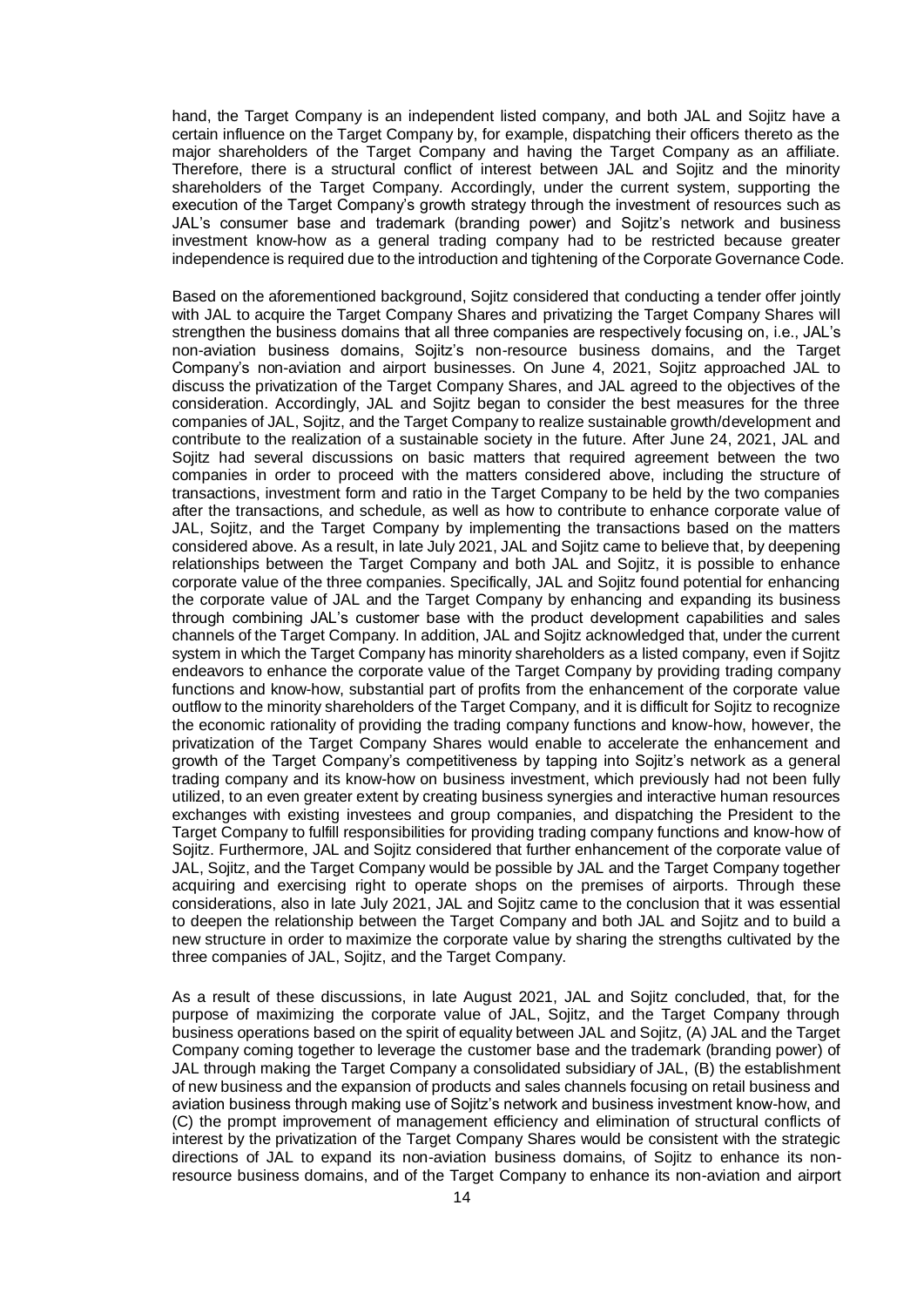businesses and would serve as the best choice for each company's shareholders. With respect to "(C) the prompt improvement of management efficiency and elimination of structural conflicts of interest by the privatization of the Target Company Shares" above, if the Target Company continues to be a listed company and remains an equity-method affiliate of JAL and Sojitz, the aforementioned structural conflicts of interest between JAL and Sojitz, and the minority shareholders of the Target Company will continue, making it difficult to sufficiently enjoy the benefits thereof such as the expansion of target customers and improvement of competitiveness and the recognition to be gained by "(A) JAL and the Target Company coming together to leverage the customer base and the trademark (branding power) of JAL through making the Target Company a consolidated subsidiary of JAL," which will hinder the prompt advancement of strategies in which JAL, Sojitz, and the Target Company cooperate and invite both the risk of delay in the recovery of revenue and a decline in share prices. Thus, JAL and Sojitz believe that providing a reasonable opportunity for sales of shares without exposing the Target Company's minority shareholders to such risks would contribute to the interests of the Target Company's minority shareholders.

In addition, JAL and Sojitz discussed the method to take the Target Company Shares private as described above. As a result, in late August 2021, JAL and Sojitz concluded that a reasonable structure would be conducting a tender offer for the Target Company Shares by the Tender Offeror, in which JAL and Sojitz will jointly invest, while not tendering the Target Company Shares held by JAL and Sojitz in such tender offer and following the completion of squeeze-out procedures, making the Tender Offerors the only shareholders of the Target Company. In other words, through this structure, JAL and Sojitz will be able to flexibly set their burden in respect of the funds for the acquisition of the Target Company Shares from the minority shareholders of the Target Company in accordance with their investment ratio to the Tender Offeror. In addition, as described above, JAL and Sojitz believed that, in light of their aims that JAL and the Target Company together acquire and exercise rights to operate shops on the premises of airports, it would be necessary for the Target Company to belong to the JAL Group as a consolidated subsidiary of JAL. In this regard, through the structure above, JAL will be able to make the Tender Offeror its consolidated subsidiary and, as a result, JAL will control the majority of the total voting rights of the Target Company based upon the ratio of the voting rights of the Target Company to be held by JAL itself and the Tender Offeror, its consolidated subsidiary. Consequently, JAL will be able to make the Target Company its consolidated subsidiary as well. Based on the above considerations, it was determined that the ratio of the investment (the ratio of voting rights) between JAL and SOJITZ in the Tender Offeror under the structure above and the ratio of their burden with respect to the funds for the acquisition of the Target Company Shares, which would be determined according to the ratio of the investment (the ratio of voting rights) would be 50.50% to 49.50%, as a result of the discussion between JAL and Sojitz. JAL and Sojitz made such discussion on the understanding that (i) JAL needs to make the Tender Offeror a consolidated subsidiary (and consequently, make the Target Company its consolidated subsidiary) and (ii) these ratios should reflect the spirit of equality between JAL and Sojitz (the transactions through the Tender Offeror for taking the Target Company Shares private by JAL and Sojitz is hereinafter referred to as the "Transactions (Original Plan)").

In addition to the First Capital Increase conducted on January 14, 2022, in the event of the completion of the Tender Offer, the Tender Offeror will procure funds for the settlement of the Tender Offer by way of the second capital increase, in which JAL and Sojitz will subscribe for the shares of common stock to be additionally issued by the Tender Offeror (the "Second Capital Increase") no later than three business days prior to the date on which the settlement of the Tender Offer is to commence (including the same date; hereinafter the same). In such event, JAL and Sojitz will subscribe for the Second Capital Increase at the ratio of 50.5:49.5, respectively. In order to conduct the Second Capital Increase, the Tender Offerors will execute a "subscription agreement for the total number of shares to be issued" between the Tender Offeror and JAL and Sojitz no later than three business days prior to the date on which the settlement of the Tender Offer is to commence, subject to the completion of the Tender Offer. In addition, on January 31, 2022, JAL and Sojitz submitted to the Tender Offeror certificates stating that they will provide the Tender Offeror with funds for the settlement of the Tender Offer, by subscribing for the shares stated above.

In parallel with the discussion described above, on June 24, 2021, JAL and Sojitz conveyed, as their initial proposal, to the Target Company their intention to implement the privatization of the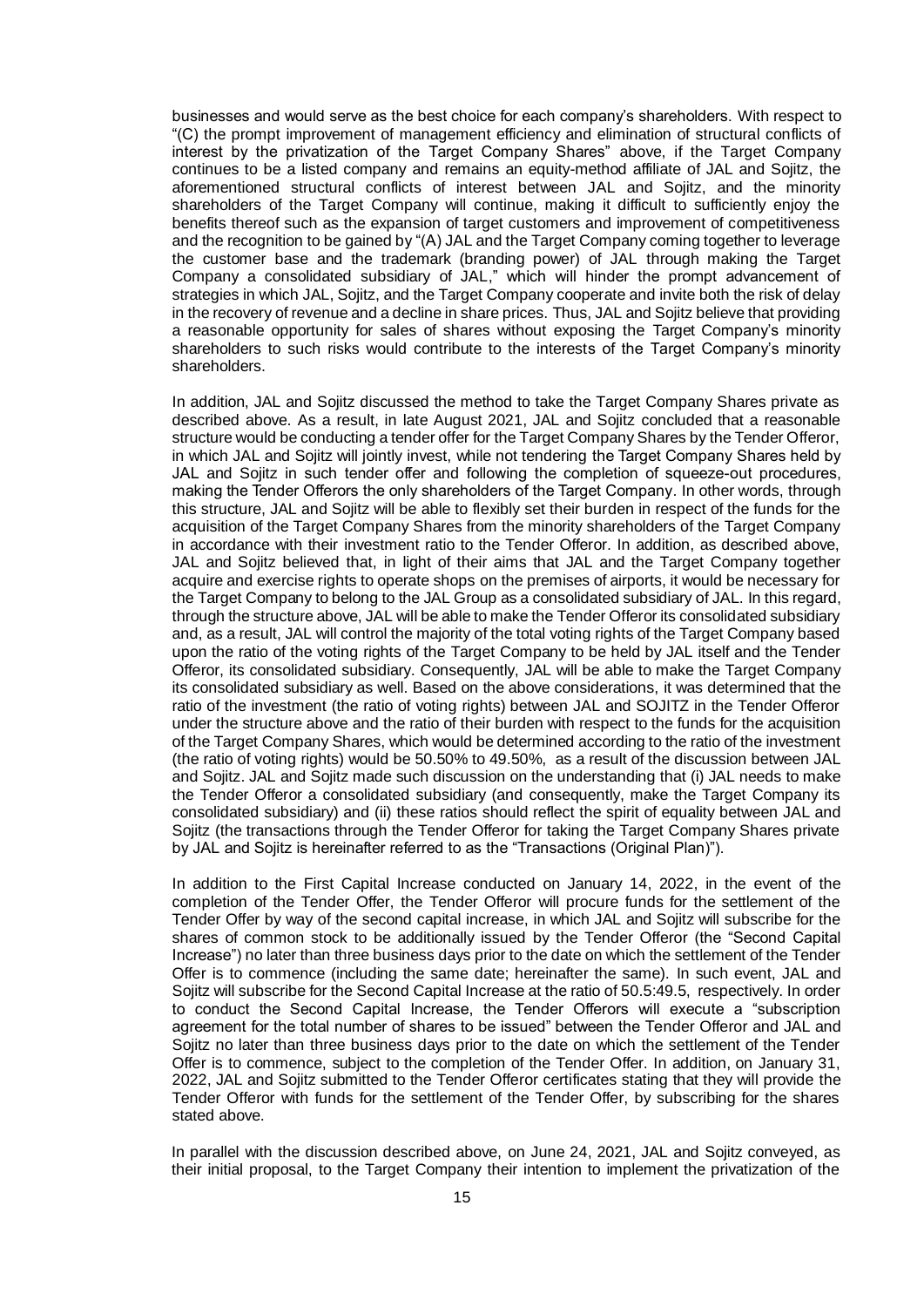Target Company Shares with the aim of enhancing the corporate value of the Target Company, and in response to this, on the same day, the Target Company conveyed to JAL and Sojitz its intention to establish the system for examining the transactions to privatize the Target Company Shares. In addition, Sojitz appointed Nagashima Ohno & Tsunematsu, in late June 2021, as its legal advisor, following which detailed negotiations in relation to the Transactions (Original Plan) were continued. Furthermore, the Tender Offerors appointed Mitsubishi UFJ Morgan Stanley Securities Co., Ltd. ("MUMSS"), in early July 2021, as their financial advisor and third party valuation institution independent from the Tender Offerors, Japan Airport Terminal, and the Target Company. Thereafter, on August 23, 2021, JAL and Sojitz formally submitted to the Target Company a proposal in relation to the Transactions (Original Plan) in order to convey to the Target Company their intention to commence full-scale examination of the Transactions (Original Plan), and provided to the Target Company an initial explanation on the background leading to the proposal of the Transactions (Original Plan) and meaning and purpose of the Transactions. Since, in response to this, on September 9, 2021, the Target Company expressed its intention to agree to their engaging in discussions and negotiations for the implementation of the Transactions (Original Plan), JAL and Sojitz began in-depth discussions and negotiations with the Target Company regarding the Transactions (Original Plan). Thereafter, JAL and Sojitz conducted due diligence from mid-September 2021 to mid-October 2021, to review the feasibility of the Transactions (Original Plan). Concurrently, JAL and Sojitz continued discussions and negotiations with the Target Company regarding various terms and conditions of the Transactions (Original Plan), including the Tender Offer.

Since JAL and Sojitz have started to negotiate on the Transactions (Original Plan) on June 24, 2021, they have acknowledged that it is first necessary to examine the feasibility of enhancing the corporate value of JAL, Sojitz, and the Target Company by the Transactions (Original Plan), therefore, in mid-July 2021, they decided to inform Japan Airport Terminal, which is the third largest shareholder of the Target Company, only the fact that they started to negotiate on the Transactions (Original Plan) and to proceed, just between JAL and Sojitz, with the negotiation of the Transactions (Original Plan), which would make JAL and Sojitz the only shareholders of the Target Company. Then, in late July 2021, JAL and Sojitz came to believe that, by deepening relationships between the Target Company and both JAL and Sojitz, it is possible to enhance corporate value of the three companies. Accordingly, based on the consideration that Japan Airport Terminal has been contributing to the management of the Target Company by participating in the management by dispatching an outside director to the Target Company and that Japan Airport Terminal plays an important role in the business of the Target Company, including the business alliance with the Target Company on Airport Retail Management Business and other businesses, in addition to the fact that Japan Airport Terminal is the third largest shareholder of the Target Company and holds 1,022,000 shares of the Target Company Shares (ownership ratio: 8.08%), in late July 2021, in parallel with the discussions and negotiations with the Target Company, JAL and Sojitz informed Japan Airport Terminal of their intention again to take the Target Company Shares private in order to confirm whether Japan Airport Terminal had the intention to tender its shares in the Tender Offer, by which JAL and Sojitz would take the Target Company Shares private, and confirm whether Japan Airport Terminal desired to maintain its capital relationship with the Target Company after the transactions for such privatization were implemented. Thereafter, in early August 2021, JAL and Sojitz informed Japan Airport Terminal that they are negotiating a method to realize the privatization of the Target Company Shares, and in early September 2021, JAL and Sojitz provided explanations in respect of the Transactions (Original Plan) agreed upon between JAL and Sojitz. Subsequently, in mid-October 2021, Japan Airport Terminal conveyed its definitive intention to continue to maintain its capital relationship with the Target Company even after taking the Target Company Shares private. In response to such intention, JAL and Sojitz determined that, considering (i) maintaining Japan Airport Terminal's position as a shareholder of the Target Company would be meaningful for the Target Company after the privatization of the Target Company Shares in terms of stable maintenance and continuation of the current business relationship between Japan Airport Terminal and the Target Company, (ii) a cooperative relationship regarding the Target Company's business management would be maintained because JAL holds 4,398,000 shares of Japan Airport Terminal (4.72% of the total number of issued shares) and participates in the management of Japan Airport Terminal by dispatching an outside director, which enable daily communications between the managements of JAL and Japan Airport Terminal, and further, (iii) even if Japan Airport Terminal maintains its position as a shareholder of the Target Company, it is unlikely to restrict the business management that JAL and Sojitz intends since Japan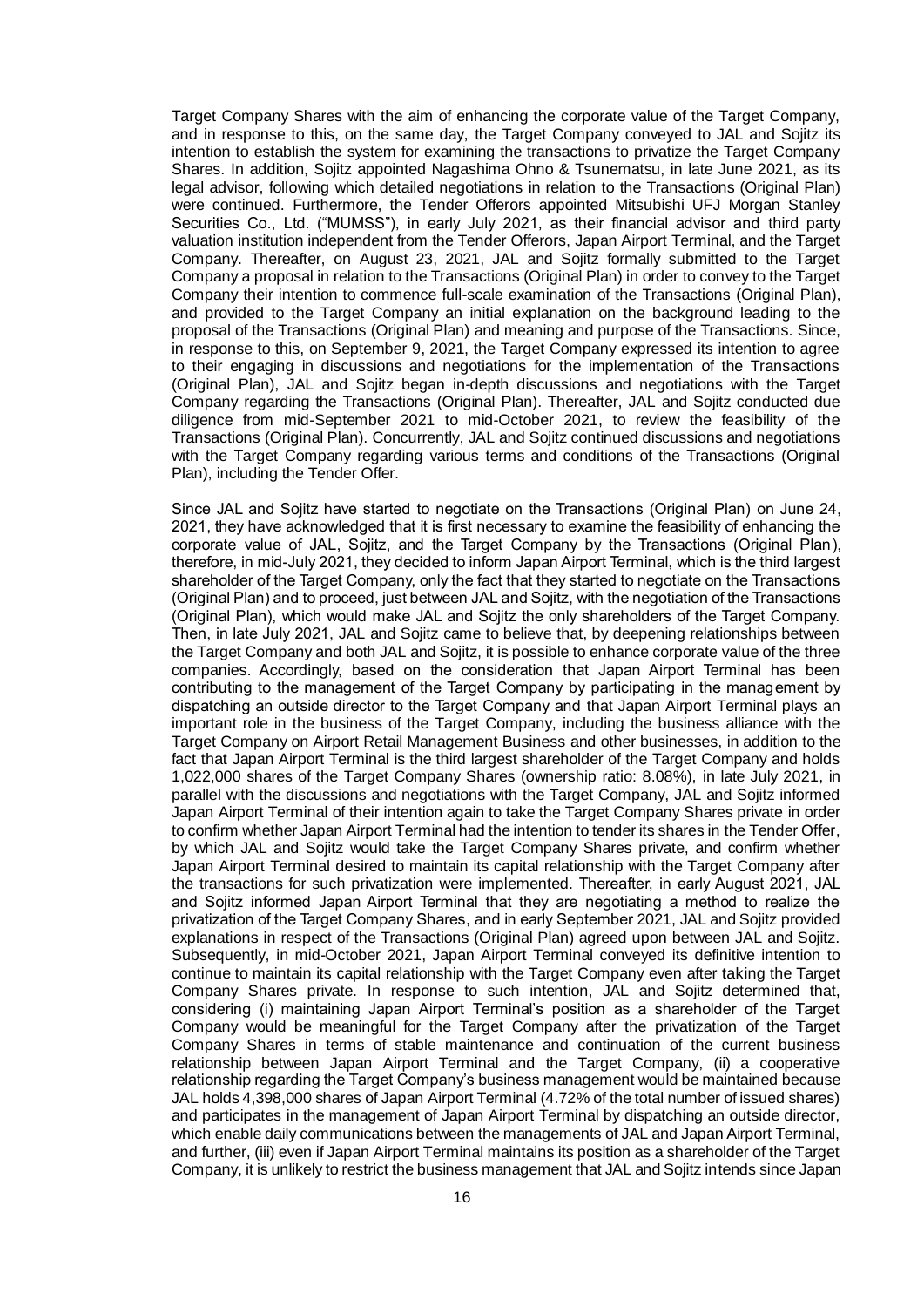Airport Terminal holds 8.08% of the voting rights in the shares of the Target Company and the Tender Offerors will hold the remaining voting rights in the shares of the Target Company, the purpose of the Transactions, which is to maximize the corporate value of JAL, Sojitz, and the Target Company through business operations based on the spirit of equality between JAL and Sojitz, would still be achieved. Based on such determination, JAL and Sojitz believed that the synergistic effects stated in (i) to (v) below, which JAL, Sojitz, and the Target Company expect to enjoy after executing the Transactions, through conducting integrated business operations as among the three companies, would be maintained. Therefore, in order to reflect Japan Airport Terminal's intent, they decided to modify the structure of the Transactions (Original Plan) in part and implement the Transactions (a series of transactions making the Tender Offerors and Japan Airport Terminal the only shareholders of the Target Company). In mid-October 2021, JAL and Sojitz modified the structure of the Transactions (Original Plan) in part and informed their intentions to implement the Transactions to the Target Company at the meeting for the implementation of the Transactions (Original Plan) among the three companies. Thereafter, in late October 2021, JAL and Sojitz are informed by the Target Company that it will accept the modified transaction structure at the meeting in which the three companies participated.

Up until today, JAL and Sojitz have not discussed the Tender Offer Price with Japan Airport Terminal.

Considering the discussions and negotiations between JAL and Sojitz, the discussions and negotiations among JAL and Sojitz and the Target Company, and the discussions and negotiations among JAL and Sojitz and Japan Airport Terminal separately advanced, JAL and Sojitz determined that, by the privatization of the Target Company Shares by way of making the Tender Offerors and Japan Airport Terminal the only shareholders of the Target Company, current business relationship between JAL, Sojitz, and Japan Airport Terminal, who are the top three shareholders of the Target Company, and the Target Company will be maintained and the Target Company, JAL, and Sojitz can all expect to enjoy the synergistic effects stated in (i) to (v) below, and that the realization of such synergies and the enhancement of the corporate value of the Target Company can be considered to constitute enhancement of the corporate value of both the JAL Group and the Sojitz Group, the former of which will make the Target Company a consolidated subsidiary and the latter of which will make the Target Company an equity-method affiliate, after the execution of the Transactions. Accordingly, in mid-October 2021, JAL and Sojitz concluded that, the privatization of the Target Company Shares by making the Tender Offerors and Japan Airport Terminal the only shareholders of the Target Company is the optimal way.

Specifically, JAL and Sojitz believed that, after executing the Transactions, through conducting integrated business operations as among JAL, Sojitz, and the Target Company, all three companies can enjoy the synergistic effects stated below due to the expansion of revenue or equity gains that each company directly earns.

- (i) Enhancing retail business
	- (a) Promoting e-commerce business by leveraging the power of the branding, customer base, and mileage economic zone of JAL and Sojitz JAL, Sojitz, and the Target Company will jointly enhance and promote e-commerce business by focusing on the e-commerce site to make optimal use of the assets of the JAL Group, such as JAL's consumer base and trademark (branding power). The marketing strategy of establishing a sales structure leveraging JAL's mileage and card consumer bases, enhancing product development leveraging JAL's assets, and expanding product ranges leveraging Sojitz Group's trading base will enable the provision of services that meet consumer needs based on the data owned by each of JAL, Sojitz, and the Target Company regarding purchases, supplies, and sales.
	- (b) Enhancing airport retail management business through the collaboration between JAL, Sojitz, and the Target Company The Target Company has shops under the "BLUE SKY" brand (78 shops in 27 airports) and the "JAL DUTYFREE" brand (6 shops) in domestic airports where competitors are limited due to location conditions. At such shops, JAL and Sojitz believe that, by enhancing promotional activities in cooperation with JAL to the customers of JAL, profitability will improve. JAL and Sojitz also believe that, by leveraging the brands of food, beverages, and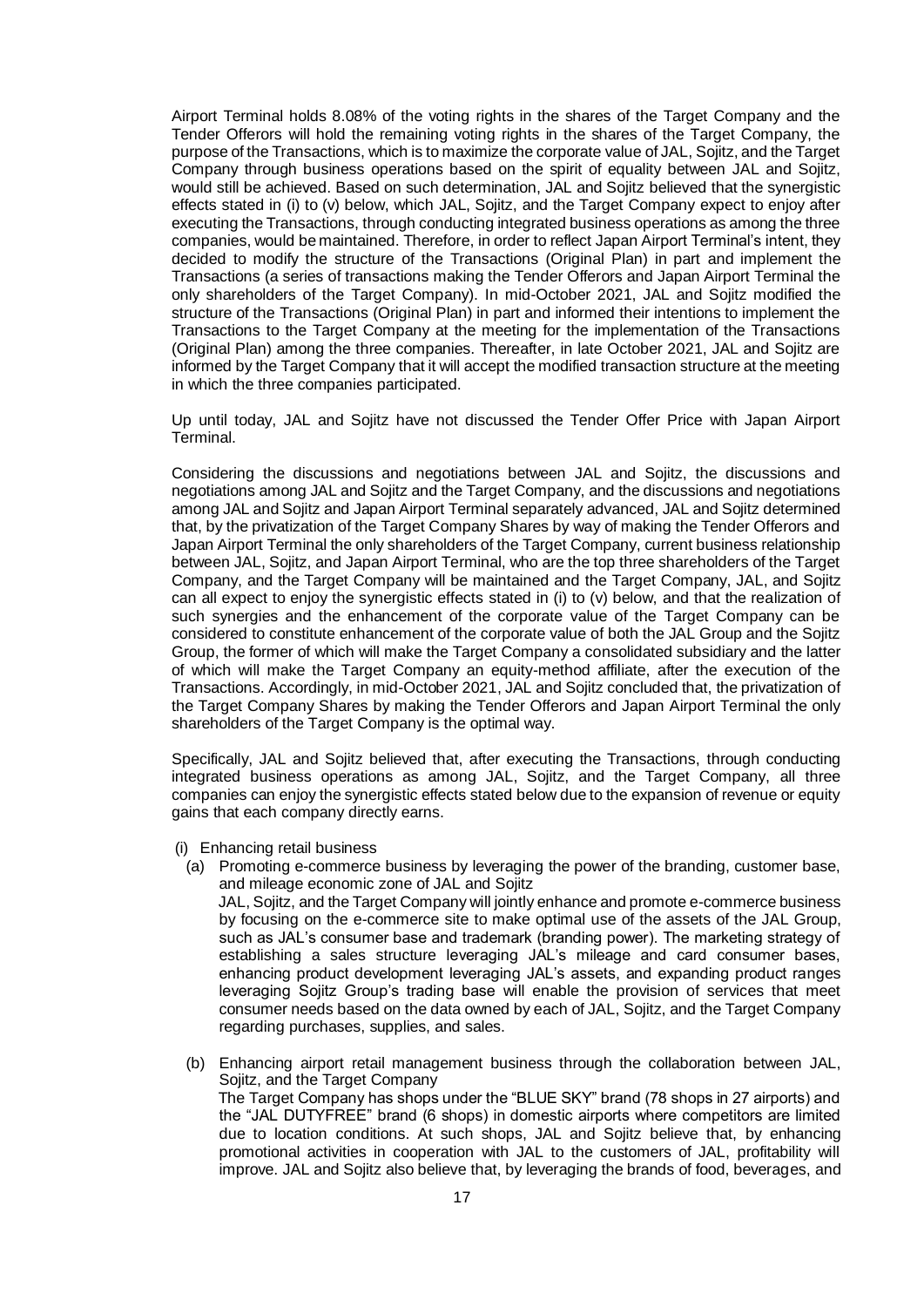goods that are owned by the Sojitz Group and the services provided under "BLUE SKY", airport user satisfaction and profitability from cross-selling of food, beverages, and goods will improve. In addition, JAL and Sojitz believe that the potential for further growth can be expected by leveraging the sales channels owned by the Sojitz Group outside of airports and expanding the sales of the products that the Target Company offers.

- (ii) Enhancing corporate strength and competitiveness of the aviation and airport businesses
	- (a) Integration and consolidation of aviation business between JAL, Sojitz, and the Target Company The Target Company has a trading platform with domestic heavy industry manufacturers

and domestic airlines in the business of parts supply for commercial aircraft; founded on experience, knowledge, and expertise that has been cultivated since the Target Company's inception. JAL and Sojitz believe that, by consolidating the parts supply business for commercial aircraft of within Sojitz Group into the Target Company to further enhance the Target Company's expertise and by leveraging Sojitz's expertise to enhance the finance functions of the Target Company, which is expected by its business partners, the Target Company will be able to accelerate the expansion of its business in the commercial aircraft arena through organic growth. On the other hand, through consolidating the businesses that require holding a certain amount of assets, such as aircraft leasing and part-out, as well as businesses catering to government agencies from the Target Company to the Sojitz Group, the Target Company will be able to utilize its human resources and its assets more effectively.

- (b) Enhancing cooperation with airports operated by the Target Company and Sojitz The Target Company is involved in the airport management business in Laos, Myanmar, and Mongolia, while the Sojitz Group is involved in the airport management business in Japan (Kumamoto and Shimojishima), Russia, and Palau. Although they operate these airports independently, JAL and Sojitz believe that, by engaging in airport sales activities to airlines and travel agents and promotional activities to aviation-related companies in cooperation with the Target Company, the Sojitz Group, and the respective airport operators, it will be possible to increase revenues by, among others, increasing the number of flights and passengers at the respective airports and receiving rent, royalties at the airports at which the Target Company and the Sojitz Group respectively participate in the management business. Furthermore, JAL and Sojitz believe that, in addition to sharing airport management know-how among the respective airport operators of the Target Company and the Sojitz Group, combining the operational know-how of the JAL Group will improve airport user satisfaction and increase revenues by improving operational efficiency at the airports at which the Target Company and the Sojitz Group respectively participate in the management business. In addition, JAL and Sojitz believe that it will be possible to further expand not only airport management business but also aviation and airport-related business, including cargo terminal operation business and ground handling business, by unifying JAL, Sojitz, and the Target Company to strengthen proposal capabilities and competitiveness.
- (c) Expanding the volume of aircraft and related products JAL and Sojitz believe that, in addition to the track record, knowledge, expertise, and industry network developed by the Target Company since its foundation, by utilizing JAL's airline expertise and Sojitz's asset business expertise to increase the number of opportunities to handle equipment in general, such as aircraft, engines/parts, and simulators, the revenue of the Target Company will to expand.

In addition, JAL and Sojitz believe that, by combining JAL's airline expertise, Sojitz's financial functions, and the Target Company's practical on site skills to build a business model aimed at maximizing the value of decommissioned aircrafts, such as leasing the decommissioned aircraft owned by airlines to third parties, thus acquiring new customers and expanding the revenue that each company will obtain by contributing to the business model.

(d) Enhancing collaboration in the environment-related businesses

JAL, Sojitz, and the Target Company have made addressing climate change their top management priority in order to meet the demands of a sustainable society. JAL, Sojitz and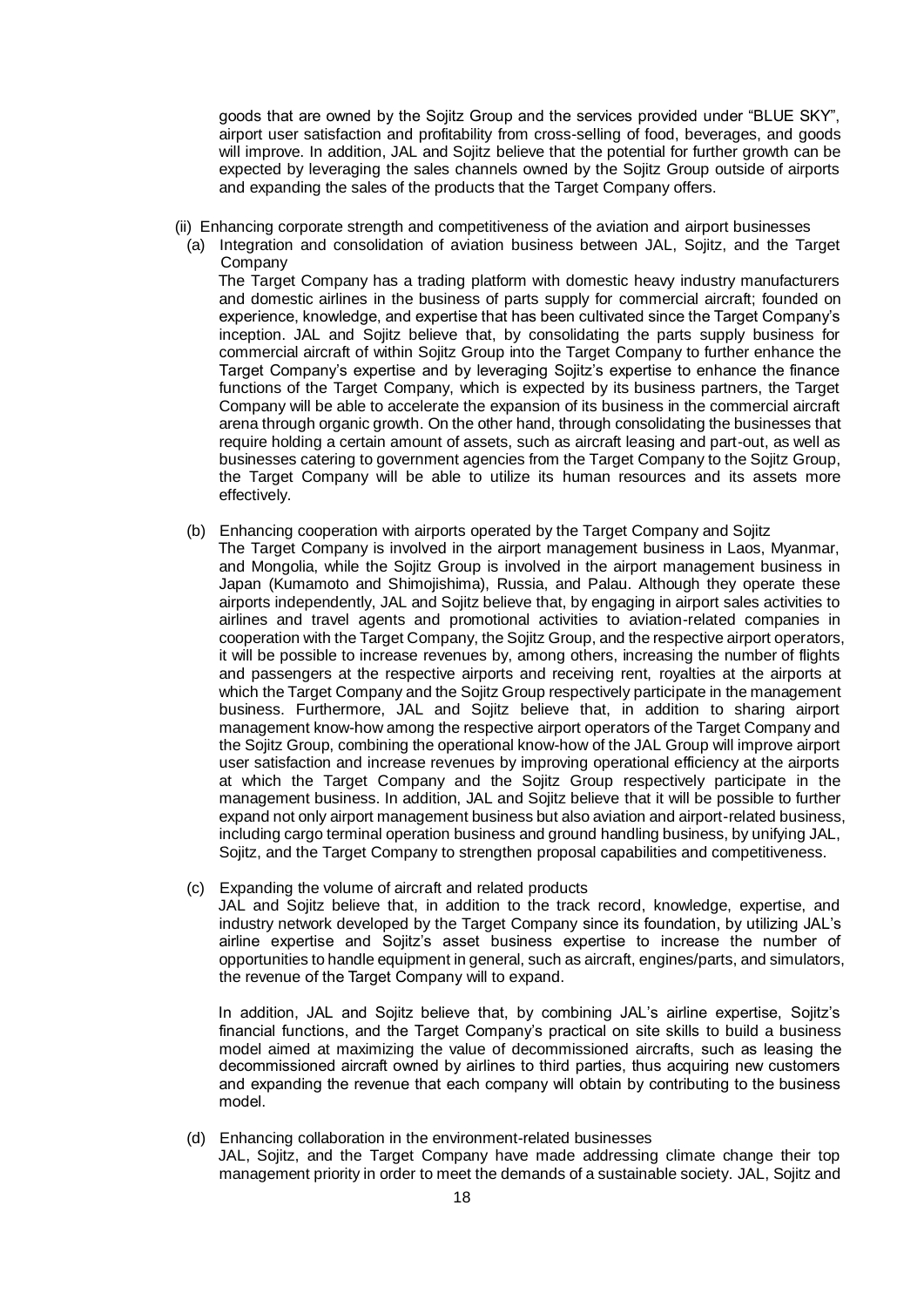the Target Company believe that they will be able to reduce CO2 emissions of each company by accelerating the initiatives by the three companies to address climate change through promoting, in tandem, the businesses jointly held by the companies with respect to airport vehicles (the business of sharing vehicles and the development of next-generation vehicles) and the improvement of infrastructure at airports, which is the foundation for the operation of such business.

(iii) Enhancing collaboration in the food sector

JAL and Sojitz believe that the Target Company handles a diverse range of products in the food sector, including agricultural, marine, and livestock products, wine, and processed foods, and possesses highly specialized expertise and know-how in these areas. In October 2021, the Target Company executed a comprehensive collaboration agreement with Food Valley Tokachi Council and JAL to establish a system for the distribution of fresh and high-quality agricultural and livestock products of Tokachi to consumer regions as typified by metropolitan areas. In addition, the Target Company has been expanding overseas exports of Japanese fresh foods and local specialty processed foods through the "Thonglor Japan Fresh Wholesale Market" business operated in Bangkok, Thailand. In the future, JAL and Sojitz believe that they will be able to expand the revenue of the three companies by expanding the target market for the "Regional Revitalization and Sixth Industry Project," which the Target Company is strategically pursuing, both domestically and abroad through collaboration between JAL, which is believed to boast high quality transportation and networks with local governments, Sojitz, which has 11 overseas bases and 31 operating companies in the ASEAN region and is believed to have abundant information/personal connections, and the Target Company.

- (iv) Enhancing collaboration in the insurance, real estate, and machinery and materials sectors JAL and Sojitz believe that, in the insurance and real estate sectors, the Target Company has the ability to provide high-quality services and highly specialized know-how and systems for corporate groups that it has developed within the JAL Group since its foundation. JAL, Sojitz, and the Target Company intend to upgrade their services by incorporating the resources of each company based on this foundation as well as to promote the further expansion of such services externally by utilizing the customer base and the trademark (branding power) of JAL. In the machinery and materials sector, the Target Company is working to find and develop new eco-friendly products that will lead to the promotion of sustainability, and JAL and Sojitz believe that they will be able to expand the revenue of the Target Company by strengthening the collaboration between JAL, which has an air cargo transportation network, Sojitz, which has a network and business investment know-how as a general trading company, and the Target Company, and then by expanding their sales channels and distribution network.
- (v) Promoting group optimum management
	- JAL, Sojitz, and the Target Company believe that they will be able to realize more active personnel exchanges than in the past, such as mutual secondment, by JAL consolidating the Target Company through the Transactions or Sojitz increasing the percentage of ownership related to the Target Company. As a result of this, JAL, Sojitz and the Target Company believes that it will be able to provide its employees, who are the source of corporate value, with new areas of work and a variety of growth opportunities, and this will promote human resource development and, in the medium-to long-term, will enable optimal allocation of personnel between JAL, Sojitz, and the Target Company. In particular, the Target Company believes that, by JAL positioning the Target Company as a "core company of non-airline business in the JAL Group," the areas of work for employees of the Target Company will expand, and human resource development will be promoted. Furthermore, if the Target Company continues to be listed, the three companies, including JAL and Sojitz, which are both listed companies, will incur an overlapping burden of listing-related costs; however, by making the Target Company private through the Transactions, JAL and Sojitz believe that they will be able to eliminate the burden of listing-related costs on the Target Company, to streamline the costs between JAL, Sojitz, and the Target Company, and to concentrate management resources on business growth. JAL and Sojitz believe that they will be able to promote the group optimum management by realizing the optimal allocation of personnel and streamlining the costs between JAL, Sojitz, and the Target Company through implementing matters described above.

Regarding the Tender Offer Price, JAL and Sojitz have held discussions and negotiations with the Target Company multiple times since mid-October 2021. Specifically, JAL and Sojitz made a proposal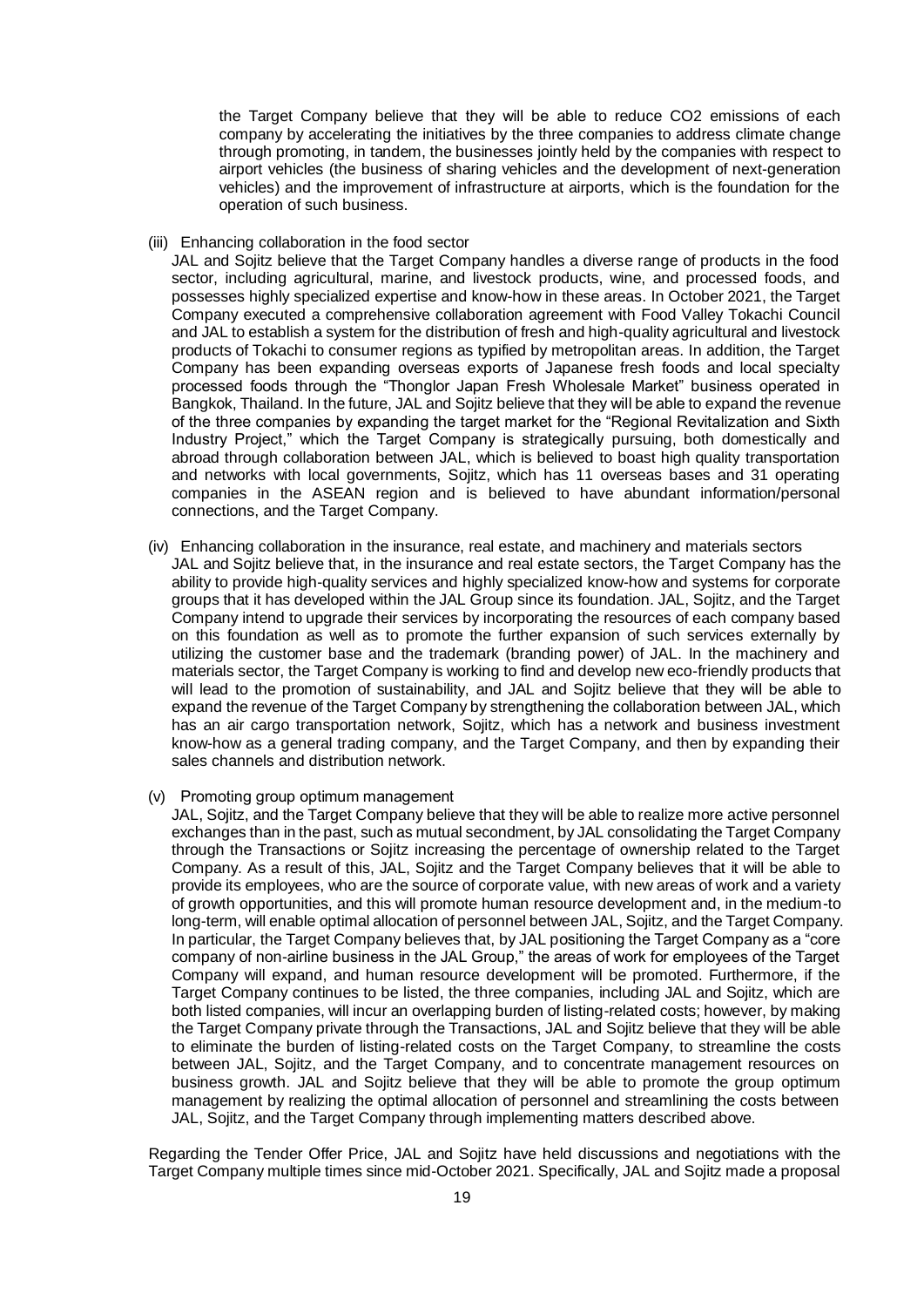to the Target Company, on October 15, 2021, to set the Tender Offer Price at 2,300 yen after comprehensively taking into account several factors, such as (i) the results of the due diligence on the Target Company conducted by JAL and Sojitz from around mid-September 2021 to around mid-October 2021, (ii) the possibility of the Target Company's board of directors supporting the Tender Offer, and (iii) the outlook for tendering of shares in the Tender Offer. Since, in response to such proposal, the Target Company, on October 21, 2021, requested reconsideration for the increase of the Tender Offer Price from the perspective of giving consideration to the interests of the minority shareholders of the Target Company, JAL and Sojitz made a proposal to the Target Company, on October 22, 2021, to set the Tender Offer Price at 2,400 yen.. In response to such re-proposal, the Target Company, on October 26, 2021, requested reconsideration for the further increase from the perspective of giving further consideration to the interests of the minority shareholders of the Target Company and, then, JAL and Sojitz made a proposal to the Target Company, on October 27, 2021, to set the Tender Offer Price at 2,450 yen. However, in response to such proposal, the Target Company, on October 27, 2021, requested reconsideration for the increase from the perspective of giving further consideration to the interests of the minority shareholders of the Target Company. Therefore, JAL and Sojitz made a proposal to the Target Company, on October 29, 2021, to set the Tender Offer Price at 2,500 yen. Thereafter, JAL and Sojitz made a proposal to the Target Company, on October 31, 2021, to set the Tender Offer Price at 2,525 yen, given the Target Company, on October 29, 2021, again requested reconsideration for the further increase from the perspective of giving further consideration to the interests of the minority shareholders of the Target Company; however, the Target Company requested reconsideration to set the Tender Offer Price at 2,560 yen from the perspective of securing as the favorable terms and conditions of the transaction as possible for the minority shareholders of the Target Company. On October 31, 2021, JAL and Sojitz determined to accept the request from the Target Company to set the Tender Offer Price at 2,560 yen and informed such to the Target Company. As a result of continued discussions and negotiations with the Target Company, taking into account the details of the above-mentioned discussions in relation to the Tender Offer Price, on October 31, 2021, JAL and Sojitz reached an agreement with the Target Company that the privatization of the Target Company Shares by making the Tender Offerors and Japan Airport Terminal the only shareholders of the Target Company is the best way to respond to changes in the business environment surrounding the Tender Offerors and the Target Company and to contribute to the enhancement of the corporate value of the Tender Offerors and the Target Company; therefore, JAL and Sojitz determined, at their respective board of directors' meetings held on November 2, 2021, to set the Tender Offer Price at 2,560 yen and to implement the Tender Offer as part of the Transactions. On the same day, the Tender Offerors' Press Release Dated November 2, 2021 was published. As such, in order to implement the Transactions, JAL and Sojitz entered into the Shareholders' Agreement on November 2, 2021 and they also entered into the Non-Tender Agreement with Japan Airport Terminal on November 2, 2021.

Subsequently, on November 2, 2021 (local time), JAL and Sojitz submitted to the SAMR the prior notification under the Chinese competition laws regarding the Acquisition of Shares, Etc., and it was accepted as of December 8, 2021 (local time). Regarding such prior notification, on December 27, 2021 (local time), a document was issued by the SAMR approving the Acquisition of Shares, Etc., and the Tender Offerors received such document on December 27, 2021 and confirmed that the Acquisition of Shares, Etc. had been approved on the same day.

In addition, on January 21, 2022, the Tender Offeror submitted to the Fair Trade Commission the prior notification concerning the Acquisition of Shares under the Anti-Monopoly Act, and it was accepted as of the same date. Accordingly, the cease and desist period for which advance notice of a cease and desist order may be given and the period for which acquisitions are prohibited will expire after February 20, 2022, in principle. As a result of this, even if the Tender Offer commences in early February 2022 as originally scheduled, the necessary steps and measures under the Anti-Monopoly Act are expected to be completed by March 15, 2022, the day immediately preceding the expiration date of the Tender Offer Period. Accordingly, with respect to the condition requiring completion of the procedures and waiting periods under the Japanese competition laws (the Anti-Monopoly Act) among item (B) of the Conditions Precedent to the Tender Offer, although such condition has not been satisfied as of today, the Tender Offerors have decided to conduct the Tender Offer, waive such condition as the Conditions Precedent to the Tender Offer, and provide that the failure to allow for the expiration of the procedures and waiting periods under the Anti-Monopoly Act by the day immediately preceding the expiration date of the Tender Offer Period (including any cases where the Tender Offer Period is extended) shall constitute grounds for withdrawal of the Tender Offer instead.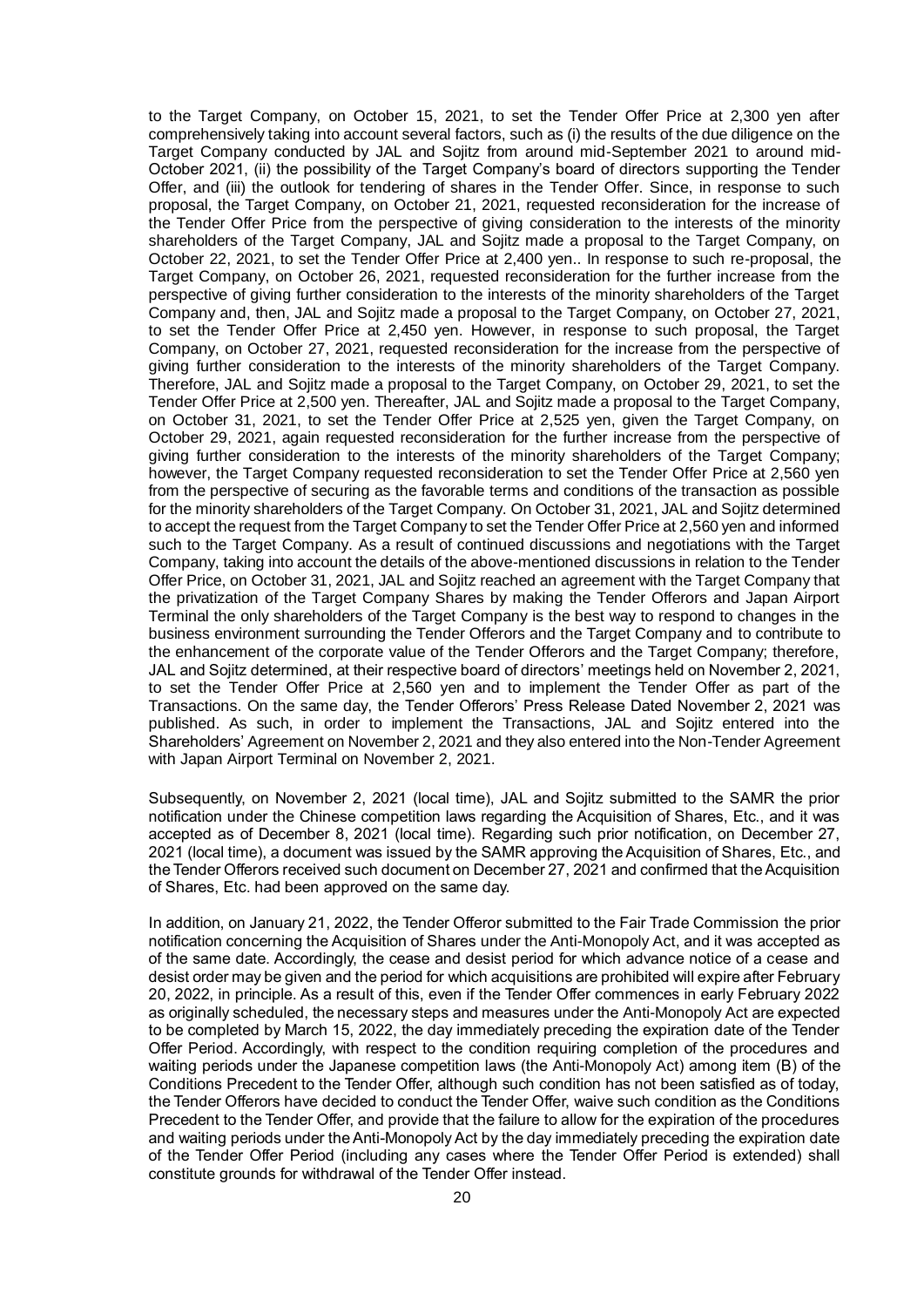Furthermore, with respect to the Conditions Precedent to the Tender Offer, since, as described in "(1) Overview of Tender Offer" above, the Tender Offerors confirmed that all of them have been satisfied except for the condition requiring the completion of the procedures and waiting periods under the Japanese competition laws (the Anti-Monopoly Act), the Tender Offerors have determined that the Tender Offer can be commenced at the originally scheduled time. Therefore, on January 31, 2022, the Tender Offerors decided to commence the Tender Offer from February 1, 2022.

In connection with the above, in late December 2021, the Tender Offerors informed the Target Company that, if the procedures and actions required under the Chinese competition law were completed by late January 2022, the Tender Offerors would commence the Tender Offer on February 1, 2022, subject to the condition that the Japan Fair Trade Commission accepted the prior notification under the Anti-Monopoly Act in respect of the Acquisition of Shares. Thereafter, on January 21, 2022, the Tender Offerors informed the Target Company that, since the procedures and actions required under the Chinese competition law had been completed and the Japan Fair Trade Commission had accepted the prior notification under the Anti-Monopoly Act in respect of the Acquisition of Shares, the Tender Offerors would commence the Tender Offer on February 1, 2022, subject to the satisfaction of the Conditions Precedent to the Tender Offer, excluding the condition that the procedures and waiting periods under the Japanese competition law (the Anti-Monopoly Act) have been completed.

#### (B) Decision-making process of the Target Company

#### (i) Process of the establishment of the examination system

According to the Target Company's Press Release Dated November 2, 2021, as stated in "(A) Background, purpose and decision-making process leading to the conduct of the Tender Offer" above, the Target Company received an initial proposal from JAL and Sojitz on the privatization of the Target Company Shares by JAL and Sojitz with the aim of enhancing the corporate value of the Target Company on June 24, 2021, and in response to this, the Target Company expressed its intention to establish the system for examining the transactions for such privatization of the Target Company Shares on the same day. In early July 2021, in order to establish the system for examining the Transactions (Original Plan), the Target Company appointed Nomura Securities Co., Ltd. ("Nomura Securities") as its financial advisor and third party valuation institution, independent from the Tender Offerors, Japan Airport Terminal, the Target Company and the Transactions, and also appointed Anderson Mori & Tomotsune ("Anderson Mori & Tomotsune") as its legal advisor. Subsequently, notwithstanding that the Target Company is not a subsidiary of the Tender Offerors as of today and since June 24, 2021—when the Target Company received an initial proposal regarding the Transactions (Original Plan) from JAL and Sojitz— and that the Tender Offer does not fall under a tender offer made by a controlling shareholder, given that (A) JAL holds 2,727,500 shares of the Target Company Shares (ownership ratio: 21.56%) and Sojitz holds 2,810,500 shares of the Target Company Shares (ownership ratio: 22.22%), respectively, until today, and the Target Company is an equity-method affiliate of both, and the total number of the Target Company Shares held by JAL and Sojitz is 5,538,000 shares (ownership ratio: 43.78%), (B) the Tender Offerors intend to make the Tender Offerors and Japan Airport Terminal the only shareholders of the Target Company and to take the Target Company Shares private, and (C) the facts that one Director of the Target Company (Yuji Saito) concurrently holds a position at JAL, that one Director of the Target Company (Hiroto Murai) concurrently holds a position at Sojitz, and that one Director of the Target Company (Shigeyuki Taguchi) concurrently holds a position at Japan Airport Terminal, in order to ensure the fairness of the Transactions (Original Plan) and to eliminate the possibility of arbitrariness and conflict of interest in the decision-making process leading to the implementation of the Transactions (Original Plan), the Target Company immediately started establishing a framework for examining and determining whether or not to implement the Transactions (Original Plan), the appropriateness of the terms and conditions of the Transactions (Original Plan), and the fairness of the procedures from a standpoint independent of the Tender Offerors, Japan Airport Terminal, the Target Company, and the Transactions (Original Plan), based on the advice of Anderson Mori & Tomotsune.

Specifically, on August 23, 2021, the Target Company formally received a proposal in relation to the Transactions (Original Plan) from JAL and Sojitz, and the Target Company was informed of their intention to commence full-scale examination of the Transactions (Original Plan), and was provided an initial explanation on the background leading to the proposal of the Transactions (Original Plan) and meaning and purpose of the Transactions (Original Plan). Additionally, the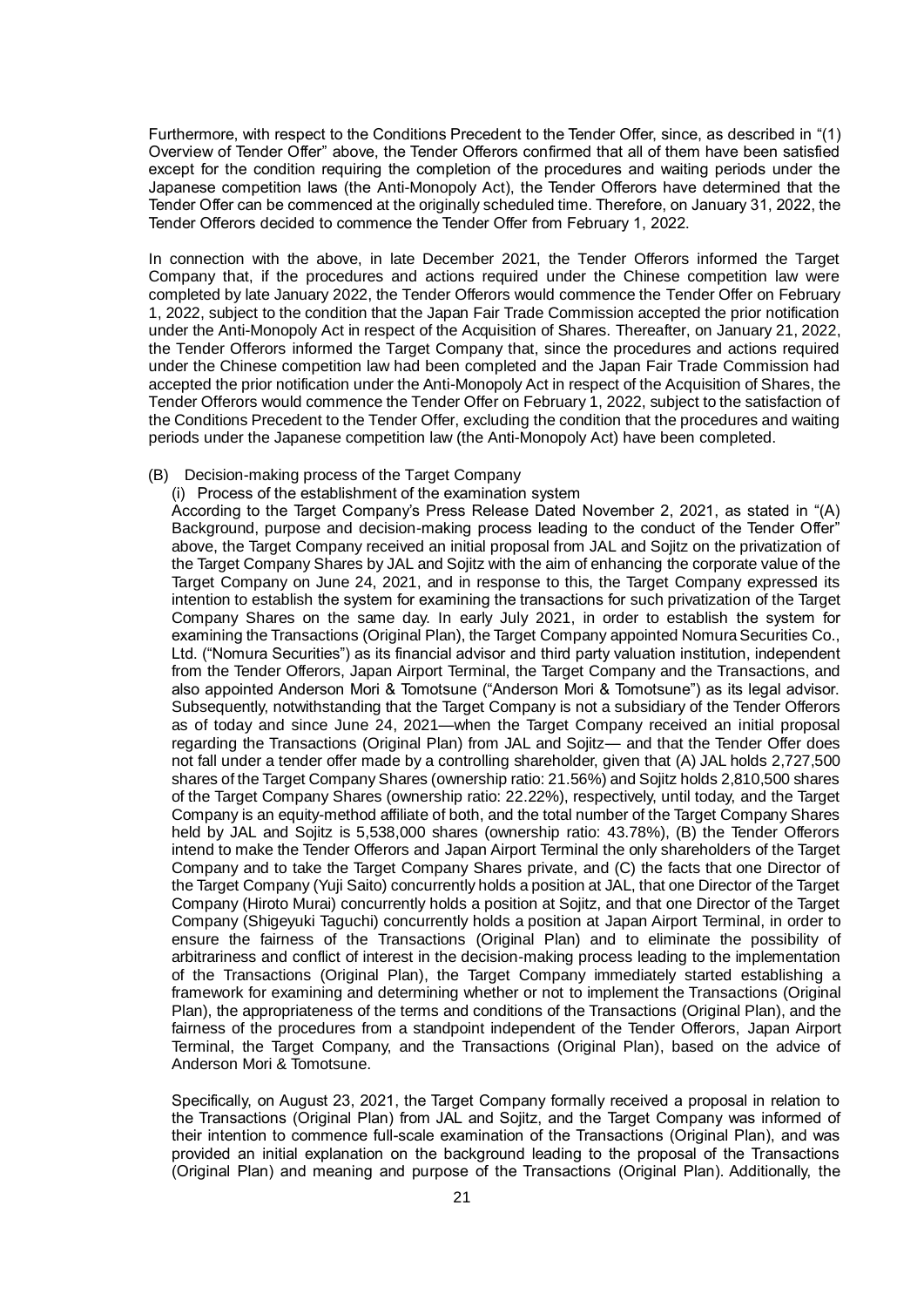Target Company was provided with a supplemental explanation as to the meanings and purposes of the Transactions (Original Plan) on September 3, 2021. In response to the communication of these intentions and two explanations, the Target Company agreed to conduct discussions and negotiations for the implementation of the Transactions (Original Plan), and resolved to establish the special committee at the extraordinary meeting of its board of directors held on September 16, 2021. For details of the composition and specific activities, etc., of the special committee, please refer to "(ii) Target Company's establishment of the independent special committee" of "(Measures to ensure fairness of the Tender Offer Price and to avoid conflicts of interest and other measures to ensure fairness of the Tender Offer)" of "(B) Process of calculation" of "(4) Basis for the calculation of the Tender Offer Price" under "2. Outline of Tender Offer" below. Among the Directors of the Target Company, given that Yuji Saito concurrently holds a position at JAL, Hiroto Murai concurrently holds a position at Sojitz, and Shigeyuki Taguchi holds a position at Japan Airport Terminal, in order to eliminate the possibility of being affected by structural conflicts of interest in the Transactions, they have not participated in examination of the Transactions, or discussions or negotiations with the Tender Offerors as the Target Company.

With respect to the decision-making of the board of directors of the Target Company concerning the Transactions, the board of directors of the Target Company resolved that the Target Company must pay the utmost respect to the matters to be determined by the special committee, including whether or not to support the Tender Offer, and, if the special committee determines that the conduct of the Tender Offer or the terms and conditions of the Tender Offer are inappropriate, the Target Company must resolve not to support the Tender Offer.

Furthermore, as stated in "(ii) Target Company's establishment of the independent special committee" of "(Measures to ensure fairness of the Tender Offer Price and to avoid conflicts of interest and other measures to ensure fairness of the Tender Offer)" of "(B) Process of calculation" of "(4) Basis for the calculation of the Tender Offer Price" under "2. Outline of Tender Offer" below, the special committee examined the degree of independence, expertise, achievements, etc., of Nomura Securities, the Target Company's financial advisor and third-party valuation institution, and those of Anderson Mori & Tomotsune, the Target Company's legal advisor, and approved the appointment of Nomura Securities and Anderson Mori & Tomotsune.

In addition to the above, for details of the process of establishment, etc., the process of review, and the details of determinations, etc., of the special committee, please refer to "(ii) Target Company's establishment of the independent special committee" of "(Measures to ensure fairness of the Tender Offer Price and to avoid conflicts of interest and other measures to ensure fairness of the Tender Offer)" of "(B) Process of calculation" of "(4) Basis for the calculation of the Tender Offer Price" under "2. Outline of Tender Offer" below.

#### (ii) Process of review and negotiations

On August 23, 2021, the Target Company formally received a proposal in relation to the Transactions (Original Plan) from JAL and Sojitz, and the Target Company was informed of their intention to commence full-scale examination of the Transactions (Original Plan), and was provided an initial explanation on the background leading to the proposal of the Transactions (Original Plan) and meaning and purpose of the Transactions (Original Plan). Additionally, the Target Company was provided with a supplemental explanation as to the meanings and purposes of the Transactions (Original Plan) on September 3, 2021. In response to the communication of these intentions and two explanations, on September 9, 2021, the Target Company agreed to conduct discussions and negotiations for the implementation of the Transactions (Original Plan), and began in-depth discussions and negotiations with JAL and Sojitz regarding the Transactions (Original Plan). Thereafter, the due diligence on the Target Company was conducted by JAL and Sojitz from mid-September 2021 to mid-October 2021. Concurrently, the Target Company continued discussions and negotiations with JAL and Sojitz regarding various terms and conditions of the Transactions (Original Plan), including the Tender Offer.

Since JAL and Sojitz have started to negotiate on the Transactions (Original Plan) on June 24, 2021, they have acknowledged that it is first necessary to examine the feasibility of enhancing the corporate value of JAL, Sojitz, and the Target Company by the Transactions (Original Plan), therefore, in mid-July 2021, they decided to inform Japan Airport Terminal, which is the third largest shareholder of the Target Company, only the fact that they started to negotiate on the Transactions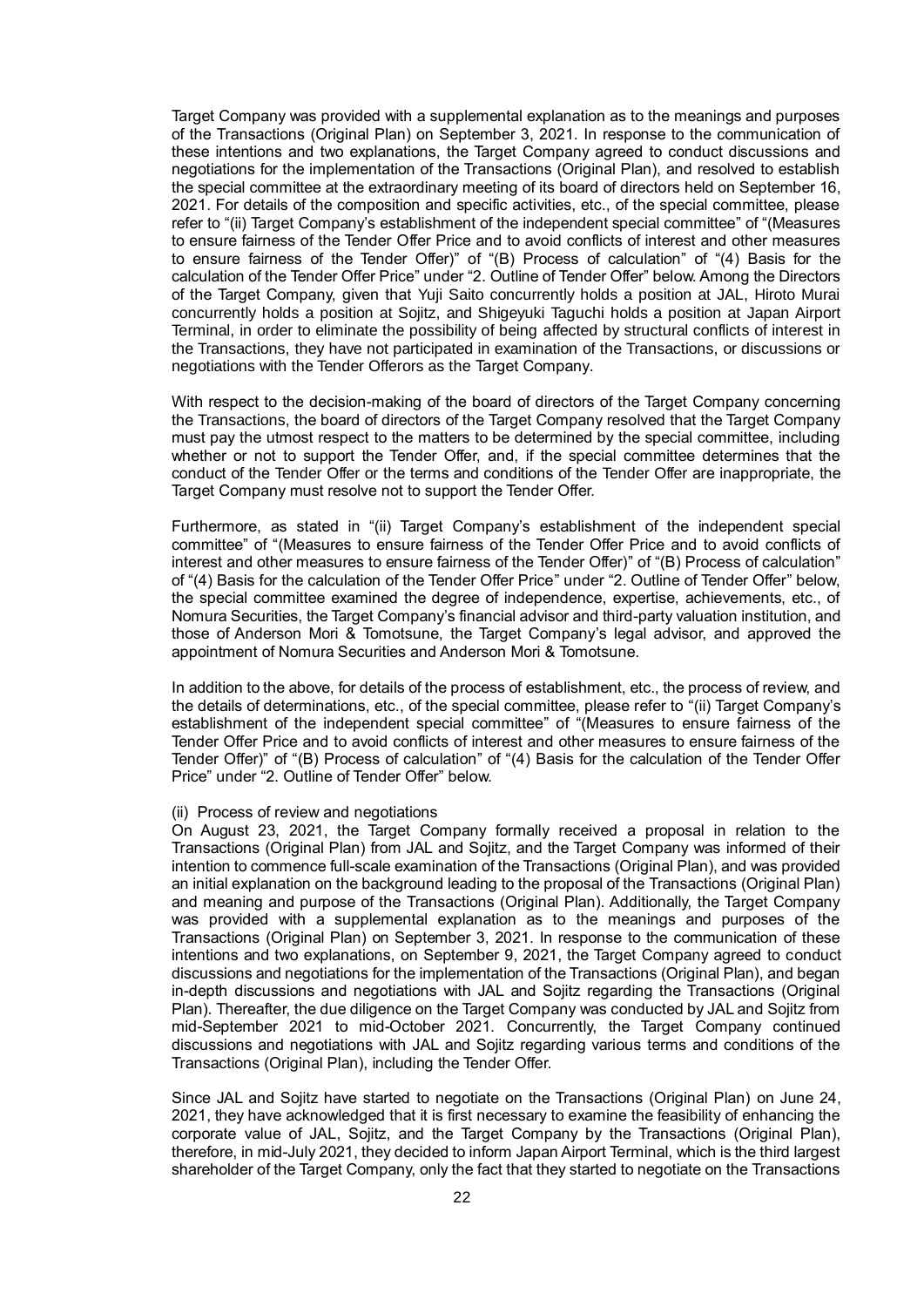(Original Plan) and to proceed, just between JAL and Sojitz, with the negotiation of the Transactions (Original Plan), which would make JAL and Sojitz the only shareholders of the Target Company. Then, in late July 2021, JAL and Sojitz came to believe that, by deepening relationships between the Target Company and both JAL and Sojitz, it is possible to enhance corporate value of the three companies. Accordingly, based on the consideration that Japan Airport Terminal has been contributing to the management of the Target Company by participating in the management by dispatching an outside director to the Target Company and that Japan Airport Terminal plays an important role in the business of the Target Company, including the business alliance with the Target Company on Airport Retail Management Business and other businesses, in addition to the fact that Japan Airport Terminal is the third largest shareholder of the Target Company and holds 1,022,000 shares of the Target Company Shares (ownership ratio: 8.08%), in late July 2021, in parallel with the discussions and negotiations with the Target Company, JAL and Sojitz informed Japan Airport Terminal of their intention again to take the Target Company Shares private in order to confirm whether Japan Airport Terminal had the intention to tender its shares in the Tender Offer, by which JAL and Sojitz would take the Target Company Shares private, and confirm whether Japan Airport Terminal desired to maintain its capital relationship with the Target Company after the transactions for such privatization were implemented. Thereafter, in early August 2021, JAL and Sojitz informed Japan Airport Terminal that they are negotiating a method to realize the privatization of the Target Company Shares, and in early September 2021, JAL and Sojitz provided explanations in respect of the Transactions (Original Plan) agreed upon between JAL and Sojitz. Subsequently, in mid-October 2021, Japan Airport Terminal conveyed its definitive intention to continue to maintain its capital relationship with the Target Company even after taking the Target Company Shares private. In response to such intention, JAL and Sojitz determined that, considering (i) maintaining Japan Airport Terminal's position as a shareholder of the Target Company would be meaningful for the Target Company after the privatization of the Target Company Shares in terms of stable maintenance and continuation of the current business relationship between Japan Airport Terminal and the Target Company, (ii) a cooperative relationship regarding the Target Company's business management would be maintained because JAL holds 4,398,000 shares of Japan Airport Terminal (4.72% of the total number of issued shares) and participates in the management of Japan Airport Terminal by dispatching an outside director, which enable daily communications between the managements of JAL and Japan Airport Terminal, and further, (iii) even if Japan Airport Terminal maintains its position as a shareholder of the Target Company, it is unlikely to restrict the business management that JAL and Sojitz intends since Japan Airport Terminal holds 8.08% of the voting rights in the shares of the Target Company and the Tender Offerors will hold the remaining voting rights in the shares of the Target Company, the purpose of the transactions, which is to maximize the corporate value of JAL, Sojitz, and the Target Company through business operations based on the spirit of equality between JAL and Sojitz, would be achieved. Based on such determination, JAL and Sojitz believed that the synergistic effects stated in (i) to (v) of "(A) Background, purpose and decision-making process leading to the conduct of the Tender Offer" of "(2) Background, purpose and decision-making process leading to the decision to conduct the Tender Offer and management policy following the Tender Offer", which JAL, Sojitz, and the Target Company expect to enjoy after executing the Transactions, through conducting integrated business operations as among the three companies, would still remain. Therefore, in order to reflect Japan Airport Terminal's intent, they decided to modify the structure of the Transactions (Original Plan) in part and implement the Transactions (a series of transactions making the Tender Offerors and Japan Airport Terminal the only shareholders of the Target Company). In mid-October 2021, JAL and Sojitz modified the structure of the Transactions (Original Plan) in part and informed their intentions to implement the Transactions to the Target Company at the meeting for the implementation of the Transactions (Original Plan) among the three companies.

In response to this, in mid-October 2021, the Target Company also examined the appropriateness of modification of the structure of the Transactions (Original Plan) in part and implementing the Transactions (a series of transactions making the Tender Offerors and Japan Airport Terminal the only shareholders of the Target Company). The Target Company decided to accept the modification of the structure of the Transactions (Original Plan) since it considered that, as JAL and Sojitz considered, maintaining Japan Airport Terminal's position as a shareholder of the Target Company would be necessary for the Target Company to continue the stable airport retail management business after the privatization of the Target Company Shares, and would not hinder the synergistic effects on the Target Company that the Target Company expects as stated in (A) to (E) below.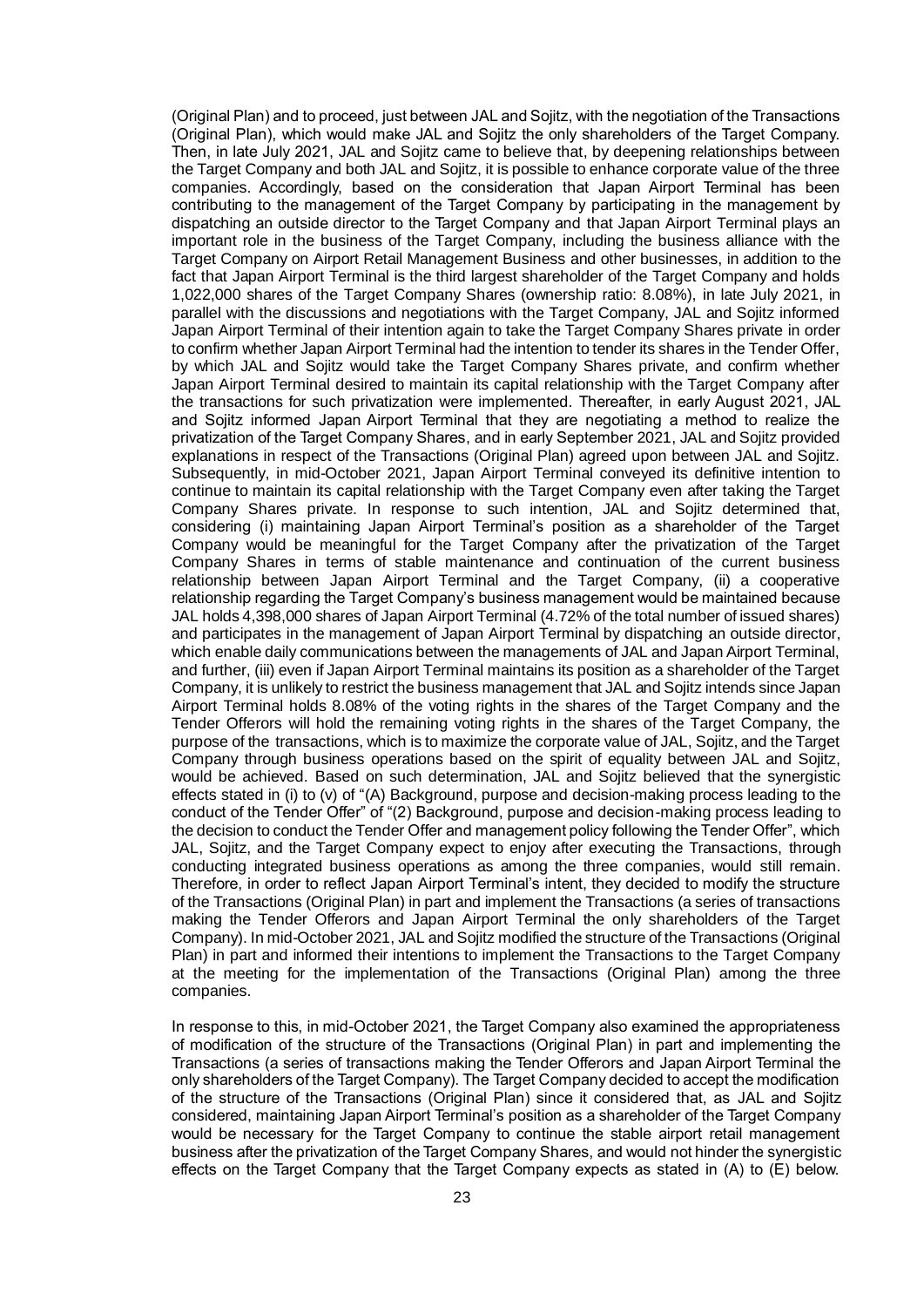Therefore, in late October 2021, the Target Company informed JAL and Sojitz of such effect at the meeting between the three companies.

As a result of multiple negotiations in light of the above, on November 2, 2021, the Target Company concluded, as described in "(C) Management policies subsequent to the Tender Offer" of "(2) Background, purpose and decision-making process leading to the decision to conduct the Tender Offer and management policy following the Tender Offer" below, that in light of the facts that the Tender Offerors plan to manage the Target Company so as to not undermine the uniqueness of corporate culture, corporate climate, human resources, etc., and that certain understandings and considerations have been expressed regarding the sources of the corporate value of the Target Company, and notwithstanding that it will lose the advantages of being a listed company, no significant disadvantages other than that will likely result from the Transactions; on the contrary, a further enhancement of the corporate value of the Target Company, JAL and Sojitz can be expected by realizing the synergistic effects on the Target Company described below.

- (A) Enhancing retail business
	- (a) Promoting e-commerce business by leveraging the power of the branding, customer base, and mileage economic zone of JAL and Sojitz

JAL, Sojitz, and the Target Company will jointly enhance and promote e-commerce business by focusing on the e-commerce site to make optimal use of the assets of the JAL Group, such as JAL's consumer base and trademark (branding power). The Target Company believes that the marketing strategy of establishing a sales structure leveraging JAL's mileage and card consumer bases, enhancing product development leveraging JAL's assets, and expanding product ranges leveraging Sojitz Group's trading base will enable the provision of services that meet consumer needs based on the data owned by each of JAL, Sojitz, and the Target Company regarding purchases, supplies, and sales.

- (b) Enhancing airport retail management business through the collaboration between JAL, Sojitz, and the Target Company The Target Company has shops under the "BLUE SKY" brand (78 shops in 27 airports) and the "JAL DUTYFREE" brand (6 shops) in domestic airports where competitors are limited due to location conditions. At such shops, the Target Company believes that, by enhancing promotional activities in cooperation with JAL to the customers of JAL, profitability will improve. The Target Company also believes that, by leveraging the brands of food, beverages, and goods that are owned by the Sojitz Group and the services provided under "BLUE SKY", airport user satisfaction and profitability from cross-selling of food, beverages, and goods will improve. In addition, the Target Company believes that the potential for further growth can be expected by leveraging the sales channels owned by the Sojitz Group outside of airports and expanding the sales of the products that the Target Company offers.
- (B) Enhancing corporate strength and competitiveness of the aviation and airport businesses
	- (a) Integration and consolidation of aviation business between JAL, Sojitz, and the Target Company

The Target Company has a trading platform with domestic heavy industry manufacturers and domestic airlines in the business of parts supply for commercial aircraft; founded on experience, knowledge, and expertise that has been cultivated since the Target Company's inception. The Target Company believes that, by consolidating the parts supply business for commercial aircraft within the Sojitz Group into the Target Company to further enhance its own expertise, and by leveraging Sojitz's expertise to enhance the finance functions of the Target Company, which is expected by its business partners, the Target Company will be able to accelerate the expansion of its business in the commercial aircraft arena through organic growth. On the other hand, through consolidating the businesses that require a certain level of assets, such as aircraft leasing and part-out, as well as businesses catering to government agencies from the Target Company to the Sojitz Group, the Target Company will be able to effectively utilize its human resources and some of its assets.

(b) Enhancing cooperation with airports operated by the Target Company and Sojitz

The Target Company is involved in airport management business in Laos, Myanmar, and Mongolia, while the Sojitz Group is involved in airport management business in Japan (Kumamoto and Shimojishima), Russia, and Palau, and they operate these airports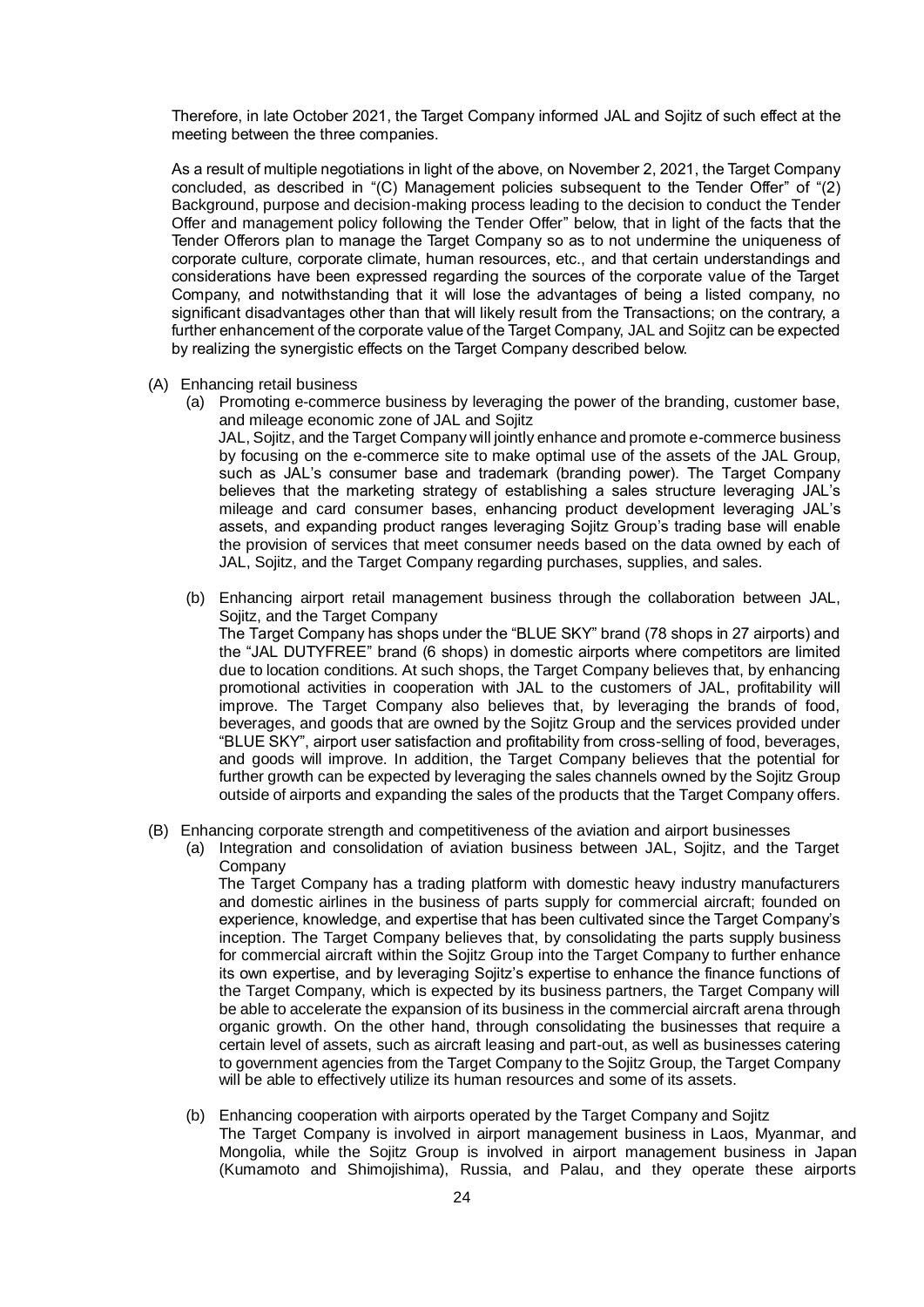independently. The Target Company believes that, by engaging in airport sales activities to airlines and travel agents and promotional activities to aviation-related companies in cooperation with the Target Company, the Sojitz Group, and the respective airport operators, it will be possible to increase revenues by increasing the number of flights and passengers at the respective airports and receiving rent, royalties, among others at the airports at which the Target Company and the Sojitz Group respectively participate in the airport operation. Furthermore, the Target Company believes that, in addition to sharing airport management expertise among the respective airport operators of the Target Company and the Sojitz Group, combining the operational know-how of the JAL Group will enhance airport user satisfaction and increase revenues by improving operational efficiency at the airports at which the Target Company and the Sojitz Group respectively participate in the operation. In addition, the Target Company believes that it will be possible to further expand not only airport management business but also aviation and airport-related business, including cargo terminal operation and ground handling business, by unifying JAL, Sojitz, and the Target Company to strengthen proposal capabilities and competitiveness.

### (c) Expanding the volume of aircraft and related products

The Target Company believes that, in addition to the track record, knowledge, expertise, and industry network developed by the Target Company since its foundation, by utilizing JAL's airline expertise and Sojitz's asset business expertise to increase the number of opportunities to handle equipment in general, such as aircraft, engines/parts, and simulators, the Target Company is expecting the expansion of revenue.

In addition, the Target Company believes that by combining JAL's airline expertise, Sojitz's financial functions, and the Target Company's practical on site skills, the Target Company will be able to make proposals that better captures customer demands; resulting in a business model that maximizes the value of decommissioned equipment such as leasing decommissioned aircraft owned by airlines to third parties. The Target Company believes that this business model will expand the revenue and improve the profitability of not only the Target Company itself but also that of JAL, and Sojitz.

### (d) Enhancing collaboration in the environment-related businesses

JAL, Sojitz, and the Target Company have made addressing climate change their top management priority in order to meet the demands of a sustainable society. In the future, the Target Company believes that it will be able to accelerate initiatives that contribute to the prevention of global warming by reducing the number of the airport vehicles owned by the companies through the sharing of such airport vehicles, developing next-generation vehicles powered by electricity and hydrogen, and jointly promoting the improvement of infrastructure at airports, which will be the foundation for the operation of such business. Furthermore, the Target Company believes that, by promoting initiatives to reduce CO2 emissions, the Target Company will gain the support of customers who believe in sustainability, and this will lead to the expansion of the scale of JAL, Sojitz, and the Target Company businesses and the realization of efficient business operations of JAL, Sojitz, and the Target Company.

# (C) Enhancing collaboration in the food sector in the foods and beverage business

The Target Company believes that it handles a diverse range of products in the food sector, including agricultural, marine, and livestock products, wine, and processed foods, and possesses highly specialized expertise and know-how in these areas. In October 2021, the Target Company executed a comprehensive collaboration agreement with Food Valley Tokachi Council and JAL to establish a system for the distribution of fresh and high-quality agricultural and livestock products of Tokachi to the general market through nationwide retailers, mainly in metropolitan areas (Tokyo, Kanagawa, Chiba, and Saitama), which are regions of large consumption. In addition, the Target Company has been expanding overseas exports of Japanese fresh foods and local specialty processed foods through the "Thonglor Japan Fresh Wholesale Market" business operated in Bangkok, Thailand. The Target Company believes that, in the future, it will have new revenue opportunities by expanding the target market for the "Regional Revitalization and Sixth Industry Project," which the Target Company is strategically pursuing, both domestically and abroad through collaboration between JAL, which boasts high quality transportation and has flights to and from 60 domestic airports and networks with local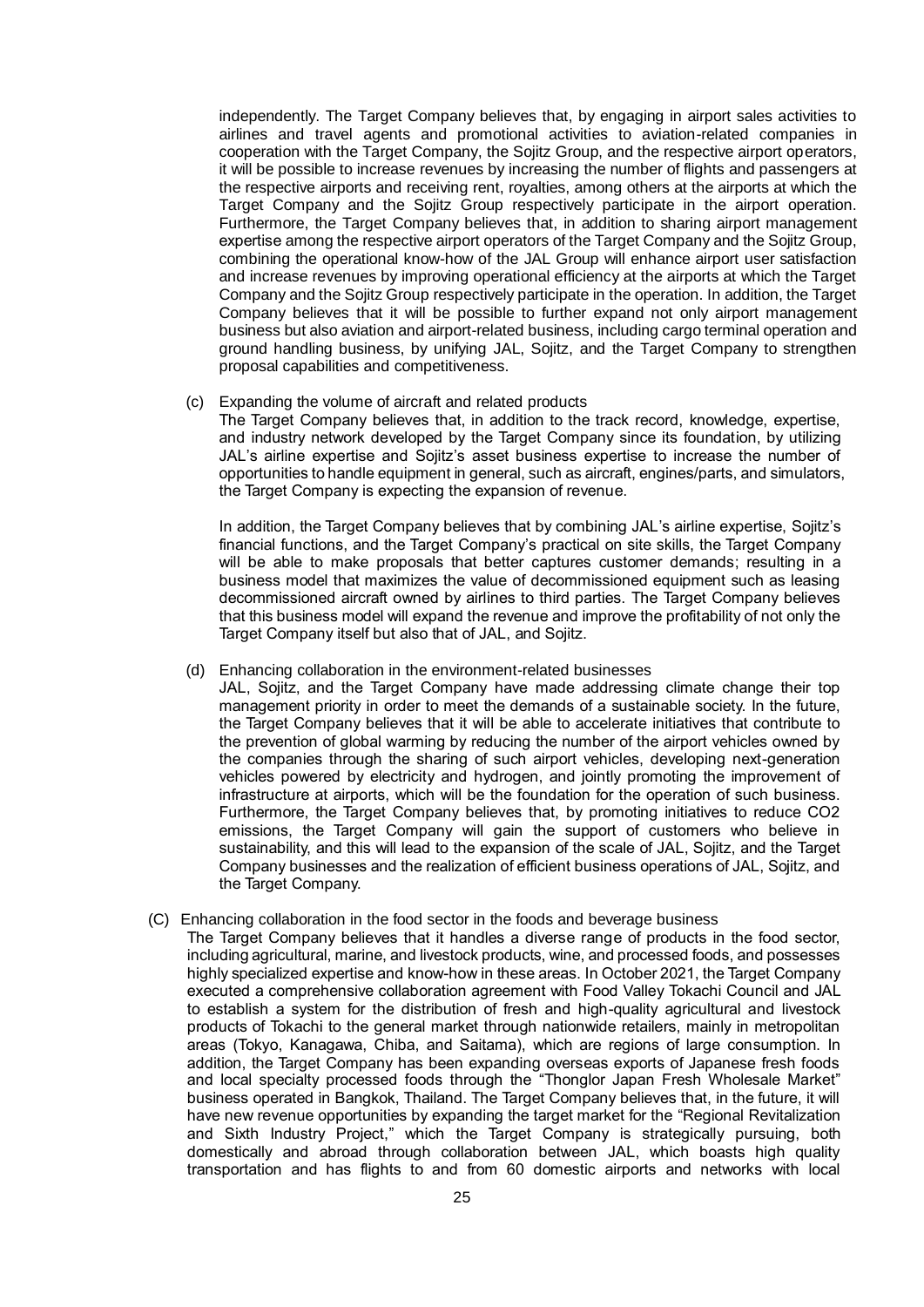governments in each region, and Sojitz, which has bases in eight countries in the ASEAN region and believes to have abundant information/personal connections.

(D) Enhancing collaboration in the insurance, real estate, and machinery and materials sectors in the life service business

In the insurance and real estate sectors, the Target Company believes that it has the ability to provide high-quality services and highly specialized know-how and systems for corporate groups that it has developed within the JAL Group since its foundation. JAL, Sojitz, and the Target Company intend to upgrade their services by incorporating the resources of each company into this foundation as well as to expand the revenue of the Target Company by utilizing the customer base and the trademark (branding power) of JAL. In the machinery and materials sector, the Target Company believes that the collaboration between JAL, Sojitz, and the Target Company enables the Target Company to find and develop new eco-friendly products that will lead to the promotion of sustainability, and this will contribute to the expansion of revenue and the improvement of the profitability of, not only the Target Company, but also JAL, Sojitz.

(E) Promoting group optimum management

JAL, Sojitz, and the Target Company believe that they will be able to realize more active personnel exchanges than in the past, such as mutual secondment, by consolidating through the Transactions or increasing the percentage of ownership. As a result of this, the Target Company believes that it will be able to provide its employees, who are the source of corporate value, with new areas of work and a variety of growth opportunities, and this will promote human resource development and, in the medium-to long-term, will enable optimal allocation of personnel between JAL, Sojitz, and the Target Company. In particular, the Target Company believes that, since JAL will position the Target Company as a "core company of non-airline business in the JAL Group," the areas of work for employees of the Target Company will expand, and human resource development will be promoted. Furthermore, since it is undeniable that the overlapping cost burden of the Target Company continuing to be listed will be inefficient for both the JAL Group and the Sojitz Group as a whole, the Target Company believes that such burden will be eliminated by the Transactions and it will be able to concentrate management resources on business growth. The Target Company believes that it will be able to promote the group optimum management by realizing the optimal allocation of personnel and streamlining the costs between JAL, Sojitz, and the Target Company through implementing matters described above.

In addition to the above, the Target Company has identified "Materiality (material issues)" that it should prioritize as the Target Company's group from a wide range of social issues, with growing demands for the realization of a sustainable society, and is promoting them. In the future, the Target Company intends to accelerate specific initiatives through its business to resolve many social issues it faces, such as climate change, food loss, and contributing to local communities, by deepening the collaboration between JAL, Sojitz, and the Target Company.

Subsequently, the Target Company received advice from a financial point of view from Nomura Securities, including the report on the result of the valuation of the Target Company Shares and the advice on the strategy for negotiations with JAL and Sojitz, received guidance and other legal advice on measures to secure the fairness of the procedures for the Transactions from Anderson Mori & Tomotsune and carefully evaluated whether to implement the Transactions and the appropriateness of the terms and conditions of the Transactions.

Regarding the Tender Offer Price, the Target Company has held discussions and negotiations with JAL and Sojitz multiple times since mid-October 2021. Specifically, the Target Company received a proposal from JAL and Sojitz, on October 15, 2021, to set the Tender Offer Price at 2,300 yen after comprehensively taking into account several factors, such as (i) the results of the due diligence conducted on the Target Company from around mid-September 2021 to around mid-October 2021, (ii) the possibility of the Target Company's board of directors supporting the Tender Offer, and (iii) the outlook for tendering of shares in the Tender Offer. In response, on October 21, 2021, the Target Company requested reconsideration for the increase of the Tender Offer Price from the perspective of giving further consideration to the interests of the minority shareholders of the Target Company. After that, the Target Company received a proposal from JAL and Sojitz to set the Tender Offer Price at 2,400 yen on October 22, 2021; however, in response to such proposal, the Target Company received a proposal from JAL and Sojitz, on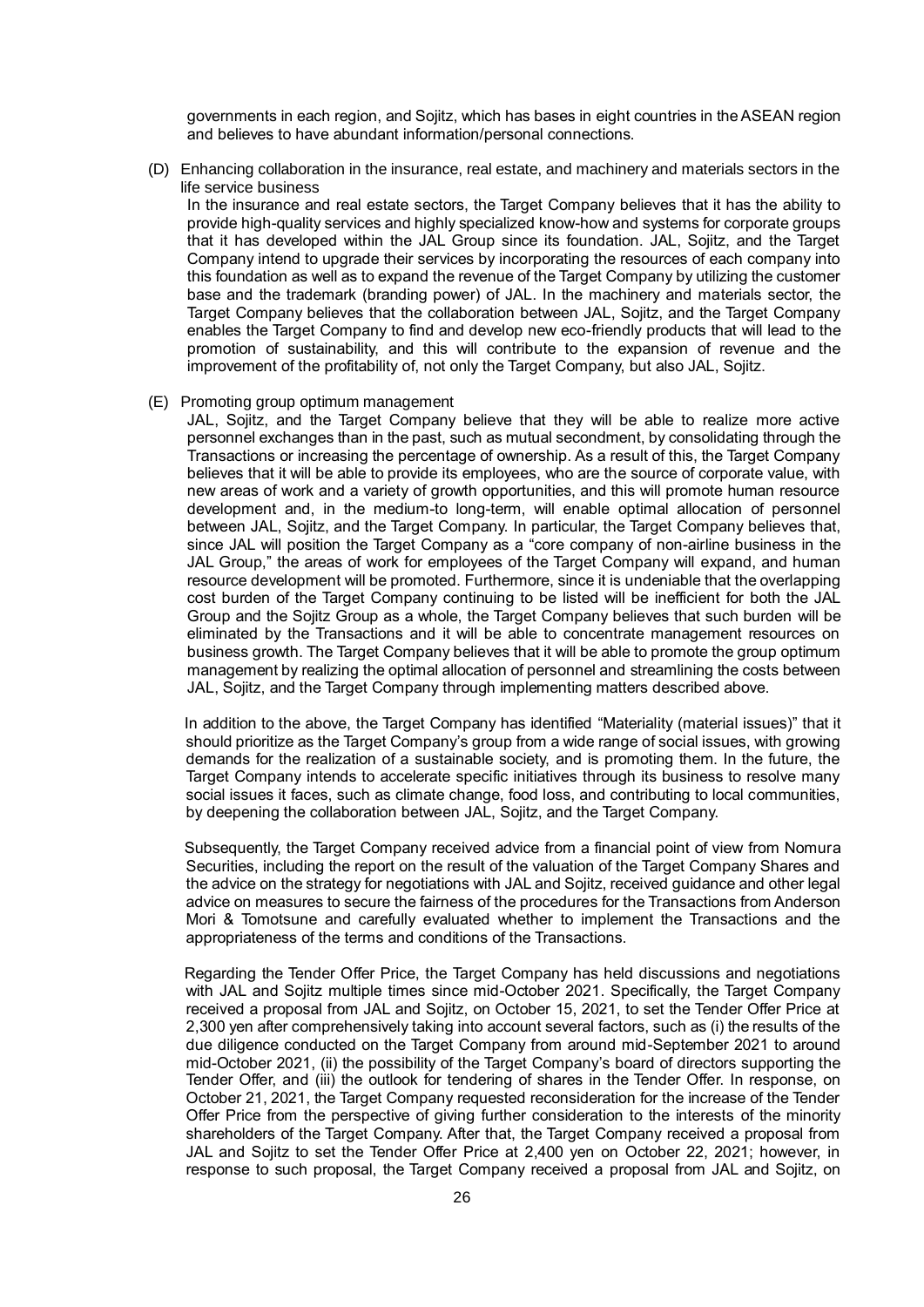October 27, 2021, to set the Tender Offer Price at 2,450 yen, given the Target Company, on October 26, 2021, requested reconsideration for the further increase from the perspective of giving further consideration to the interests of the minority shareholders of the Target Company. However, given, in response to such re-proposal, the Target Company, on October 27, 2021, requested reconsideration for the increase from the perspective of giving further consideration to the interests of the minority shareholders of the Target Company, the Target Company received a proposal on October 29, 2021 to set the Tender Offer Price at 2,500 yen. Thereafter, the Target Company received a proposal, on October 31, 2021, to set the Tender Offer Price at 2,525 yen, given the Target Company, on October 29, 2021, again requested reconsideration for the further increase from the perspective of giving further consideration to the interests of the minority shareholders of the Target Company; however, the Target Company requested reconsideration to set the Tender Offer Price at 2,560 yen on the same day from the perspective of securing as the favorable terms and conditions of the transaction as possible for the minority shareholders of the Target Company. On October 31, 2021, JAL and Sojitz determined to accept the request from the Target Company to set the Tender Offer Price at 2,560 yen and informed such to the Target Company. As a result of continued discussions and negotiations with JAL and Sojitz, taking into account the details of the above-mentioned discussions in relation to the Tender Offer Price, on October 31, 2021, the Target Company reached an agreement with JAL and Sojitz that the privatization of the Target Company Shares by making the Tender Offerors and Japan Airport Terminal the only shareholders of the Target Company is the best way to respond to changes in the business environment surrounding the Tender Offerors and the Target Company and to contribute to the enhancement of the corporate value of the Tender Offerors and the Target Company; therefore, the Target Company resolved at its board of directors' meeting held on November 2, 2021, as the Target Company's position as of said date, to express an opinion in favor of the Tender Offer and to recommend that the shareholders of the Target Company tender their shares in the Tender Offer if the Tender Offer is commenced.

In the process of the examinations and negotiations stated above, the Target Company made reports to the special committee from time to time on material aspects and received approval when necessary. Specifically, the Target Company obtained approval from the special committee after the special committee confirmed the rationality of the details, the material assumptions, and the preparation process, etc., of the Business Plan (as defined in "(b) Outline of calculation" of "(iv) Target Company's obtaining a share valuation report from an independent financial advisor and third party valuation institution" of "(Measures to ensure fairness of the Tender Offer Price and to avoid conflicts of interest and other measures to ensure fairness of the Tender Offer)" of "(B) Process of calculation" of "(4) Basis for the calculation of the Tender Offer Price" under "2. Outline of Tender Offer" below; hereinafter the same) that was presented to JAL and Sojitz and constitutes the basis for the valuation of the Target Company Shares by Nomura Securities. In addition, upon the negotiations with JAL and Sojitz, the Target Company took measures in accordance with the strategy for the negotiations deliberated and determined by the special committee in advance and upon the receipt of the proposals on the Tender Offer Price from JAL and Sojitz, the Target Company immediately made reports to the special committee each time and took measures in accordance with instructions from the special committee.

Following this, on November 2, 2021, the Target Company received a written report from the special committee (the "Special Committee Report Dated November 2, 2021"), stating that the special committee believes that (A) the Transactions will contribute to the enhancement of the corporate value of the Target Company and the purposes of the Transactions are valid and reasonable, (B) the interests of the minority shareholders of the Target Company have been sufficiently considered through fair procedures in respect of the Transactions, (C) the fairness and appropriateness of the terms and conditions of the Transactions are ensured, (D) the Transactions are disadvantageous to the minority shareholders of the Target Company, and (E) the resolution by the board of directors of the Target Company, upon the announcement of the Tender Offer, to express an opinion in favor of the Tender Offer and recommend that the shareholders of the Target Company tender their shares in the Tender Offer is reasonable. (For the details of the Special Committee Report Dated November 2, 2021, please refer to "(ii) Target Company's establishment of the independent special committee" of "(Measures to ensure fairness of the Tender Offer Price and to avoid conflicts of interest and other measures to ensure fairness of the Tender Offer)" of "(B) Process of calculation" of "(4) Basis for the calculation of the Tender Offer Price" under "2. Outline of Tender Offer" below.)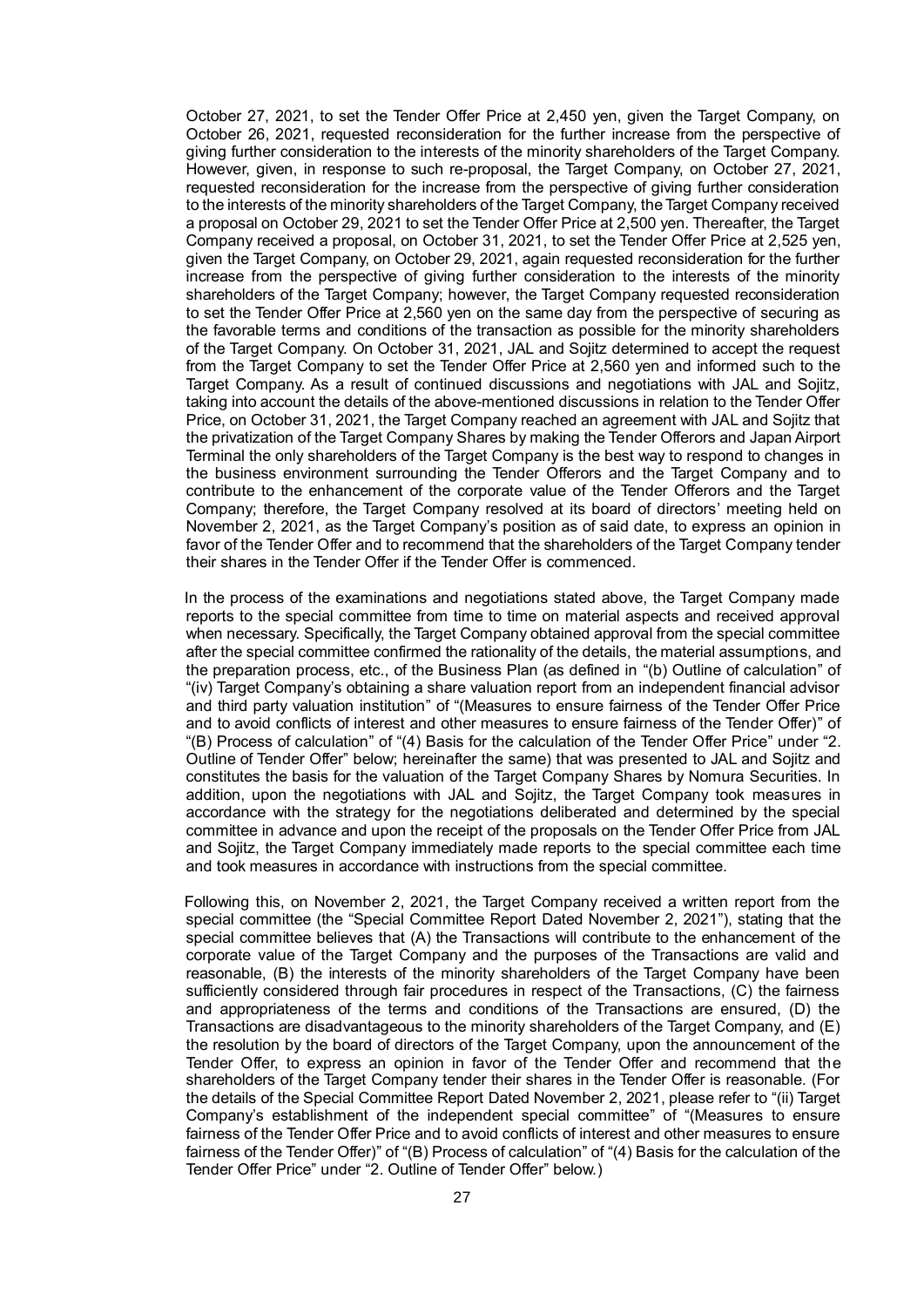#### (iii) Details of determinations

In light of this background, the Target Company carefully discussed and evaluated, at the meeting of its board of directors held on November 2, 2021, whether the Transactions, including the Tender Offer, would contribute to increasing the corporate value of the Target Company and whether the terms and conditions of the Transactions, including the Tender Offer Price, are appropriate based on legal advice from Anderson Mori & Tomotsune, advice from a financial point of view from Nomura Securities, and a share valuation report on the result of the valuation of the Target Company Shares (the "Share Valuation Report (Nomura Securities)") received from Nomura Securities on November 1, 2021 and paid the utmost respect to the contents of the determinations by the special committee presented in the Special Committee Report Dated November 2, 2021.

As a result, the Target Company concluded that, by implementing the Transactions between JAL and Sojitz and the Target Company, it is expected that the synergies that are stated in "(A) Background, purpose and decision-making process leading to the conduct of the Tender Offer" above will be created and thereby contribute to increasing its corporate value.

The Target Company also determined that 2,560 yen per share as the Tender Offer Price is an appropriate price securing the interests that should be enjoyed by the minority shareholders of the Target Company and determined that the Tender Offer would provide the minority shareholders of the Target Company with a reasonable opportunity to sell the Target Company Shares at a price inclusive of an appropriate premium by taking into account various factors, including the following:

- a. the fact that it is recognized that the interests of minority shareholders is considered, such as conducting the measures to eliminate conflicts of interest as described in "(Measures to ensure fairness of the Tender Offer Price and to avoid conflicts of interest and other measures to ensure fairness of the Tender Offer)" of "(B) Process of calculation" of "(4) Basis for the calculation of the Tender Offer Price" under "2. Outline of Tender Offer" below;
- b. the fact that the Tender Offer Price is a price that was agreed to with the Tender Offerors based on sufficient negotiations conducted on multiple occasions between the Target Company and the Tender Offerors after the Target Company took sufficient measures to ensure the fairness of the terms and conditions of the Transactions, including the Tender Offer Price, stated in "(Measures to ensure fairness of the Tender Offer Price and to avoid conflicts of interest and other measures to ensure fairness of the Tender Offer)" of "(B) Process of calculation" of "(4) Basis for the calculation of the Tender Offer Price" under "2. Outline of Tender Offer" below;
- c. the fact that the Tender Offer Price is determined to be appropriate in the Special Committee Report Dated November 2, 2021 received from the special committee as described in "(ii) Target Company's establishment of the independent special committee" of "(Measures to ensure fairness of the Tender Offer Price and to avoid conflicts of interest and other measures to ensure fairness of the Tender Offer)" of "(B) Process of calculation" of "(4) Basis for the calculation of the Tender Offer Price" under "2. Outline of Tender Offer" below;
- d. the fact that the Tender Offer Price was calculated inclusive of a respective premium of (A) 49.36% (to be rounded to the second decimal place; the same applies for each figure (%) of the premium on the share prices below) on 1,714 yen, the closing price on November 1, 2021, which is the business day immediately preceding the announcement date of the Transactions, (B) 48.66% on 1,722 yen, the simple average closing price (to be rounded to the nearest one (1) yen; the same applies for each calculation of the simple average closing prices below) for the past one-month period until November 1, 2021, (C) 48.75% on 1,721 yen, the simple average closing price for the past three-month period until November 1, 2021, and (D) 47.38% on 1,737 yen, the simple average closing price for the past six-month period until November 1, 2021 of the Target Company Shares on the First Section and the fact that it is recognized that the premiums that are included are appropriate when comparing with the average premium and median premium (about 40% to about 50%) offered in cases similar to the Transactions (tender offers the aim of which was to take the shares of the target company private), which were implemented after the press release regarding "Fair M&A Guidelines" was issued by the Ministry of Economy, Trade and Industry on June 28, 2019; and
- e. the fact that the Tender Offer Price is set at the level (A) exceeding the maximum value of the range under the average market price analysis and (B) falling within the range under the Discounted Cash Flow method (the "DCF method") among the result of the valuation of the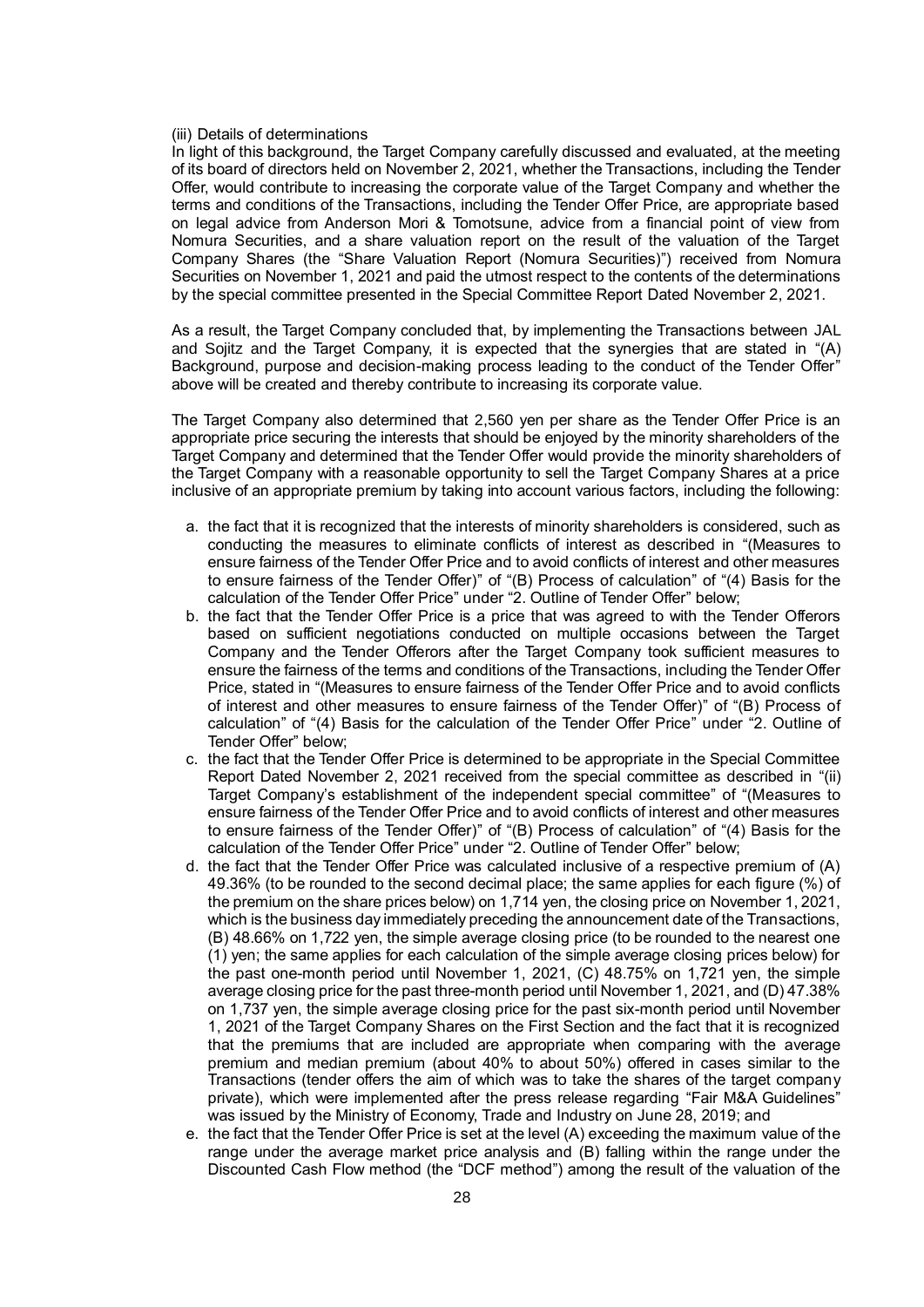Target Company Shares by Nomura Securities as described in "(b) Outline of calculation" of "(iv) Target Company's obtaining a share valuation report from an independent third party valuation institution" of "(Measures to ensure fairness of the Tender Offer Price and to avoid conflicts of interest and other measures to ensure fairness of the Tender Offer)" of "(B) Process of calculation" of "(4) Basis for the calculation of the Tender Offer Price" under "2. Outline of Tender Offer" below.

Accordingly, the Target Company had resolved at its board of directors' meeting held on November 2, 2021, as the Target Company's position as of said date, to express an opinion in favor of the Tender Offer and to recommend that the shareholders of the Target Company tender their shares in the Tender Offer if the Tender Offer is commenced.

In addition, the Target Company had resolved at the above-mentioned board of directors' meeting that, at the time of commencement of the Tender Offer, the Target Company will consult the special committee, which was established by the Target Company, to examine whether there is any change in their opinion as of November 2, 2021, and report to the Target Company's board of directors, if there is no change of opinion, to such effect, and, if there is any change, the opinion of the special committee after such change. In light of such opinion, the Target Company has also resolved that it will express its opinion regarding the Tender Offer again at the time of commencement of the Tender Offer.

Since, in late December 2021, the Target Company was informed by the Tender Offerors, that, if the procedures and actions required under the Chinese competition law were completed by late January 2022, the Tender Offerors would commence the Tender Offer on February 1, 2022, subject to the condition that the Japan Fair Trade Commission accepted the prior notification under the Anti-Monopoly Act in respect of the Acquisition of Shares, the Target Company started preparations in order to examine the terms and conditions of the Tender Offer again. Thereafter, on January 21, 2022, the Target Company was informed by the Tender Offerors, that, since the procedures and actions required under the Chinese competition law had been completed and the Japan Fair Trade Commission had accepted the prior notification under the Anti-Monopoly Act in respect of the Acquisition of Shares, the Tender Offerors would commence the Tender Offer on February 1, 2022, subject to the satisfaction of the Conditions Precedent to the Tender Offer, excluding the condition that the procedures and waiting periods under the Japanese competition law (the Anti-Monopoly Act) have been completed. On January 11, 2022, the Target Company consulted with the special committee and requested it to examine whether or not there had been any change in the content of the Special Committee Report Dated November 2, 2021, and, if there had been no changes, to inform the board of directors of the Target Company to such effect, and, if there had been a change, to express its opinion after such change to the board of directors of the Target Company. After confirming with the Target Company the facts as to whether or not there had been any material change in circumstances which could affect the Transactions after November 2, 2021, and examining the above-mentioned consulted-on matters, the special committee confirmed that there had been no circumstances due to which the content of the Special Committee Report Dated November 2, 2021 should be changed, taking into consideration the circumstances from November 2, 2021 to January 31, 2022. On January 31, 2022, the special committee submitted, upon unanimous resolution by its members, to the board of directors of the Target Company, a written report (the "Special Committee Report Dated January 31, 2022"), stating that there were no changes in the above-mentioned opinion.

Moreover, after careful consideration of the terms and conditions of the Tender Offer, by paying the utmost respect to the content of the Special Committee Report Dated January 31, 2022 which was submitted by the special committee and by taking into account the Target Company's business conditions and the circumstances surrounding the Transactions, the Target Company determined that, as of January 31, 2022, there were no factors to change its opinion with respect to the Tender Offer as of November 2, 2021.

Accordingly, at a meeting of the board of directors of the Target Company held on January 31, 2022, the Target Company resolved to again express an opinion in favor of the Tender Offer and to recommend that the shareholders of the Target Company tender their shares in the Tender Offer.

For details of the decision-making process at the above meeting of the board of directors of the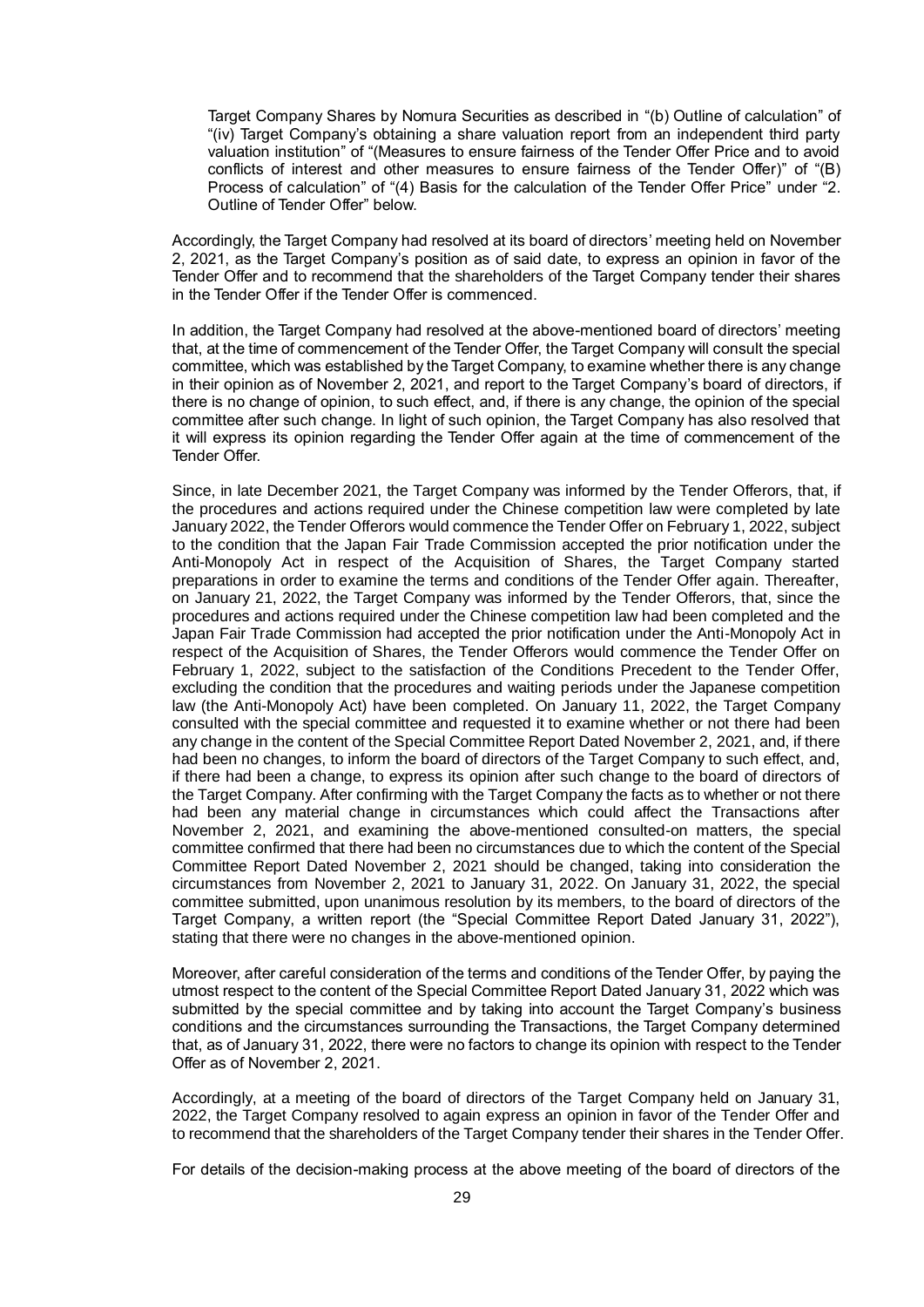Target Company on November 2, 2021 and January 31, 2022, please refer to "(v) Target Company's obtaining approvals from all non-interested directors of the Target Company and opinions from all non-interested auditors of the Target Company to the effect that they have no objections" of "(Measures to ensure fairness of the Tender Offer Price and to avoid conflicts of interest and other measures to ensure fairness of the Tender Offer)" of "(B) Process of calculation" of "(4) Basis for the calculation of the Tender Offer Price" under "2. Outline of Tender Offer" below.

#### (C) Management policies subsequent to the Tender Offer

As of today, the officers of the Target Company consist of eight (8) directors and three (3) auditors, out of which, Mr. Yuji Saito, holds a position as a managing executive officer of JAL, Mr. Hiroto Murai, a director, holds a position as an executive officer of Sojitz, and Mr. Shigeyuki Taguchi, a director, holds a position as an executive officer of Japan Airport Terminal. In addition, the aforementioned Mr. Yuji Saito and one (1) other director of the Target Company are from JAL, and the aforementioned Mr. Hiroto Murai and one (1) other director of the Target Company are from Sojitz.

With respect to the management structure subsequent to the Transactions, it has been agreed under the Shareholders' Agreement and the Non-Tender Agreement that the number of directors of the Target Company will be eight (8) in total, of which JAL will nominate two (2) directors (including the Representative Director and Executive Vice President), Sojitz will nominate two (2) directors (including the Representative Director and President), the Tender Offeror will nominate two (2) directors, Japan Airport Terminal will nominate one (1) director, and the Target Company will nominate one (1) director, and the number of auditors shall be two (2) in total, of which JAL will nominate one (1) auditor and Sojitz will nominate one (1) auditor. In addition, the Tender Offerors intend to continue to promote the development of permanent employees to become management personnel of the Target Company. Apart from that, The Tender Offerors do not plan to change the company name, trade name, or brand of the Target Company, nor do they plan to integrate the Target Company and its subsidiaries and affiliates with the JAL Group or the Sojitz Group. In addition, the Tender Offerors do not currently plan to change the terms of employment of the Target Company's employees.

In addition to the changes in directors and auditors above, the governance system of the Target Company will be under the umbrella of the governance compliance system of the JAL Group, and the Tender Offerors will enhance the environment as necessary for the Target Company to grow sustainably as a trading company.

With regard to the management policy after the Transactions, JAL and Sojitz will enhance the corporate value of the Target Company through conducting integrated business operations with JAL, Sojitz, and the Target Company by leveraging the human resources of the Target Company and its know-how and uniqueness as a trading and logistics company. JAL and Sojitz plan to have discussions regarding the details of such integrated business operations with the Target Company in the future. In particular, the e-commerce business, the business collaborations with local manufacturers, and the development capabilities of the wide range of products, which have been developed and cultivated by the Target Company will also lead to the strengthening of business in commerce and collaboration with communities outlined in the "JAL Group Medium-Term Management Plan 2021-2025," therefore, JAL, Sojitz, and the Target Company will work together to achieve this growth and the SDGs through their businesses by deepening the collaboration among JAL, Sojitz, and the Target Company. Furthermore, JAL, Sojitz, and the Target Company will create innovation by recognizing each of their roles and mutually exchanging human resources with diverse experiences and expertise in order to foster synergies among them.

(3) Measures to ensure fairness of the Tender Offer Price and to avoid conflicts of interest and other measures to ensure fairness of the Tender Offer As of both November 2, 2021, on which the Tender Offerors determined the implementation of the Tender Offer, and today, the Target Company was not, and is not, a subsidiary of the Tender Offerors, and the Tender Offer did not, and does not, constitute a tender offer by a controlling shareholder; however, taking into account facts such as that, (i) JAL and Sojitz, as of November 2, 2021, on which the Tender Offerors determined the implementation of the Tender Offer, and, as of today, respectively held, and hold, 2,727,500 shares (ownership ratio: 21.56%) and 2,810,500 shares (ownership ratio: 22.22%) of the Target Company Shares, making the Target Company an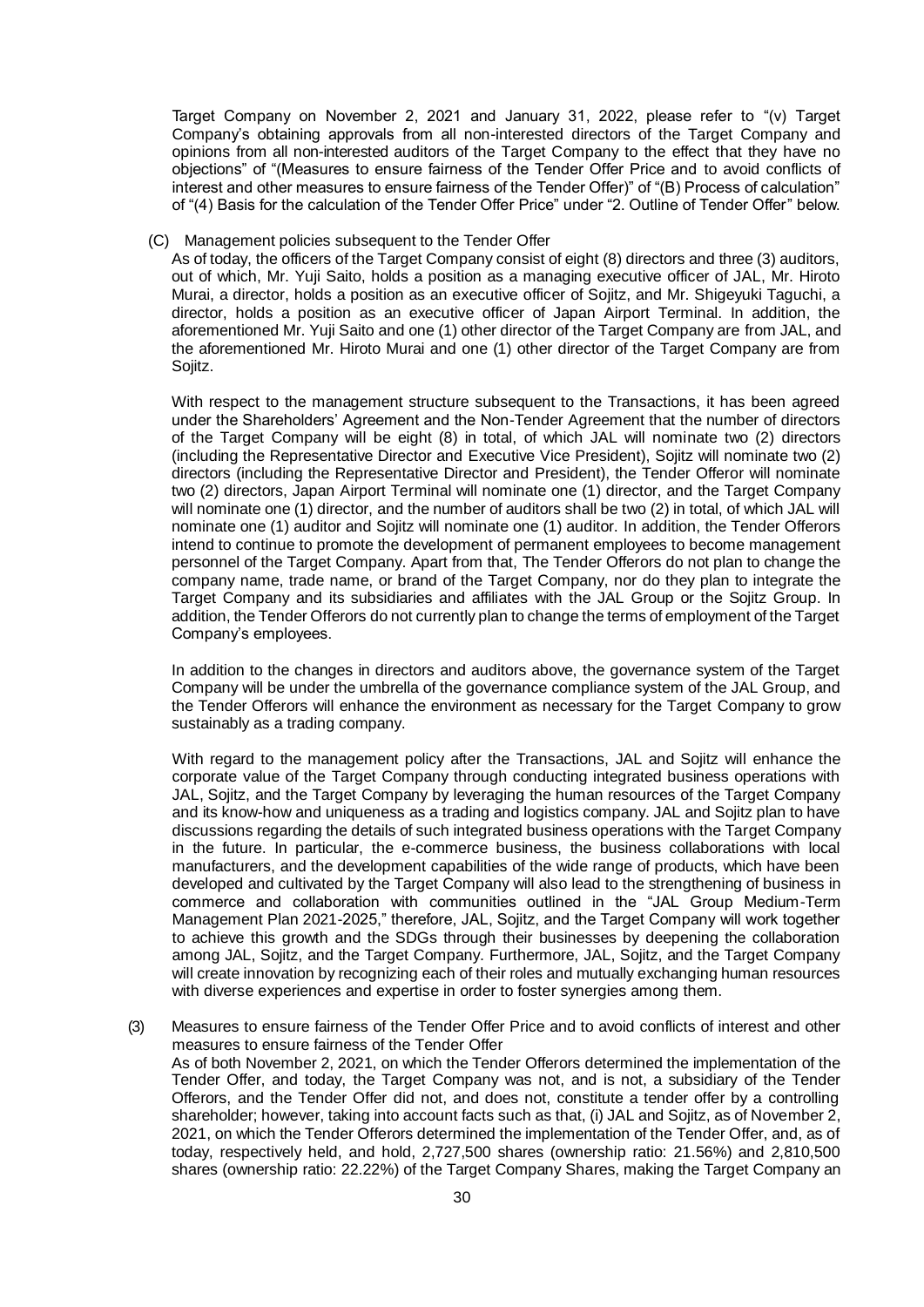equity-method affiliate of both JAL and Sojitz, and the total number of the Target Company Shares held by JAL and Sojitz was, and is, 5,538,000 shares (ownership ratio: 43.78%), (ii) the Tender Offerors contemplate taking the Target Company Shares private by making the Tender Offerors and Japan Airport Terminal the only shareholders of Target Company, and (iii) one (1) director of the Target Company (Mr. Yuji Saito) holds a concurrent position at JAL, one (1) director of the Target Company (Mr. Hiroto Murai) holds a concurrent position at Sojitz, and one (1) director of the Target Company (Mr. Shigeyuki Taguchi) holds a concurrent position at Japan Airport Terminal, the Tender Offerors and the Target Company have implemented the following measures to respond to these issues from the perspective of ensuring fairness of the Tender Offer, eliminating any arbitrariness in the decision-making process leading up to the determination to implement the Tender Offer, and avoiding conflicts of interest. The description below regarding the measures implemented by the Target Company is based on the explanation from the Target Company.

Given that JAL, Sojitz, and Japan Airport Terminal hold total of 6,560,000 shares of the Target Company Shares (ownership ratio: 51.85%) as of today as stated in "(1) Overview of Tender Offer", the Tender Offerors anticipate that, if the Tender Offerors set the minimum number of shares to be purchased that falls under the so-called "majority of minority" in the Tender Offer, the completion of the Tender Offer would become uncertain, and therefore, setting such minimum number of shares to be purchased may not contribute to the interests of the Target Company's minority shareholders who desire to tender their shares in the Tender Offer, and the Tender Offerors have not set the minimum number of shares to be purchased that falls under the so-called "majority of minority". However, as the Tender Offerors and the Target Company have implemented the measures set out in (A) through (F) below, the Tender Offerors believe that the interests of the Target Company's minority shareholders have been sufficiently considered. In addition, considering the facts that (i) it is less necessary to set the minimum number of shares to be purchased because the Transactions are not transactions with a controlling shareholder and the degree of conflict of interest is relatively low, (ii) other measures to secure fairness have been adequately taken, and (iii) if a majority of minority condition is set, the Transactions may be interfered with by acquiring a relatively small number of shares, therefore, completion of the Tender Offer may be unstable and may not contribute to the interests of the minority shareholders who desire to tender their shares in the Tender Offer, the special committee has determined in the Special Committee Report Dated November 2, 2021 that it cannot be said that the appropriate measures to secure fairness have not been taken based only on the fact that a majority of minority condition does not exist, and the Target Company has also reached the same conclusion.

- (A) Tender Offerors' obtaining a share valuation report from an independent third party valuation institution
- (B) Target Company's establishment of the independent special committee
- (C) Target Company's obtaining advice from an independent legal advisor
- (D) Target Company's obtaining a share valuation report from an independent financial advisor and third party valuation institution
- (E) Target Company's obtaining approvals from all non-interested directors of the Target Company and opinions from all non-interested auditors of the Target Company to the effect that they have no objections
- (F) Measures to ensure opportunities for tender offers from other tender offerors

For details of the above, please refer to "(Measures to ensure fairness of the Tender Offer Price and to avoid conflicts of interest and other measures to ensure fairness of the Tender Offer)" of "(B) Process of calculation" of "(4) Basis for the calculation of the Tender Offer Price" under "2. Outline of Tender Offer" below.

(4) Policy for organizational restructuring after the Tender Offer (matters relating to two-step acquisition) As stated in "(1) Overview of Tender Offer," the Tender Offerors intend to take the Target Company Shares private by making the Tender Offerors and Japan Airport Terminal the only shareholders of the Target Company, and if the Tender Offeror is unable to obtain all of the Target Company Shares (excluding the Target Company Shares held by the Tender Offerors and Japan Airport Terminal and treasury shares held by the Target Company) through the Tender Offer, the Tender Offerors plan to implement the following series of procedures after the completion of the Tender Offer so that the Tender Offeror will obtain all of the Target Company Shares (excluding the Target Company Shares held by the Tender Offerors and Japan Airport Terminal and treasury shares held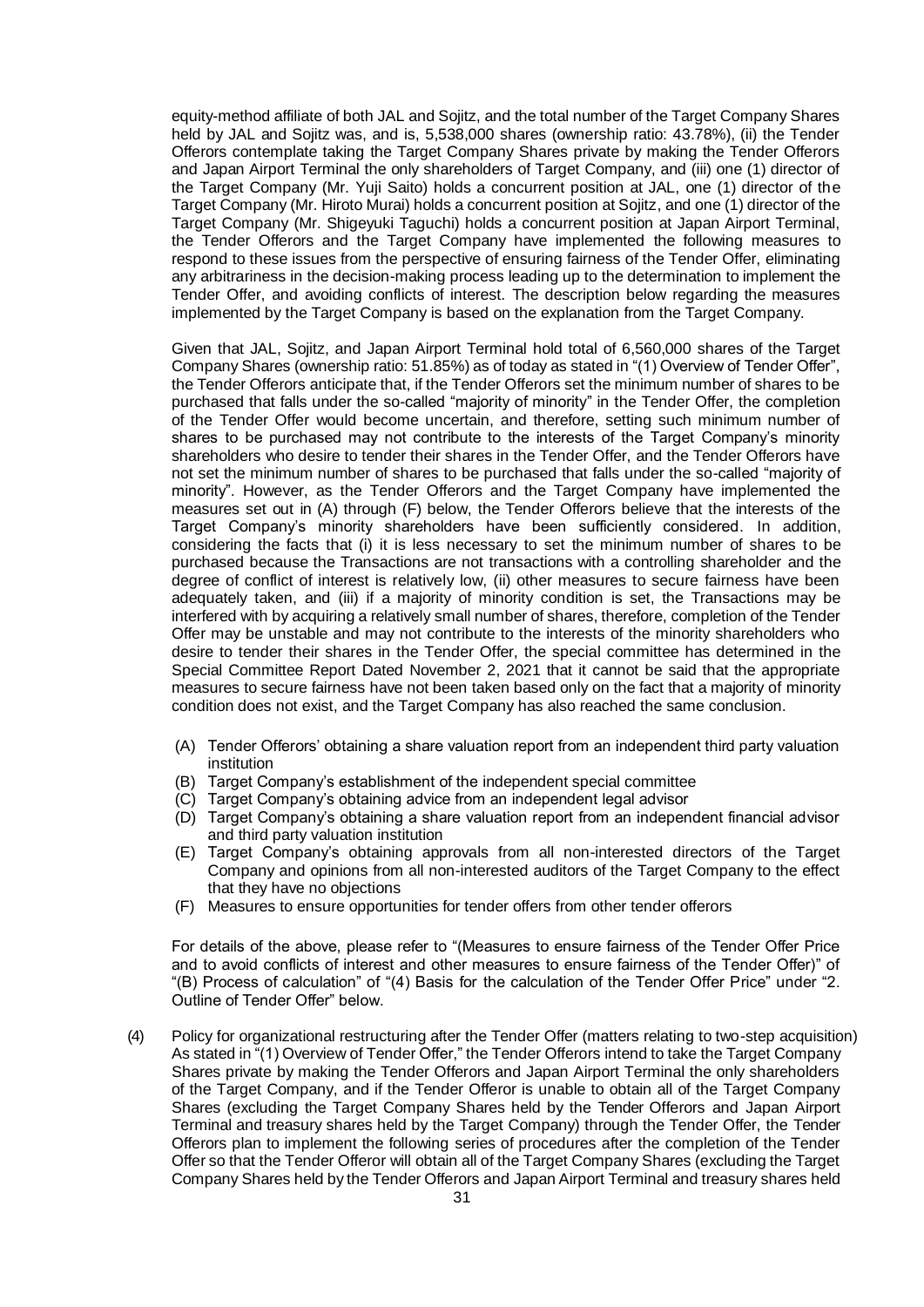#### by the Target Company).

Specifically, after the completion of the Tender Offer, the Tender Offerors, promptly after the settlement of the Tender Offer, intend to request the Target Company to hold an extraordinary shareholders' meeting (the "Extraordinary Shareholders' Meeting") (As of today, the Extraordinary Shareholders' Meeting is scheduled to be held in mid-May 2022.), which will include the following proposals in the agenda items: (i) to conduct a consolidation of the Target Company Shares (the "Share Consolidation") pursuant to Article 180 of the Companies Act, and (ii) to make a partial amendment to the Target Company's Articles of Incorporation to abolish the provision regarding the number of shares constituting one unit of shares subject to the Share Consolidation taking effect. From the perspective of enhancing the corporate value of the Target Company, the Tender Offerors consider it desirable to hold the Extraordinary Shareholders' Meeting as soon as possible, and plan to request the Target Company to give public notice during the Tender Offer Period regarding the setting of a record date so that a date that is after and close to the commencement of the settlement of the Tender Offer (As of today, it is scheduled to be March 31, 2022.) will be the record date for the Extraordinary Shareholders' Meeting. If the Tender Offer is completed, the Target Company will respond to the above-mentioned requests from the Tender Offerors. The Tender Offerors intend to approve each of said proposals at the Extraordinary Shareholders' Meeting. If the proposal for the Share Consolidation is approved at the Extraordinary Shareholders' Meeting, on the effective date of the Share Consolidation, the shareholders of the Target Company will hold the number of the Target Company Shares proportionate to the ratio of the Share Consolidation that is approved at the Extraordinary Shareholders' Meeting. If, due to the Share Consolidation, any fraction constituting less than one (1) share arises, each shareholder of the Target Company will be delivered an amount of cash, which is to be obtained by selling the Target Company Shares (the number of which is equivalent to the total number of such fractions constituting less than one (1) share; if any fraction constituting less than one (1) share arises with respect to such total number, such fraction shall be rounded down to the nearest whole number), to the Target Company or the Tender Offeror in accordance with the procedures provided in Article 235 of the Companies Act and other applicable laws and regulations. The sale price of such Target Company Shares, the number of which is equivalent to the total number of such fractions constituting less than one (1) share, will be calculated such that, as a result of the sale, the amount of cash delivered to each of the shareholders who do not tender their shares in the Tender Offer (excluding the Tender Offerors, Japan Airport Terminal and the Target Company) will be equal to the price obtained by multiplying the Tender Offer Price by the number of the Target Company Shares held by each of such shareholders. Upon conducting such calculation, the Tender Offerors will request the Target Company to file a petition with a court for permission with respect to voluntary sale of such Target Company Shares. Although the ratio of the consolidation of the Target Company Shares has not been determined as of today, the Tender Offeror intends to request the Target Company to determine the ratio of the Share Consolidation in such a way as to make the number of the Target Company Shares to be held by any of the shareholders (excluding the Tender Offerors, Japan Airport Terminal and the Target Company) who do not tender their shares in the Tender Offer a fraction constituting less than one (1) share so that only the Tender Offerors and Japan Airport Terminal will hold all of the Target Company Shares (excluding treasury shares held by the Target Company). However, in the case where any shareholder (excluding the Tender Offerors) holding a number of Target Company Shares which exceeds the number of Target Company Shares held by Japan Airport Terminal exists (or in cases where any shareholder (excluding the Tender Offerors) holding the number of the Target Company Shares which does not exceed, but is very close to, the number of the Target Company Shares held by Japan Airport Terminal) after the Tender Offer, the Tender Offerors will request the Target Company to determine the ratio of the Share Consolidation in such a way as to make the number of the Target Company Shares to be held by any of the shareholders including Japan Airport Terminal (excluding the Tender Offerors and the Target Company) who do not tender their shares in the Tender Offer, a fraction constituting less than one (1) share (even in such case, as, under the Non-Tender Agreement, JAL, Sojitz, and Japan Airport Terminal have agreed that, as soon as practicable after the completion of the Squeeze-Out Procedures, they will take necessary measures, such as stock splits of the Target Company Shares and transfers of the Target Company Shares among the Tender Offerors and Japan Airport Terminal, in order to alter the ratio of voting rights in the shares of the Target Company held by Japan Airport Terminal to 8.08%, after the Share Consolidation, Japan Airport Terminal is expected to repurchase the Target Company Shares in order to alter the ratio of voting rights in the shares of the Target Company held by it to 8.08%).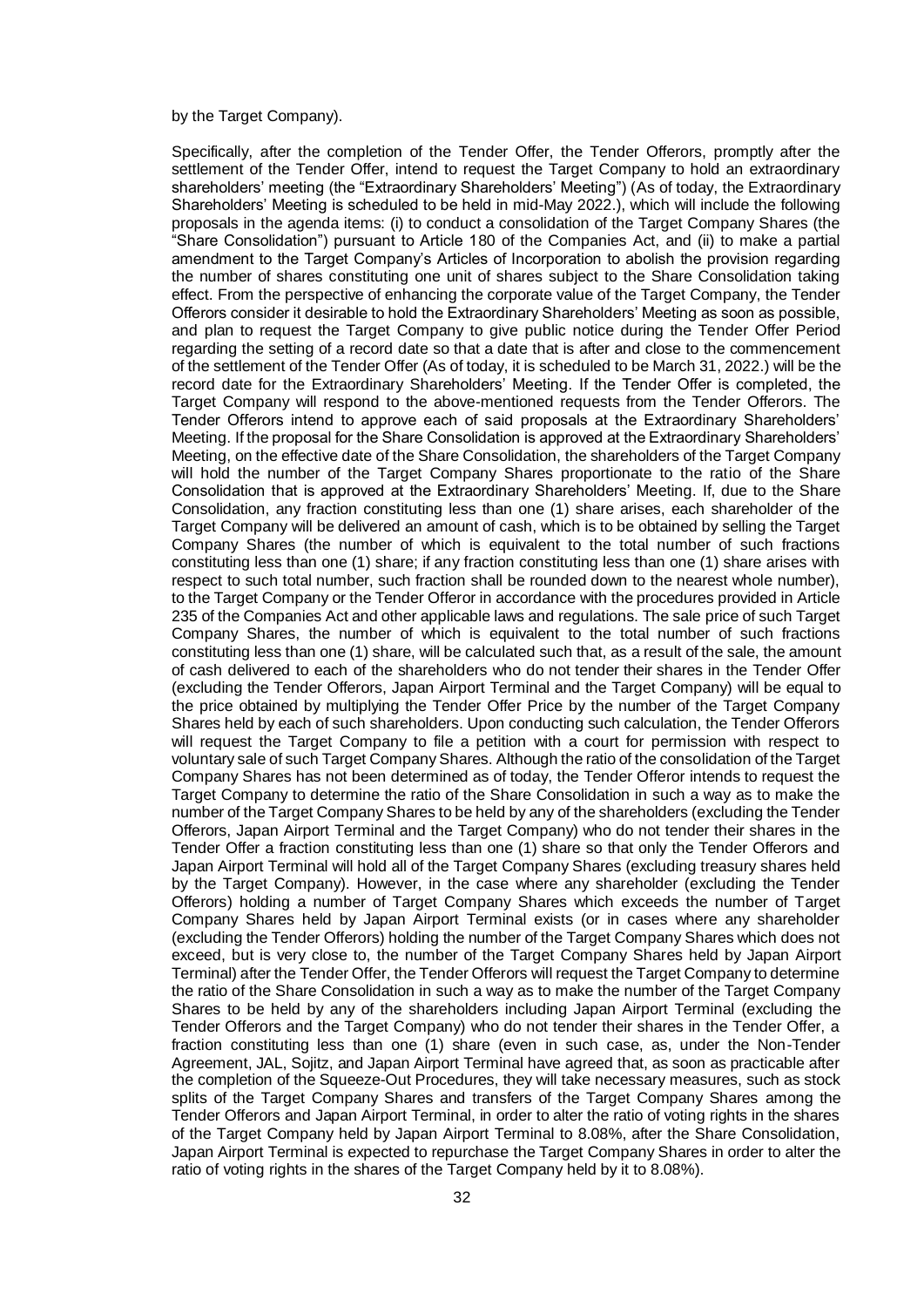In the interest of protecting the rights of minority shareholders relating to the Share Consolidation, the Companies Act provides, that, if the Share Consolidation is conducted and any fraction constituting less than one (1) share arises, the shareholders of the Target Company (excluding the Tender Offerors, Japan Airport Terminal and the Target Company) may request the Target Company to purchase, at a fair price, all of their shares in fraction constituting less than one (1) share, and may file a petition with the court for determination of the price of the Target Company Shares pursuant to the provisions of Articles 182-4 and 182-5 of the Companies Act and other relevant laws and regulations. As stated above, as a result of the Share Consolidation, the number of the Target Company Shares held by the shareholders of the Target Company who do not tender their shares in the Tender Offer (excluding the Tender Offerors, Japan Airport Terminal and the Target Company) will be fractions constituting less than one (1) share, and, therefore, the shareholders of the Target Company who are against the Share Consolidation (excluding the Tender Offerors, Japan Airport Terminal and the Target Company) will be able to file the abovementioned petition. In the event that such petition is filed, the sale price of the Target Company Shares will be finally determined by the court.

For each of the procedures mentioned above, the method or time of the implementation thereof may be changed due to the amendment to, or enforcement of, the relevant laws and regulations, the status of interpretation by the authorities of the relevant laws and regulations, etc. However, even in such cases, the Tender Offerors intend to take measures to eventually pay cash to each of the shareholders of the Target Company who do not tender their shares in the Tender Offer (excluding the Tender Offerors, Japan Airport Terminal and the Target Company) and cause the amount of cash to be paid to each of the shareholders to be equal to the amount obtained by multiplying the Tender Offer Price by the number of the Target Company Shares held by such shareholder. The specific procedures and the schedule thereof in the above cases will be announced by the Target Company once they are determined through mutual discussions between the Tender Offerors and the Target Company. In addition, if it is expected that the Squeeze-Out Procedures will be completed by June 30, 2022, immediately after the Share Consolidation becomes effective, the Tender Offerors intend to request that the Target Company make a partial amendment to the Target Company's Articles of Incorporation to abolish the provision about the record date for the voting rights regarding the Target Company's ordinary shareholders' meetings so that the Tender Offerors and Japan Airport Terminal will be the only shareholders who can exercise their rights at the Target Company's ordinary shareholders' meeting for the fiscal year ending March 2022 (As of today, it is scheduled to be held in early June, 2022.) (the "Ordinary Shareholders' Meeting"). If such amendment to the Target Company's Articles of Incorporation is made, pursuant to the Companies Act, shareholders who can exercise their voting rights at the ordinary shareholders' meetings to be held after such amendment will be shareholders who are registered or recorded in the shareholders' registry as of the date of such ordinary shareholders' meetings. Therefore, the shareholders of the Target Company may not exercise their rights at the Ordinary Shareholders' Meeting even if they are registered or recorded in the shareholders' registry of the Target Company as of March 31, 2022, although the current Target Company's Articles of Incorporation prescribes that shareholders who are registered or recorded in the shareholders' registry of the Target Company as of March 31, shall be entitled to exercise the voting rights at the Target Company's ordinary shareholders' meeting. However, the Tender Offer is not in any way intended to solicit the shareholders of the Target Company to approve the proposals at the Extraordinary Shareholders' Meeting. All shareholders of the Target Company need to take sole responsibility for seeking advice from their tax accountants with regard to the tax consequences of tendering their shares into the Tender Offer or participating in the procedures outlined above.

Under the Shareholders' Agreement, JAL and Sojitz have agreed that, they will take necessary measures, such as through stock splits of the Target Company Shares and transfers of the Target Company Shares among the Tender Offerors and Japan Airport Terminal, following the completion of the Squeeze-Out Procedures, if it is necessary to take such measures in order that the ratio of voting rights in the shares of the Target Company held by JAL and Sojitz be the same level as of November 2, 2021 which is the execution date of the Shareholders' Agreement (i.e., 21.56% in relation to JAL and 22.22% in relation to Sojitz), to the extent that the following conditions are satisfied: (A) JAL will make the Tender Offeror and the Target Company its consolidated subsidiaries, (B) Sojitz will have the Target Company as its equity-method affiliate, and (C) the ratio of voting rights in the shares of the Target Company held by Japan Airport Terminal will be altered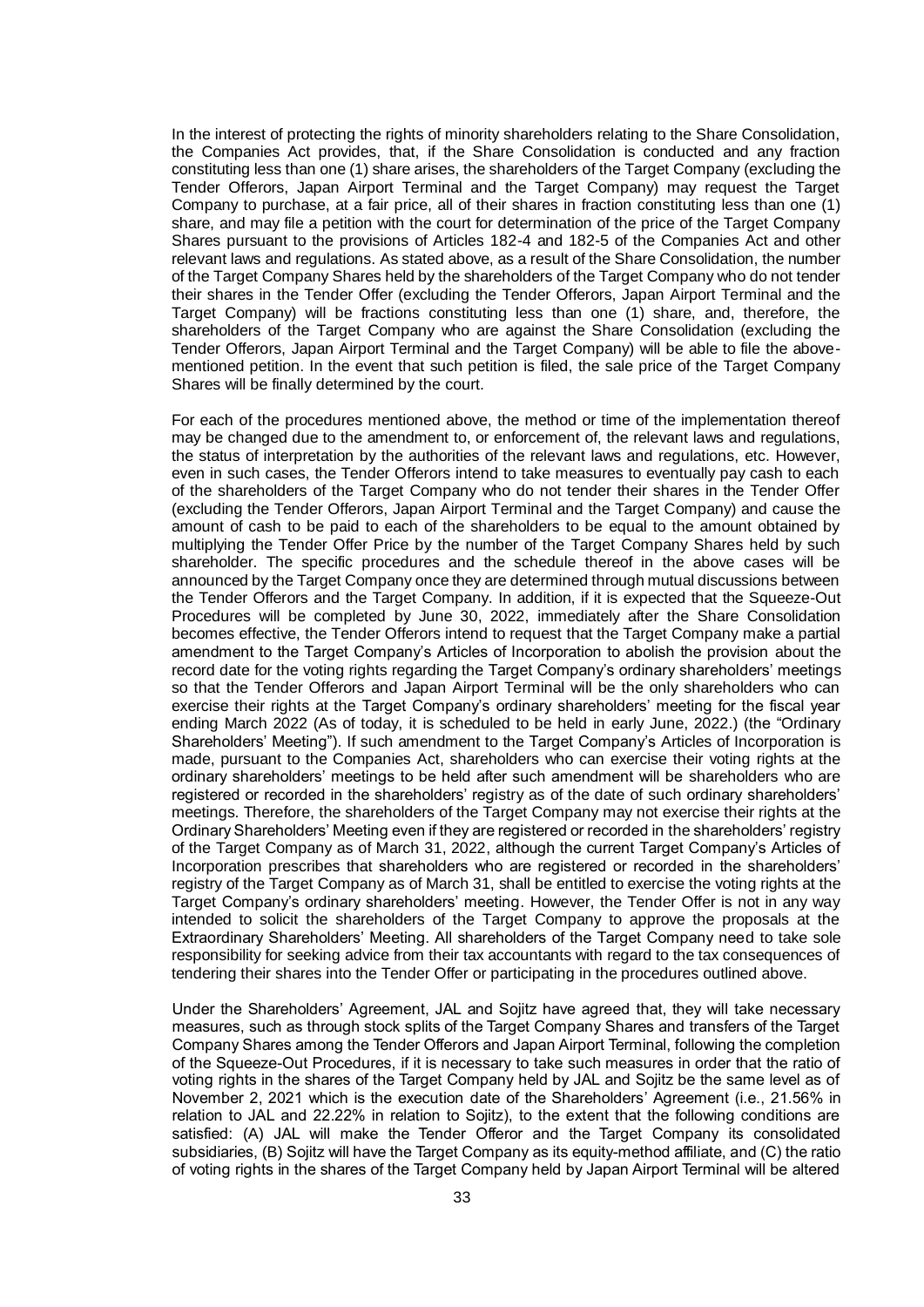to 8.08%. Moreover, under the Non-Tender Agreement, JAL, Sojitz, and Japan Airport Terminal have agreed that, as soon as practicable after the completion of the Squeeze-Out Procedures, they will take necessary measures, such as stock splits of the Target Company Shares and transfers of the Target Company Shares among the Tender Offerors and Japan Airport Terminal, in order to realize (C) above (to alter the ratio of voting rights in the shares of the Target Company held by Japan Airport Terminal to 8.08%). Since the transfers of the Target Company Shares among the Tender Offerors and Japan Airport Terminal, which may be implemented under the Shareholders' Agreement and the Non-Tender Agreement, are planned to be conducted after the total number of issued shares of the Target Company has decreased due to the Share Consolidation, which will be conducted as part of the Squeeze-Out Procedures, the transfer price per share of the Target Company Shares in respect of such share transfers may be different from the Tender Offer Price. However, since such price is determined taking into consideration the ratio of the Share Consolidation (in the case where a stock split is conducted, the ratio of the stock split will also be considered), it is expected to be substantially the same as the Tender Offer Price.

### (5) Possibility of, and reasons for, delisting

The Target Company Shares are listed on the First Section as of today. However, since the Tender Offerors have not set a maximum limit on the number of shares to be purchased in the Tender Offer, the Target Company Shares may be delisted through prescribed procedures in accordance with the stock delisting criteria of the Tokyo Stock Exchange, depending on the results of the Tender Offer. In addition, even in the case where the Target Company Shares do not fall under the criteria for such delisting at the time of the completion of the Tender Offer, the Tender Offerors plan to implement the procedures aimed at acquiring all of the Target Company Shares (excluding the Target Company Shares held by the Tender Offerors and Japan Airport Terminal and treasury shares held by the Target Company), as set out in "(4) Policy for organizational restructuring after the Tender Offer (matters relating to two-step acquisition)" above, thereafter, pursuant to applicable laws and regulations, and, in the case where such procedures are implemented, the Target Company Shares will be delisted through the prescribed procedures in accordance with the stock delisting criteria of the Tokyo Stock Exchange. After delisting, the Target Company Shares may not be traded on the Tokyo Stock Exchange.

- (6) Matters concerning material agreements regarding the Tender Offer
	- (A) Shareholders' Agreement

As set out in "(1) Overview of Tender Offer" above, on November 2, 2021, JAL and Sojitz entered into the Shareholders' Agreement, which includes the following contents, in connection with the implementation of the Transactions, the business operations of the Target Company, and other matters.

# (a) Implementation of the Transactions

JAL and Sojitz agree that (i) they will have the Tender Offeror commence the Tender Offer subject to the satisfaction (or the waiver by the Tender Offerors) of the Conditions Precedent to the Tender Offer; (ii) they will not tender any of the Target Company Shares held by them in the Tender Offer; (iii) they will provide with the Tender Offeror funds for the settlement of the Tender Offer, in the event of the completion of the Tender Offer, by way of the Second Capital Increase, which will be conducted by subscribing for the shares of common stock to be additionally issued by the Tender Offeror by the immediately preceding business day of the date on which settlement of the Tender Offer is to commence (the ratio of the shares of common stock of the Tender Offeror to be subscribed for by JAL and Sojitz shall be 50.5:49.5); (iv) they will take reasonably necessary steps to promptly implement the Squeeze-Out Procedures if all of the Target Company Shares (excluding the Target Company Shares held by the Tender Offerors and Japan Airport Terminal and treasury shares held by the Target Company) will not be acquired through the Tender Offer; and (v) after the implementation of the Squeeze-Out Procedures, (A) JAL will make the Tender Offeror and the Target Company its consolidated subsidiaries, (B) Sojitz will have the Target Company as its equity-method affiliate, and (C) the ratio of voting rights in the shares of the Target Company held by Japan Airport Terminal will be altered to 8.08%, and that JAL and Sojitz will implement, to the extent conditions (A) through (C) above are satisfied, necessary measures such as stock splits of the Target Company Shares and transfers of the Target Company Shares among the shareholders of the Target Company.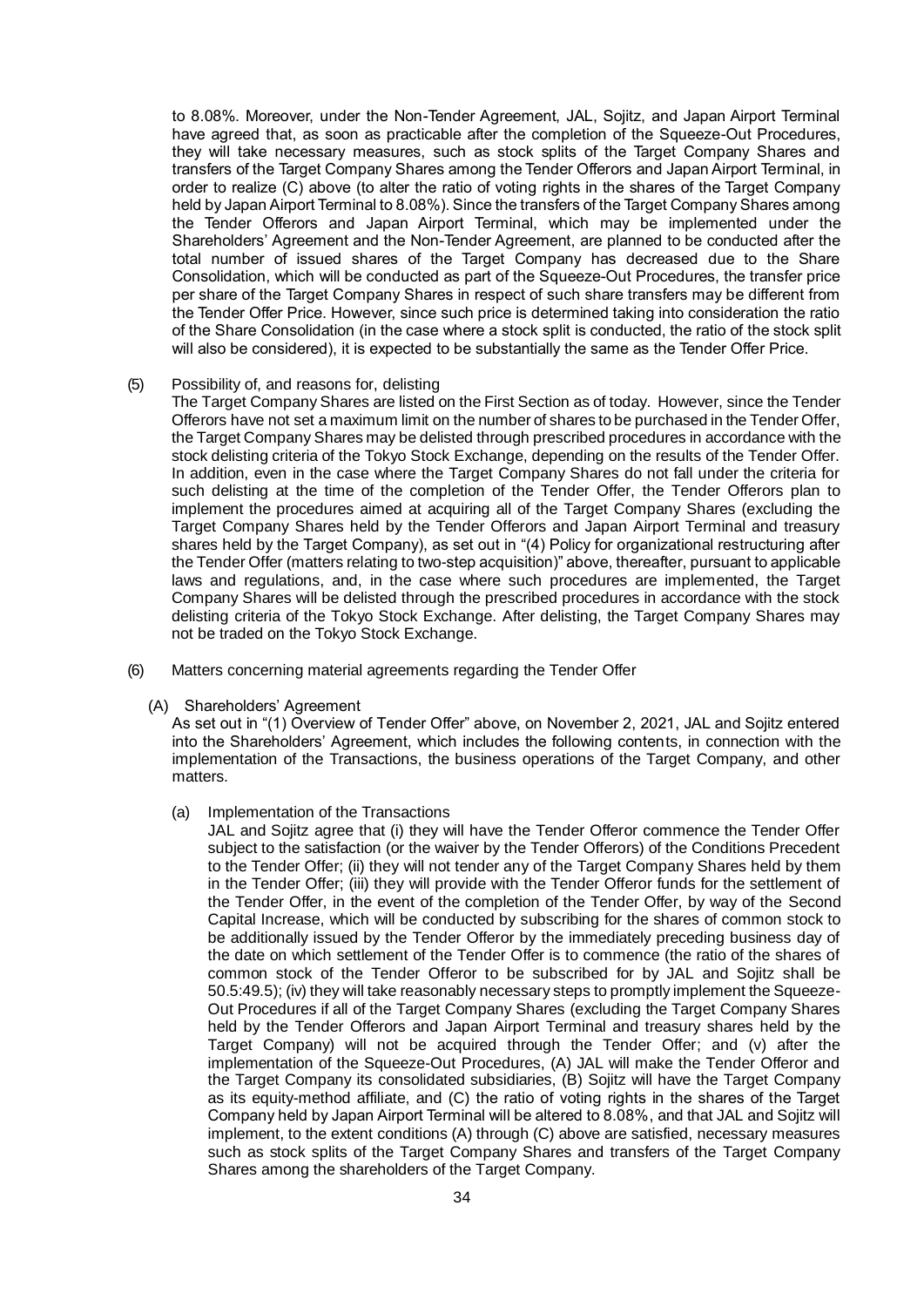# (b) Organizational structure of the Tender Offeror

JAL and Sojitz agree that, prior to the commencement of the Tender Offer, (i) the ratio of voting rights in the shares of the Tender Offeror held by JAL and Sojitz shall be altered to 50.50% and 49.50%, respectively; (ii) the number of directors of the Tender Offeror shall be four (4), of which JAL and Sojitz will nominate two (2) directors, respectively, and the director nominated by JAL shall be the representative director; and (iii) the number of auditors of the Tender Offeror shall be one (1), with JAL nominating the auditor.

# (c) Operation of the Target Company after the implementation of the Transactions

JAL and Sojitz agree on matters related to the cooperation and collaboration by JAL and Sojitz in relation to the business operations of the Target Company, matters to be discussed in advance (Note 1), and the governance system of the Target Company (the number of directors shall be eight (8) in total, of which JAL will nominate two (2) directors (including a Representative Director and Executive Vice President), Sojitz will nominate two (2) directors (including a Representative Director and President), the Tender Offeror will nominate two (2) directors, Japan Airport Terminal will nominate one (1) director, and the Target Company will nominate one (1) director, and the number of auditors shall be two (2) in total, of which JAL will nominate one (1) auditor and Sojitz will nominate one (1) auditor).

# (d) Matters concerning the handling of the Target Company Shares

- JAL and Sojitz agree to (i) the restriction on transfer of the Target Company Shares for three (3) years following the implementation of the Transactions, and (ii) providing a right of first refusal (the right to make a preferential purchase of the Target Company Shares in the case of the other party transferring the Target Company Shares) and tag-along rights (the right to request the transfer of the Target Company Shares held by the requesting party to the planned transferee in the case of the other party transferring the Target Company Shares), which may be exercisable at the time of transfer to be conducted after the expiration of the transfer restriction period, and put option (the right to request the other party to purchase the Target Company Shares held by the requesting party) and call option (the right to request the other party to sell the Target Company Shares held by it) in certain cases, such as a breach by the other party of its obligations under the Shareholders' Agreement.
- (e) Others

In addition to the above, provisions relating to representations and warranties (Note 2), and other general provisions (relating to confidentiality, events of cancellation, announcement, notice, exclusion of antisocial forces, prohibition of transfer of contractual status, entire agreement, governing law and jurisdiction, amendments to agreement, and good faith discussion) are stipulated.

- (Note 1) Under the Shareholders' Agreement, as matters related to the Target Company, matters to be discussed in advance shall be matters such as (i) matters to be resolved by special resolution at a general meeting of shareholders under the Companies Act, (ii) stock splits and free allotment of shares, (iii) acquisition and cancelation of treasury shares, (iv) increase or decrease in reserved amount, (v) increase in capital, (vi) acts involving increase or decrease in assets or liabilities, (vii) filing of legal bankruptcy proceedings and commencement of out-ofcourt settlement proceedings, (viii) initial public offering, and (ix) nomination of representative directors.
- (Note 2) Under the Shareholders' Agreement, JAL and Sojitz respectively represent and warrant (i) that it is duly incorporated and validly existing, (ii) that it has the power and capacity required for the execution and performance of the Shareholders' Agreement, and it has implemented the necessary procedures, (iii) the validity, legality and enforceability of the execution of the Shareholders' Agreement, (iv) that its execution and performance of the Shareholders' Agreement does not violate any laws, internal rules, agreements to which JAL or Sojitz is a party, or decisions of judicial or administrative agencies or the like, (v) the nonexistence of bankruptcy proceedings, etc., and (vi) its lawful and valid holding of the Target Company Shares.

#### (B) Non-Tender Agreement

As set out in "(1) Overview of Tender Offer" above, on November 2, 2021, JAL, Sojitz and Japan Airport Terminal entered into the Non-Tender Agreement, which includes the following contents.

(a) Agreement on non-tender of shares in the Tender Offer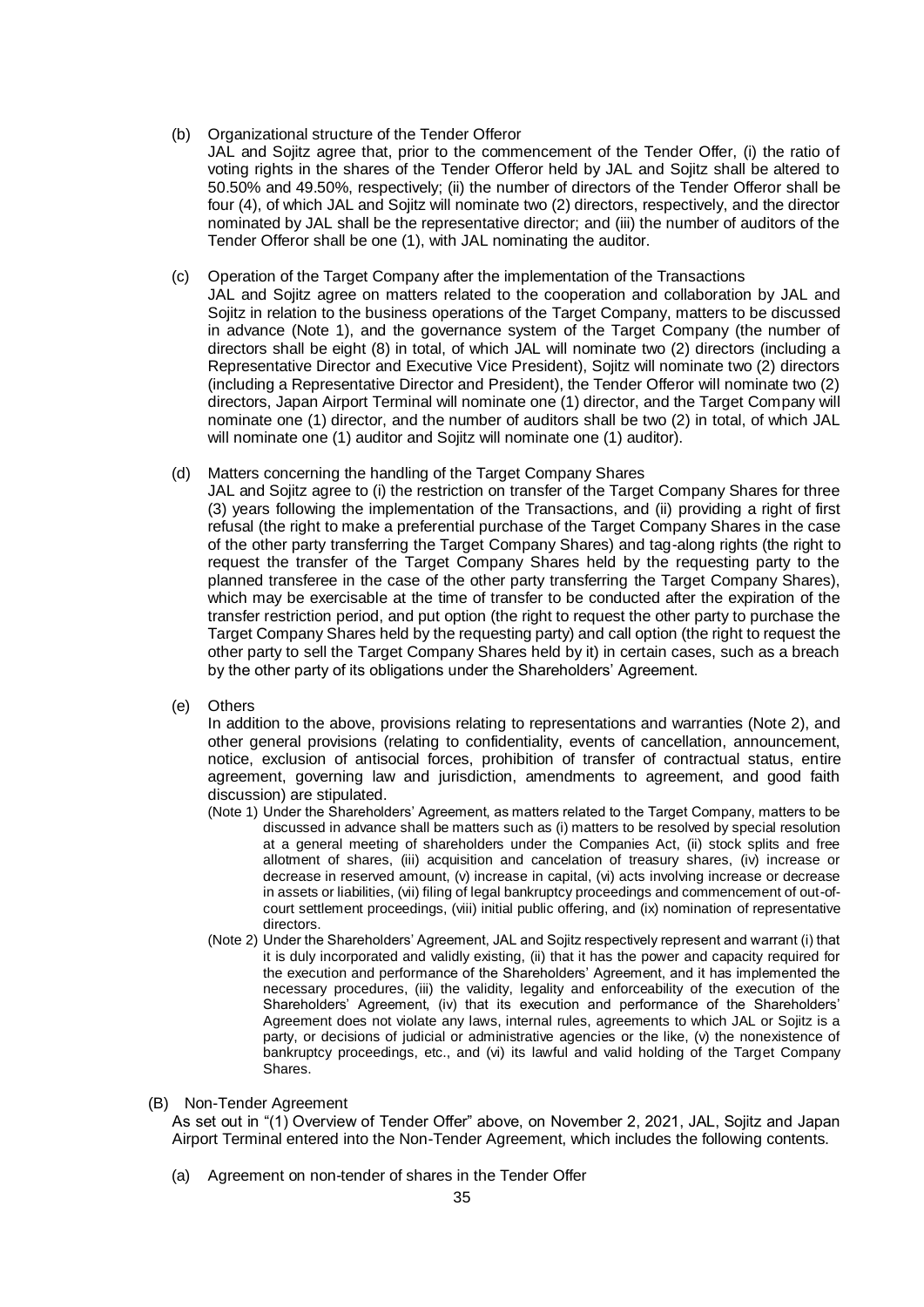JAL, Sojitz and Japan Airport Terminal agree that (i) they will continue to hold all of their Target Company Shares until the effectuation of the Squeeze-Out Procedures, and in the event of the commencement of the Tender Offer, will not tender any of their Target Company Shares in the Tender Offer; (ii) if all of the Target Company Shares (excluding the Target Company Shares held by the Tender Offerors and Japan Airport Terminal and treasury shares held by the Target Company) will not be acquired through the Tender Offer, they will take reasonably necessary steps to promptly implement the Squeeze-Out Procedures; (iii) they will implement necessary measures to alter the ratio of voting rights in the shares of the Target Company held by Japan Airport Terminal to 8.08% as soon as practicable after the implementation of the Squeeze-Out Procedures; and (iv) they will not claim for the cancellation or termination of any contracts with the Target Company's group because of the implementation of the Transactions.

- (b) Matters concerning the operation of the Target Company after the Transactions JAL, Sojitz and Japan Airport Terminal agree that Japan Airport Terminal will be entitled to
- nominate one (1) director of the Target Company.
- (c) Others

In addition to the above, provisions relating to representations and warranties (Note), and other general provisions (relating to confidentiality, events of cancellation, announcement, notice, exclusion of antisocial forces, prohibition of transfer of contractual status, entire agreement, governing law and jurisdiction, amendments to agreement, and good faith discussion) are stipulated.

(Note) Under the Non-Tender Agreement, JAL, Sojitz, and Japan Airport Terminal respectively represent and warrant (i) that it is duly incorporated and validly existing, (ii) that it has the power and capacity required for the execution and performance of the Non-Tender Agreement, and it has implemented the necessary procedures, (iii) the validity, legality and enforceability of the execution of the Non-Tender Agreement, (iv) that its execution and performance of the Non-Tender Agreement does not violate any laws, internal rules, agreements to which JAL, Sojitz, or Japan Airport Terminal is a party, or decisions of judicial or administrative agencies or the like, (v) the nonexistence of bankruptcy proceedings, etc., and (vi) its lawful and valid holding of the Target Company Shares.

| (1)                           | Outline of the Target Company        |                                                                                                                                                        |        |
|-------------------------------|--------------------------------------|--------------------------------------------------------------------------------------------------------------------------------------------------------|--------|
| (A)                           | Name                                 | JALUX Inc.                                                                                                                                             |        |
| (B)                           | Address                              | 2-70, Konan 1-chome, Minato-ku, Tokyo                                                                                                                  |        |
| (C)                           | Title and name of<br>representative  | Masashi Shinohara,<br>Representative Director and Chief Executive Officer                                                                              |        |
| (D)                           | <b>Business</b><br>outline           | Wholesale distribution (trading and logistics)<br>Aviation & Airport Business, Life Service Business, Retail Business,<br>and Food & Beverage Business |        |
| (E)                           | Capital stock                        | 2,558,550,000 yen                                                                                                                                      |        |
| (F)                           | Date of<br>establishment             | March 28, 1962                                                                                                                                         |        |
| (G)                           | Major shareholders                   | Sojitz Corporation                                                                                                                                     | 22.21% |
|                               | and ownership<br>ratios              | Japan Airlines Co., Ltd.                                                                                                                               | 21.55% |
|                               | (as of                               | Japan Airport Terminal Co., Ltd.                                                                                                                       | 8.07%  |
| September 30, 2021)<br>(Note) | Aioi Nissay Dowa Insurance Co., Ltd. | 3.67%                                                                                                                                                  |        |
|                               |                                      | The Master Trust Bank of Japan, Ltd. (Trust<br>Account)                                                                                                | 3.57%  |
|                               |                                      | Tokio Marine & Nichido Fire Insurance Co., Ltd.                                                                                                        | 2.96%  |

# 2. Outline of Tender Offer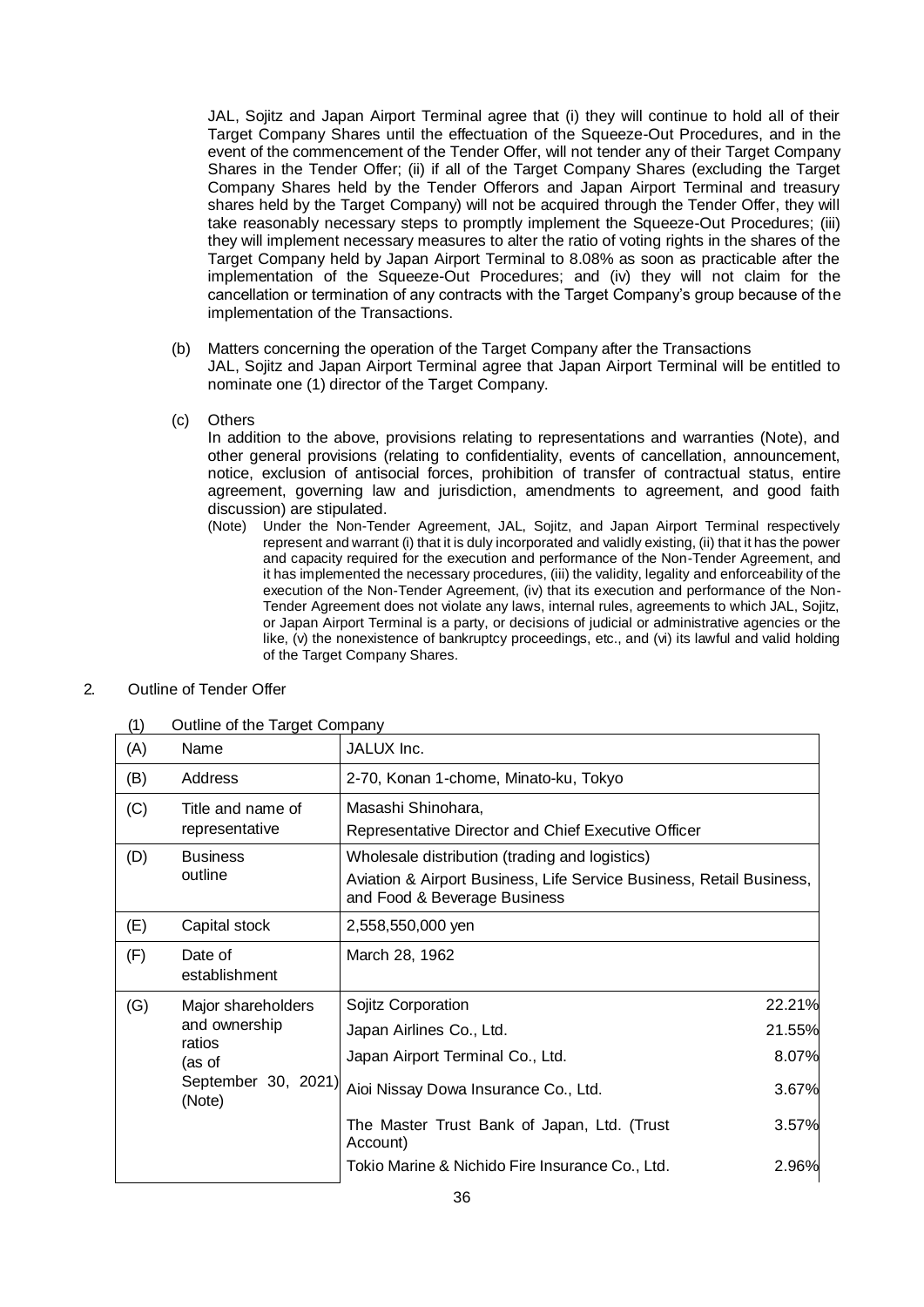|     |                              | AIRPORT FACILITIES CO., LTD.                                                                                                                                                                                                                                                                                                                                                                                                                                                                                                                                                  | 1.32% |
|-----|------------------------------|-------------------------------------------------------------------------------------------------------------------------------------------------------------------------------------------------------------------------------------------------------------------------------------------------------------------------------------------------------------------------------------------------------------------------------------------------------------------------------------------------------------------------------------------------------------------------------|-------|
|     |                              | Custody Bank of Japan, Ltd. (Trust Account)                                                                                                                                                                                                                                                                                                                                                                                                                                                                                                                                   | 0.84% |
|     |                              | MAEDA ROAD CONSTRUCTION Co., Ltd.                                                                                                                                                                                                                                                                                                                                                                                                                                                                                                                                             | 0.82% |
|     |                              | <b>MSIP CLIENT SECURITIES</b><br>(Standing proxy: Morgan Stanley MUFG<br>Securities Co., Ltd., Securities Management<br>Department)                                                                                                                                                                                                                                                                                                                                                                                                                                           | 0.74% |
| (H) |                              | Relationship between the Tender Offeror and the Target Company                                                                                                                                                                                                                                                                                                                                                                                                                                                                                                                |       |
|     | Capital relationship         | N/A<br>JAL, the parent company of the Tender Offeror, holds 2,727,500<br>shares of the Target Company Shares (ownership ratio: 21.56%).<br>Sojitz, the shareholder holding 49.50% of the total voting rights in the<br>shares of the Tender Offeror, holds 2,810,500 shares of the Target<br>Company Shares (ownership ratio: 22.22%).                                                                                                                                                                                                                                        |       |
|     |                              | N/A                                                                                                                                                                                                                                                                                                                                                                                                                                                                                                                                                                           |       |
|     | Personnel relationship       | One (1) of the directors of the Target Company holds the positions of<br>representative director of the Tender Offeror and executive officer of<br>JAL, the parent company of the Tender Offeror, and one (1) of the<br>directors of the Target Company was formerly at JAL. Further, one (1)<br>of the directors of the Target Company holds the position of executive<br>officer of Sojitz, the shareholder holding 49.50% of the total voting<br>rights in the shares of the Tender Offeror, and one (1) of the directors<br>of the Target Company was formerly at Sojitz. |       |
|     |                              | N/A                                                                                                                                                                                                                                                                                                                                                                                                                                                                                                                                                                           |       |
|     | <b>Business relationship</b> | The Target Company has a business relationship, involving wholesale<br>of goods for in-flight sales and payment of listing fees, and the like,<br>with JAL, the parent company of the Tender Offeror. The Target<br>Company also has a business relationship, involving sale of goods<br>and the like, with Sojitz, the shareholder holding 49.50% of the total<br>voting rights in the shares of the Tender Offeror.                                                                                                                                                         |       |
|     |                              | N/A                                                                                                                                                                                                                                                                                                                                                                                                                                                                                                                                                                           |       |
|     | Status as<br>related party   | The Target Company is an equity-method affiliate of JAL, the parent<br>company of the Tender Offeror, and thus a related party of JAL.<br>Further, the Target Company is an equity-method affiliate of Sojitz,<br>the shareholder holding 49.50% of the total voting rights in the shares<br>of the Tender Offeror, and thus a related party of Sojitz.<br>beldere and currently ration (as of Contembor 20, 2024)" is begad on "Clatus                                                                                                                                       |       |

(Note) Information in "Major shareholders and ownership ratios (as of September 30, 2021)" is based on "Status of Major Shareholders" of the Second Quarterly Report for the 61st Fiscal Year filed by the Target Company on November 12, 2021 (the "Target Company's Second Quarterly Report").

# (2) Schedule

| (A) | Schedule |
|-----|----------|
|     |          |

| <u>ounuunu</u>                                                    |                                                                                                                                                                                                        |
|-------------------------------------------------------------------|--------------------------------------------------------------------------------------------------------------------------------------------------------------------------------------------------------|
| Date of determination                                             | Monday, January 31, 2022                                                                                                                                                                               |
| Date of public notice of<br>commencement of tender<br>offer       | Tuesday, February 1, 2022                                                                                                                                                                              |
| Name of newspaper in<br>which public notice is to be<br>published | Public notice will be made electronically via the Internet,<br>and a notice to that effect will be published in the Nikkei.<br>(URL of the electronic notice:<br>https://disclosure.edinet-fsa.go.jp/) |
| Filing date of tender offer<br>registration statement             | Tuesday, February 1, 2022                                                                                                                                                                              |

(B) Initially registered offering period From Tuesday, February 1, 2022 to Wednesday, March 16, 2022 (thirty (30) business days)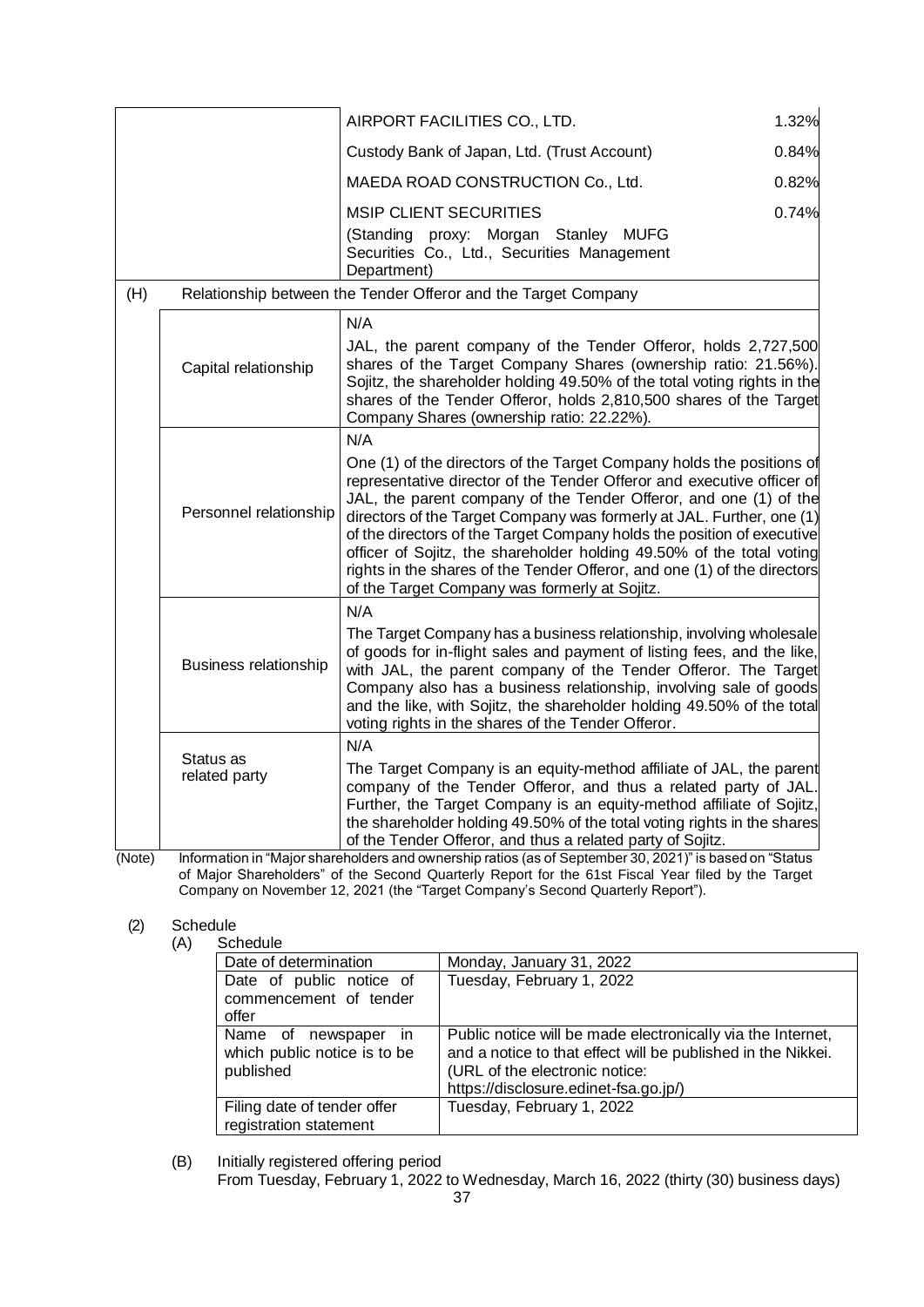- (C) Possibility of extension of tender offer period upon request of the Target Company N/A
- (3) Price of tender offer 2,560 yen per share of common stock
- (4) Basis for the calculation of the Tender Offer Price
	- (A) Basis of calculation

In order to ensure the fairness of the Tender Offer Price, when determining the Tender Offer Price, the Tender Offerors requested MUMSS, which is a third party valuation institution that is independent from the Tender Offerors, Japan Airport Terminal and the Target Company and is also a financial advisor of the Tender Offerors, to evaluate the value of the Target Company Shares. MUMSS is not a related party to the Tender Offerors, Japan Airport Terminal or the Target Company, and has no material interest in the Tender Offer.

As a result of consideration of the calculation methods for the Tender Offer, MUMSS analyzed the value of the Target Company Shares using the methods of (i) market price analysis and (ii) discounted cash flow analysis (the "DCF Analysis"), and the Tender Offerors obtained a share valuation report from MUMSS on November 1, 2021 (the "Share Valuation Report (MUMSS)"). The Tender Offerors have not obtained an opinion concerning the fairness of the Tender Offer Price (a fairness opinion) from MUMSS.

The results of the evaluation by MUMSS of the value per share of the Target Company Shares are as follows:

| Market price analysis: | 1,714 yen to 1,737 yen |
|------------------------|------------------------|
| <b>DCF Analysis:</b>   | 2,250 yen to 2,811 yen |

The market price analysis, with the reference date of November 1, 2021, resulted in a value per share of the Target Company Shares ranging from 1,714 yen to 1,737 yen, based on the following prices of the Target Company Shares on the First Section of the Tokyo Stock Exchange: the closing price on the reference date (1,714 yen); the simple average closing price for the latest one (1)-month period (from October 4, 2021 to November 1, 2021) (1,722 yen (rounded to the nearest whole yen; hereinafter the same applies to simple average closing prices)); the simple average closing price for the latest three (3)-month period (from August 2, 2021 to November 1, 2021) (1,721 yen); and the simple average closing price for the latest six (6)-month period (from May 6, 2021 to November 1, 2021) (1,737 yen).

For the DCF Analysis, the value of the Target Company Shares was evaluated by discounting the amount of free cash flow that the Target Company is expected to generate after the fiscal year ending March 2022 to the present value at a certain discount rate, based on the Tender Offerors' future earnings forecasts in respect of the Target Company for the fiscal years after the fiscal year ending March 2022, taking into consideration various factors, such as the business plan of the Target Company covering the fiscal years from the fiscal year ending March 2022 through the fiscal year ending March 2027, the latest business performance, and publicly available information. This analysis resulted in a value per share of the Target Company Shares ranging from 2,250 yen to 2,811 yen. The financial forecasts of the Target Company based on the business plans which MUMSS used for the calculation of the DCF Analysis include fiscal years in which significant increases or decreases are expected. Specifically, in the years ending March 2023, March 2024, and March 2025, it is anticipated that operating profits, ordinary profits, and net profits will increase significantly due to the restoration of the profit level prior to the spread of COVID-19, assuming that the relaxation of movement restrictions will gradually become normal due to the decrease in the number of people infected with COVID-19. In addition, the expected synergies to be realized through the Transactions are not reflected, because it was difficult to make specific numerical estimations of such expected synergies at the time of the evaluation.

The Tender Offerors and the Target Company comprehensively took into account several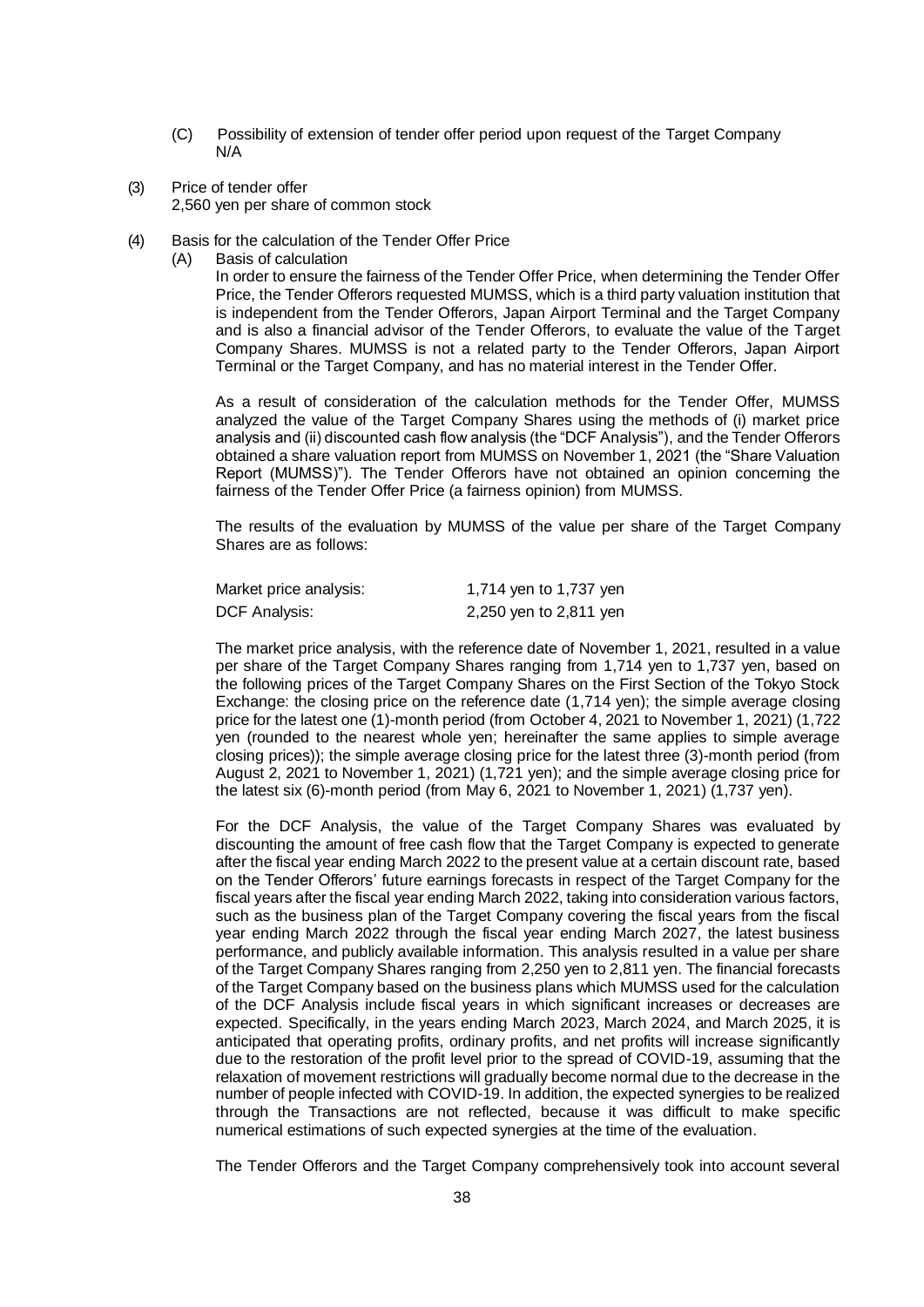factors, such as (i) the valuation results of the analysis methods stated in the Share Valuation Report (MUMSS) received from MUMSS, (ii) the results of the due diligence on the Target Company conducted from around the mid-September 2021 to around the mid-October 2021, (iii) the possibility of the Target Company's board of directors supporting the Tender Offer, and (iv) the outlook for tendering of shares in the Tender Offer, and, based on the results of the discussions and negotiations with the Target Company, the Tender Offerors and the Target Company agreed, on October 31, 2021, to set the Tender Offer Price at 2,560 yen per share of the Target Company Shares. The Tender Offer Price of 2,560 yen is above the upper limit of the calculation results based on the market price analysis and within the ranges of the valuation results based on the DCF Analysis of the share analysis methods stated in the Share Valuation Report (MUMSS) received from MUMSS. Therefore, the Tender Offerors determined that they would enter into the Shareholders' Agreement dated November 2, 2021, and the Tender Offeror would implement the Tender Offer to acquire all of the Target Company Shares (excluding the Target Company Shares held by JAL, Sojitz and Japan Airport Terminal and treasury shares held by the Target Company), subject to the Conditions Precedent to the Tender Offer being satisfied.

The Tender Offer Price of 2,560 yen per share represents (a) a premium of 49.36% on 1,714 yen, which is the closing price of the Target Company Shares on the First Section of the Tokyo Stock Exchange on November 1, 2021, the business day immediately preceding the date of announcement by the Tender Offeror regarding the Tender Offer; (b) a premium of 48.66% on 1,722 yen, which is the simple average closing price for the latest one (1)-month period (from October 4, 2021 to November 1, 2021); (c) a premium of 48.75% on 1,721 yen, which is the simple average closing price for the latest three (3)-month period (from August 2, 2021 to November 1, 2021); and (d) a premium of 47.38% on 1,737 yen, which is the simple average closing price for the latest six (6)-month period (from May 6, 2021 to November 1, 2021).

- (Note) In evaluating the value of the Target Company Shares, in principle, MUMSS adopted, without any change, the information provided from the Tender Offerors and the Target Company, publicly available information, and other relevant materials, and, assuming that all of such information and materials were accurate and complete, did not independently verify the accuracy and completeness of such information and materials. With respect to the assets and liabilities (including off-balance-sheet assets and liabilities, and other contingent liabilities) of the Target Company and its affiliated companies, MUMSS did not independently conduct an evaluation or assessment of such assets or liabilities, nor did it make any request to a third party institution for appraisal or assessment of such assets and liabilities. In addition, MUMSS assumed that the information related to the financial forecasts of the Target Company was reasonably prepared by the Tender Offerors and the Target Company, based on best forecasts and judgments available to them as of November 1, 2021. The evaluation by MUMSS reflects the afore-mentioned information up to November 1, 2021.
- (B) Process of calculation

#### (Process leading up to determination of the Tender Offer Price)

On June 24, 2021, JAL and Sojitz conveyed, as their initial proposal, to the Target Company their intention to implement the privatization of the Target Company Shares with the aim of enhancing the corporate value of the Target Company and in response to this, the Target Company expressed its intention to agree to discuss and negotiate JAL and Sojitz implementing the privatization of the Target Company Shares by JAL and Sojitz with the aim of enhancing the corporate value of the Target Company. In addition, Sojitz appointed Nagashima Ohno & Tsunematsu, in late June 2021, as its legal advisor, following which detailed negotiations in relation to the Transactions (Original Plan) were continued. Furthermore, the Tender Offerors appointed MUMSS, in early July 2021, as their financial advisor and third party valuation institution independent from the Tender Offerors, Japan Airport Terminal, and the Target Company. Thereafter, on August 23, 2021, JAL and Sojitz formally submitted to the Target Company a proposal in relation to the Transactions (Original Plan) in order to convey to the Target Company their intention to commence full-scale examination of the Transactions (Original Plan), and provided to the Target Company an initial explanation on the background leading to the proposal of the Transactions (Original Plan) and meaning and purpose of the Transactions. Since, in response to this, on September 9, 2021, the Target Company expressed its intention to agree to their engaging in discussions and negotiations for the implementation of the Transactions (Original Plan),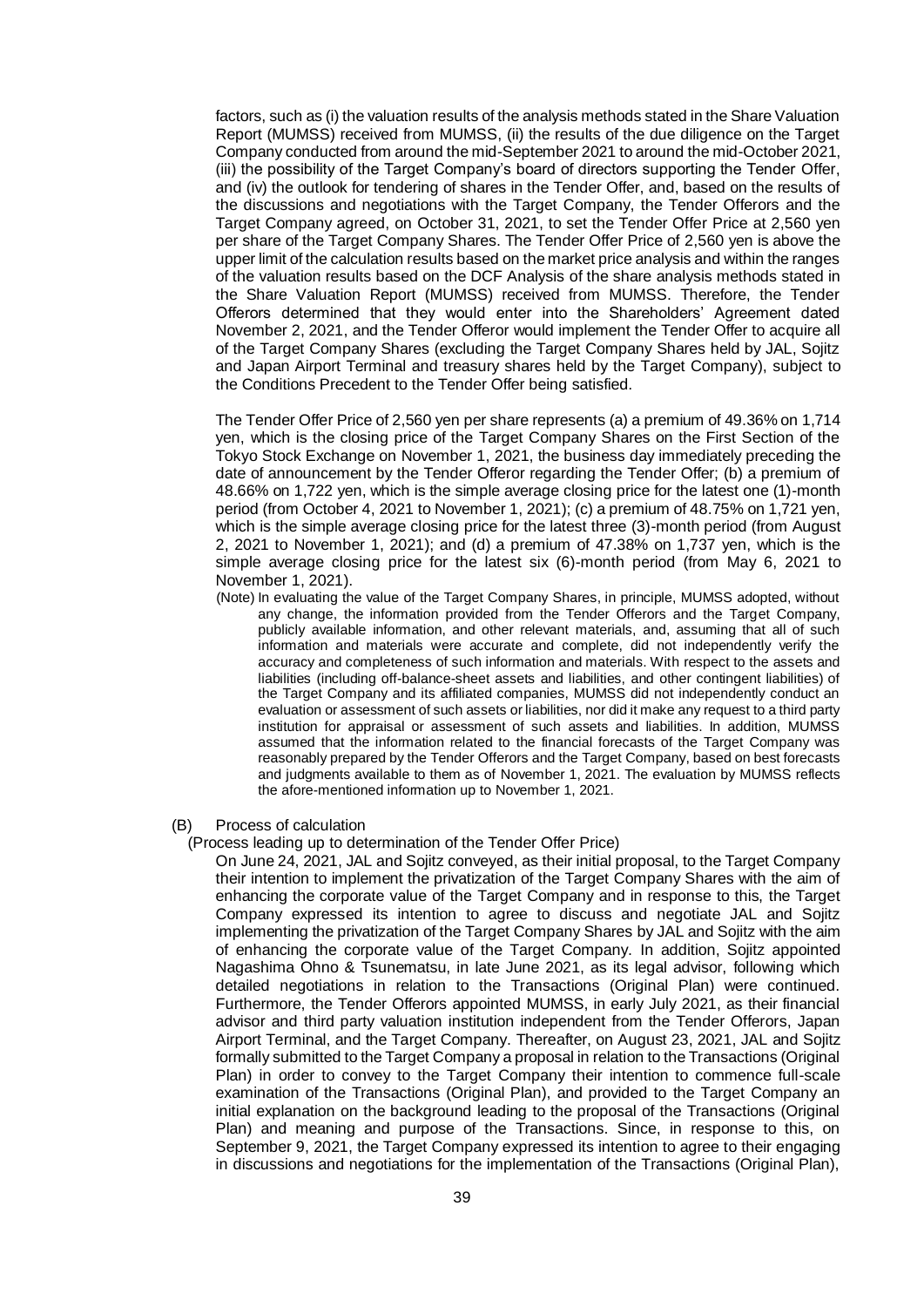JAL and Sojitz began in-depth discussions and negotiations with the Target Company regarding the Transactions (Original Plan). Thereafter, JAL and Sojitz conducted due diligence from mid-September 2021 to mid-October 2021, to review the feasibility of the Transactions (Original Plan). Concurrently, JAL and Sojitz continued discussions and negotiations with the Target Company regarding various terms and conditions of the Transactions (Original Plan), including the Tender Offer.

Regarding the Tender Offer Price, JAL and Sojitz have held discussions and negotiations with the Target Company multiple times since mid-October 2021. Specifically, JAL and Sojitz made a proposal to the Target Company, on October 15, 2021, to set the Tender Offer Price at 2,300 yen after comprehensively taking into account several factors, such as (i) the results of the due diligence on the Target Company conducted by JAL and Sojitz from around mid-September 2021 to around mid-October 2021, (ii) the possibility of the Target Company's board of directors supporting the Tender Offer, and (iii) the outlook for tendering of shares in the Tender Offer. Since, in response to such proposal, the Target Company, on October 21, 2021, requested reconsideration for the increase of the Tender Offer Price from the perspective of giving consideration to the interests of the minority shareholders of the Target Company, JAL and Sojitz made a proposal to the Target Company, on October 22, 2021, to set the Tender Offer Price at 2,400 yen. In response to such re-proposal, the Target Company, on October 26, 2021, requested reconsideration for the further increase from the perspective of giving further consideration to the interests of the minority shareholders of the Target Company and, then, JAL and Sojitz made a proposal to the Target Company, on October 27, 2021, to set the Tender Offer Price at 2,450 yen. However, in response to such proposal, the Target Company, on October 27, 2021, requested reconsideration for the increase from the perspective of giving further consideration to the interests of the minority shareholders of the Target Company. Therefore, JAL and Sojitz made a proposal to the Target Company, on October 29, 2021, to set the Tender Offer Price at 2,500 yen. Thereafter, JAL and Sojitz made a proposal to the Target Company, on October 31, 2021, to set the Tender Offer Price at 2,525 yen, given the Target Company, on October 29, 2021, again requested reconsideration for the further increase from the perspective of giving further consideration to the interests of the minority shareholders of the Target Company; however, the Target Company requested reconsideration to set the Tender Offer Price at 2,560 yen from the perspective of securing as the favorable terms and conditions of the transaction as possible for the minority shareholders of the Target Company. On October 31, 2021, JAL and Sojitz determined to accept the request from the Target Company to set the Tender Offer Price at 2,560 yen and informed such to the Target Company. As a result of continued discussions and negotiations with the Target Company, taking into account the details of the above-mentioned discussions in relation to the Tender Offer Price, on October 31, 2021, JAL and Sojitz reached an agreement with the Target Company that the privatization of the Target Company Shares by making the Tender Offerors and Japan Airport Terminal the only shareholders of the Target Company is the best way to respond to changes in the business environment surrounding the Tender Offerors and the Target Company and to contribute to the enhancement of the corporate value of the Tender Offerors and the Target Company; therefore, JAL and Sojitz determined, at their respective board of directors' meetings held on November 2, 2021, to set the Tender Offer Price at 2,560 yen and to implement the Tender Offer as part of the Transactions. On the same day, the Tender Offerors' Press Release Dated November 2, 2021 was published.

- (i) Name of the third party from whom the Tender Offerors received advice upon calculation In order to ensure the fairness of the Tender Offer Price, when determining the Tender Offer Price, the Tender Offerors requested MUMSS, which is a third party valuation institution that is independent from the Tender Offerors, Japan Airport Terminal and the Target Company and is also a financial advisor of the Tender Offerors, to evaluate the value of the Target Company Shares. The Tender Offerors obtained the Share Valuation Report (MUMSS) concerning the results of the evaluation of the Target Company Shares on November 1, 2021. (The Tender Offerors have not obtained an opinion concerning the fairness of the Tender Offer Price (a fairness opinion) from MUMSS.)
- (ii) Summary of the advice from MUMSS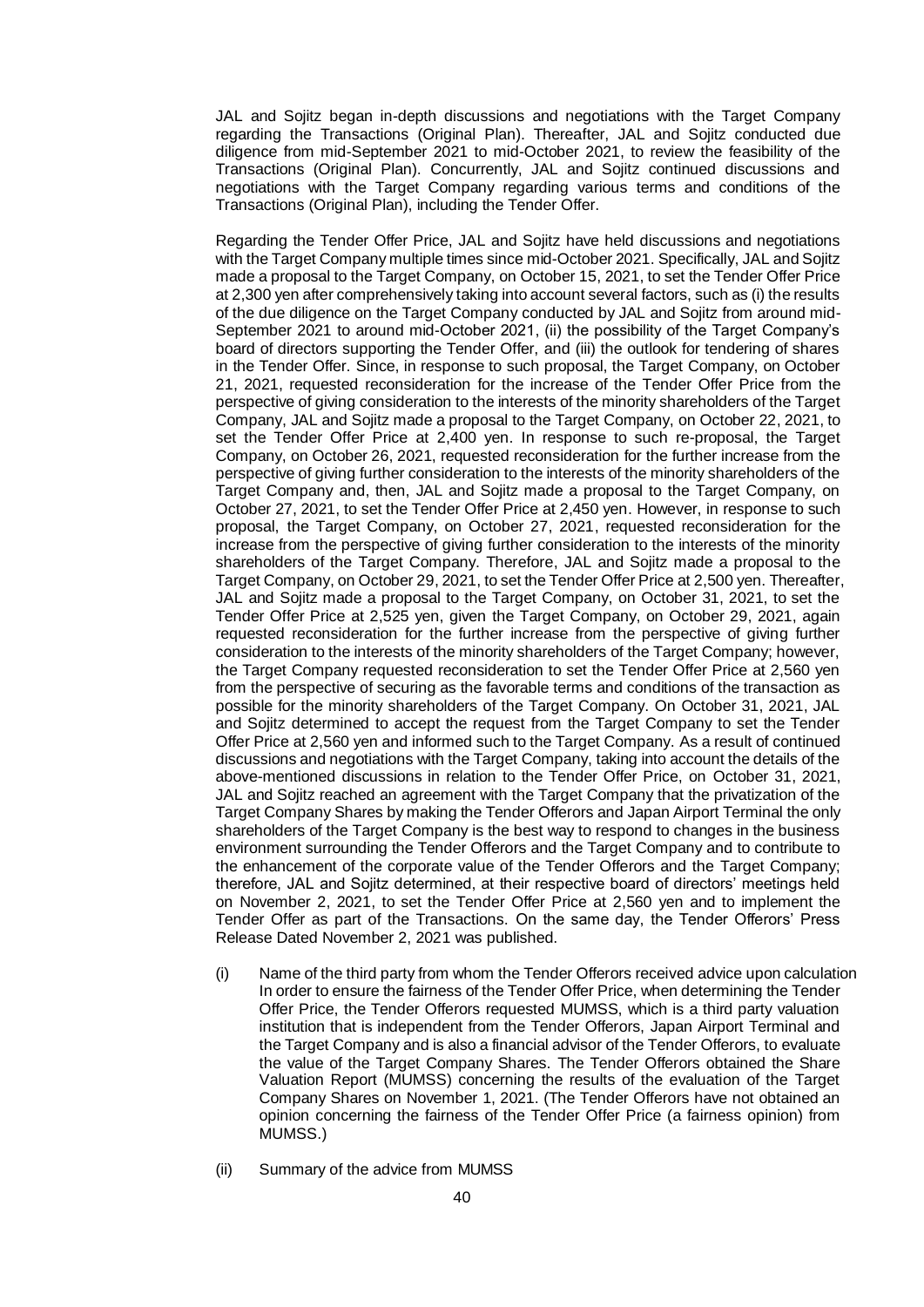MUMSS evaluated the value of the Target Company Shares using the methods of market price analysis and DCF Analysis. The methods used for the evaluation and the ranges of the value per share of the Target Company Shares, which was calculated based on the above methods, are as follows:

| Market price analysis: | From 1,714 yen to 1,737 yen     |
|------------------------|---------------------------------|
| DCF Analysis:          | From $2,250$ yen to $2,811$ yen |

(iii) Background to the decision on the Tender Offer Price in consideration of advice from MUMSS

In determining the Tender Offer Price, the Tender Offerors comprehensively took into account several factors, by referencing the valuation results of the analysis methods stated in the Share Valuation Report (MUMSS) received from MUMSS, including the results of the due diligence on the Target Company conducted from the mid-September 2021 to the mid- October 2021, the possibility of the Target Company's board of directors supporting the Tender Offer, the level of premiums (from approximately 30% to approximately 50%) added to the tender offer prices in certain precedent tender offers conducted for the purpose of privatization, and the outlook for tendering the shares in the Tender Offer, and based on the results of the discussions and negotiations with the Target Company described in "(Process leading up to determination of the Tender Offer Price)" above, the Tender Offerors ultimately set the Tender Offer Price at 2,560 yen on November 2, 2021. The Tender Offer Price of 2,560 yen is above the upper limit of the calculation results based on the market price analysis and within the ranges of the valuation results of the analysis methods stated in the Share Valuation Report (MUMSS) received from MUMSS.

(Measures to ensure fairness of the Tender Offer Price and to avoid conflicts of interest and other measures to ensure fairness of the Tender Offer)

As of both November 2, 2021, on which the Tender Offerors determined the implementation of the Tender Offer, and today, the Target Company was not, and is not, a subsidiary of the Tender Offerors, and the Tender Offer did not, and does not, constitute a tender offer by a controlling shareholder; however, taking into account facts such as that (i) JAL and Sojitz, as of November 2, 2021, on which the Tender Offerors determined the implementation of the Tender Offer, and, as of today, respectively held, and hold, 2,727,500 shares (ownership ratio: 21.56%) and 2,810,500 shares (ownership ratio: 22.22%) of the Target Company Shares, making the Target Company an equity-method affiliate of both JAL and Sojitz, and the total number of the Target Company Shares held by JAL and Sojitz was, and is, 5,538,000 shares (ownership ratio: 43.78%), (ii) the Tender Offerors contemplate taking the Target Company Shares private by making the Tender Offerors and Japan Airport Terminal the only shareholders of Target Company, and (iii) one (1) director of the Target Company (Mr. Yuji Saito) holds a concurrent position at JAL, one (1) director of the Target Company (Mr. Hiroto Murai) holds a concurrent position at Sojitz, and one (1) director of the Target Company (Mr. Shigeyuki Taguchi) holds a concurrent position at Japan Airport Terminal, the Tender Offerors and the Target Company have implemented the following measures to respond to these issues from the perspective of ensuring fairness of the Tender Offer, eliminating any arbitrariness in the decision-making process leading up to the determination to implement the Tender Offer, and avoiding conflicts of interest. The following description regarding the measures implemented by the Target Company is based on the explanation from the Target Company.

- (i) Tender Offerors' obtaining a share valuation report from an independent third party valuation institution The Tender Offerors obtained the Share Valuation Report (MUMSS) concerning the result of the share valuation of the Target Company from MUMSS on November 1, 2021. For details please refer to "(A) Basis of calculation" above.
- (ii) Target Company's establishment of the independent special committee (a) Process of establishment of the special committee, etc. According to the Target Company's Press Releases, as described in "(B) Decisionmaking process of the Target Company" of "(2) Background, purpose and decision-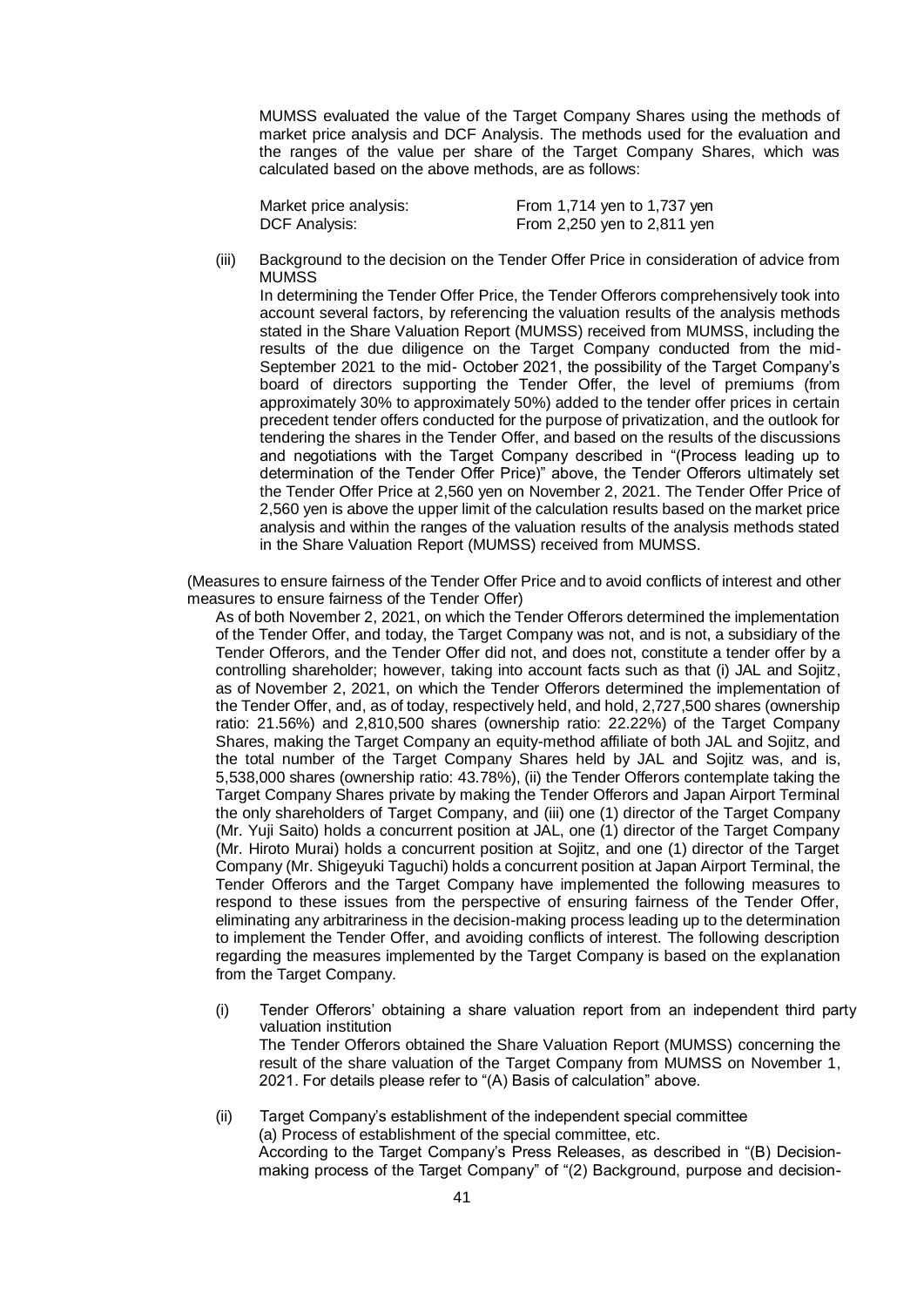making process leading to the decision to conduct the Tender Offer and management policy following the Tender Offer" in "1. Purposes of Tender Offer" above, the Target Company established, by a resolution at the meeting of its board of directors held on September 16, 2021, a special committee consisting of four (4) members: Mr. Takashi Goto (attorney, SHIOMIZAKA) and Mr. Hisayuki Matsumoto (certified public accountant and tax accountant, Stand by C Co., Ltd.), being external experts, and Mr. Shigeru Ota and Ms. Yukari Yomo, being the independent outside directors of the Target Company, who neither have interests in the Tender Offerors, the Target Company and Japan Airport Terminal, which may have entered into an agreement with the Tender Offeror regarding the tender or non-tender of shares in the Tender Offer, nor in the Transactions. The purpose of establishment of the special committee was to eliminate arbitrariness in the decision-making process in respect of the Transactions and to ensure fairness, transparency and objectivity in the decision-making process of the Target Company. The special committee, by mutual vote among its members, elected Mr. Takashi Goto, who has extensive knowledge concerning M&A transactions, as its chairperson. In addition, the fee for the members of the special committee will only be a fixed fee to be paid regardless of the closing of the Transactions or the details of the special committee's report, and does not include any contingent fee subject to the announcement or closing of the Transactions, etc.

#### (b) Process of review

According to the Target Company's Press Releases, the Target Company requested that the special committee (x) examine (1) whether the purposes of the Transactions were valid and reasonable (including whether the Transactions would contribute to the enhancement of the corporate value of the Target Company), (2) whether the fairness and appropriateness of the terms and conditions of the Transactions (including the price for the purchase of the Target Company Shares in respect of the Tender Offer) were ensured, (3) whether the interests of the shareholders of the Target Company had been sufficiently considered through fair procedures in respect of the Transactions, (4) in addition to the matters mentioned in the preceding (1) through (3), whether the Transactions were disadvantageous to the minority shareholders of the Target Company, and (5) the propriety or impropriety of the resolution by the board of directors of the Target Company to express an opinion in favor of the Tender Offer and recommend that the shareholders of the Target Company tender their shares in the Tender Offer (collectively, the "Consulted-on Matters"), and (y) submit its report on the Consulted-on Matters to the board of directors of the Target Company. With respect to the decision-making by the board of directors of the Target Company concerning the Transactions, the board of directors of the Target Company resolved that it would pay utmost respect to the determinations of the special committee, including the determination on whether to support the Tender Offer, and upon a determination by the special committee that the implementation of the Tender Offer or the terms and conditions of the Tender Offer were inappropriate, the board of directors of the Target Company would not support the Tender Offer. Furthermore, the board of directors of the Target Company, by its resolution regarding the establishment of the special committee, granted the special committee the authority to entrust to a third party institution and other advisors, at the Target Company's cost, those matters, such as the evaluation of the Target Company Shares, deemed necessary by the special committee.

The special committee held 10 meetings in total during the period from September 24, 2021 to November 1, 2021, and discussed and examined the Consulted-on Matters. Specifically, the special committee confirmed that (i) since there were no issues with respect to the expertise and independence either of Nomura Securities, the financial advisor and third party valuation institution appointed by the Target Company, or of Anderson Mori & Tomotsune, the legal advisor appointed by the Target Company, the special committee had no objection to the Target Company's receiving professional advice from such advisors, and (ii) although the special committee had the authority to appoint advisors of its own accord, the special committee would not appoint its own advisors because its members included professionals who were qualified as an attorney or certified public accountant. In addition, the special committee approved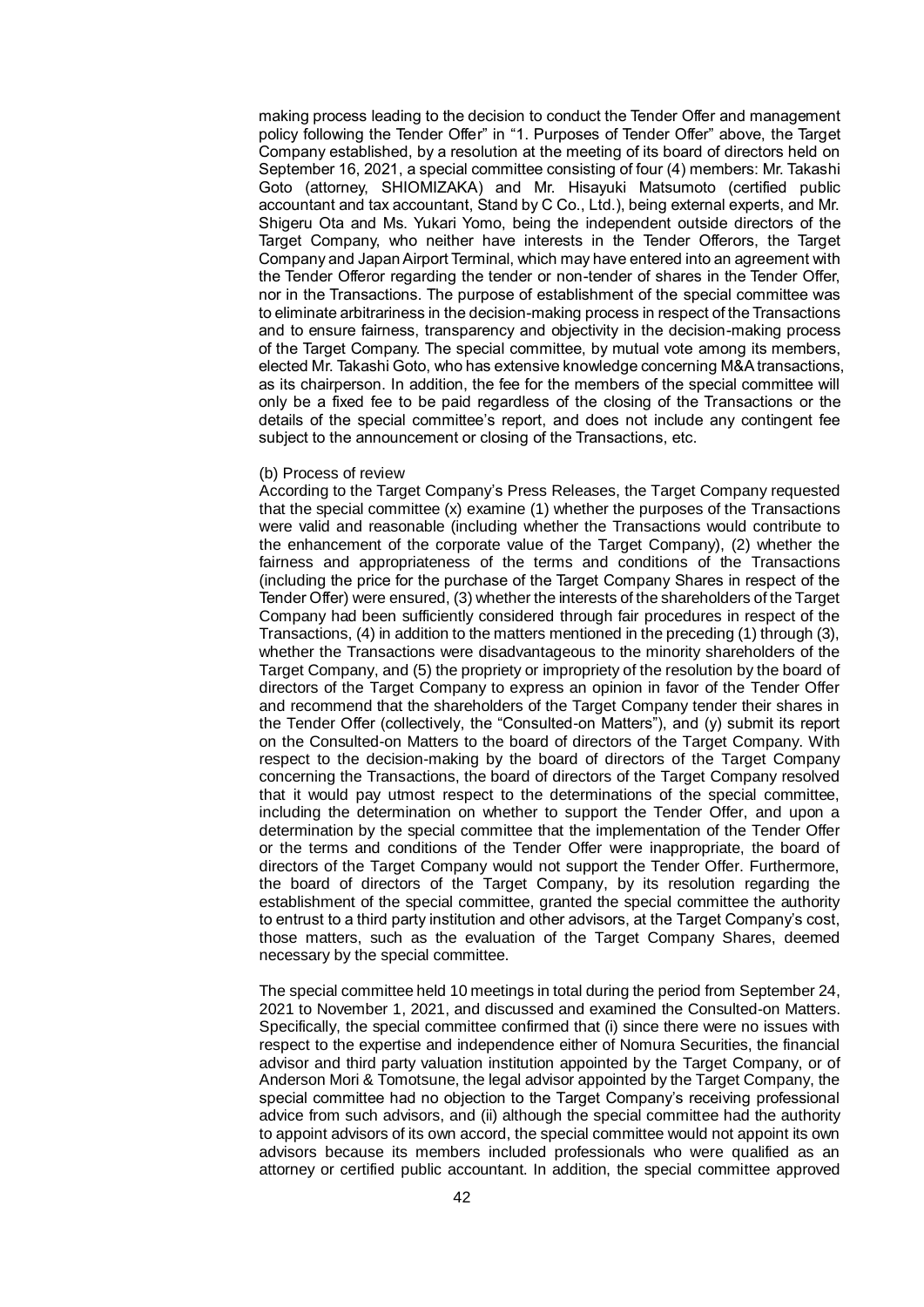the directors of the Target Company being involved in the discussions, negotiations and determinations in relation to the Transactions after confirming that there were no issues in relation to such directors, from the perspective of their interest in the Tender Offerors, the Target Company, and Japan Airport Terminal, which may have entered into an agreement with the Tender Offeror regarding the tender or non-tender of shares in the Tender Offer, and in the Transactions. Thereafter, the special committee (i) received explanations, based on materials provided by the Target Company, from the Target Company about the details of the proposals of Tender Offerors, the purposes of and reasons for the implementation of the Transactions, the effects of the Transactions on the corporate value of the Target Company, the matters that the Target Company would request of the Tender Offerors upon the implementation of the Transactions, the Business Plan (including the reasonableness and background of preparation thereof), the terms and conditions of the Transactions and the process of determination of such terms and conditions, and other matters, (ii) asked questions about such explanations, and (iii) received answers thereto.

Through such process, after exhaustive and careful discussions and reviews of the Consulted-on Matters, on November 2, 2021, the special committee submitted, upon unanimous resolution by its members, to the board of directors of the Target Company, the Special Committee Report Dated November 2, 2021, substantially of the following content, regarding the Consulted-on Matters.

(c) Details of determinations

A) Details of the report

- (1) The special committee believes that the Transactions will contribute to the enhancement of the corporate value of the Target Company and that the purposes of the Transactions are valid and reasonable.
- (2) The special committee recognizes that the interests of the minority shareholders of the Target Company have been sufficiently considered through fair procedures in respect of the Transactions.
- (3) The fairness and appropriateness of the terms and conditions of the Transactions have been ensured.
- (4) The special committee believes that the Transactions are not disadvantageous to the minority shareholders of the Target Company.
- (5) The resolution by the board of directors of the Target Company to express, at the time of the announcement of the Tender Offer, an opinion in favor of the Tender Offer and recommend that the shareholders of the Target Company tender their shares in the Tender Offer is proper.
- B) Reasons for the determinations in the report
	- (1) The special committee believes that the Transactions will contribute to the enhancement of the corporate value of the Target Company and the purposes of the Transactions are valid and reasonable

The Target Company's business is divided into four segments: (i) aviation & airport business, (ii) retail business, (iii) life service business, and (iv) food & beverage business.

Compared to the revenues in the past few fiscal years, during the fiscal year ended March 31, 2021, throughout which the spread of COVID-19 had an impact, the aviation & airport business and the retail business, the Target Company's core business segments, were significantly affected by sluggish international and domestic passenger demand, and the foods & beverage business was also affected, to no small extent, by the decline in demand for restaurants. As a result, the Target Company reported a consolidated operating loss of approximately 2.9 billion yen for the fiscal year ended March 31, 2021, which is a sharp drop of approximately 6.9 billion yen from the approximately 4.0 billion yen in consolidated operating profit reported for the fiscal year ended March 31, 2020.

Since the announcement of the JALUX group's medium-term management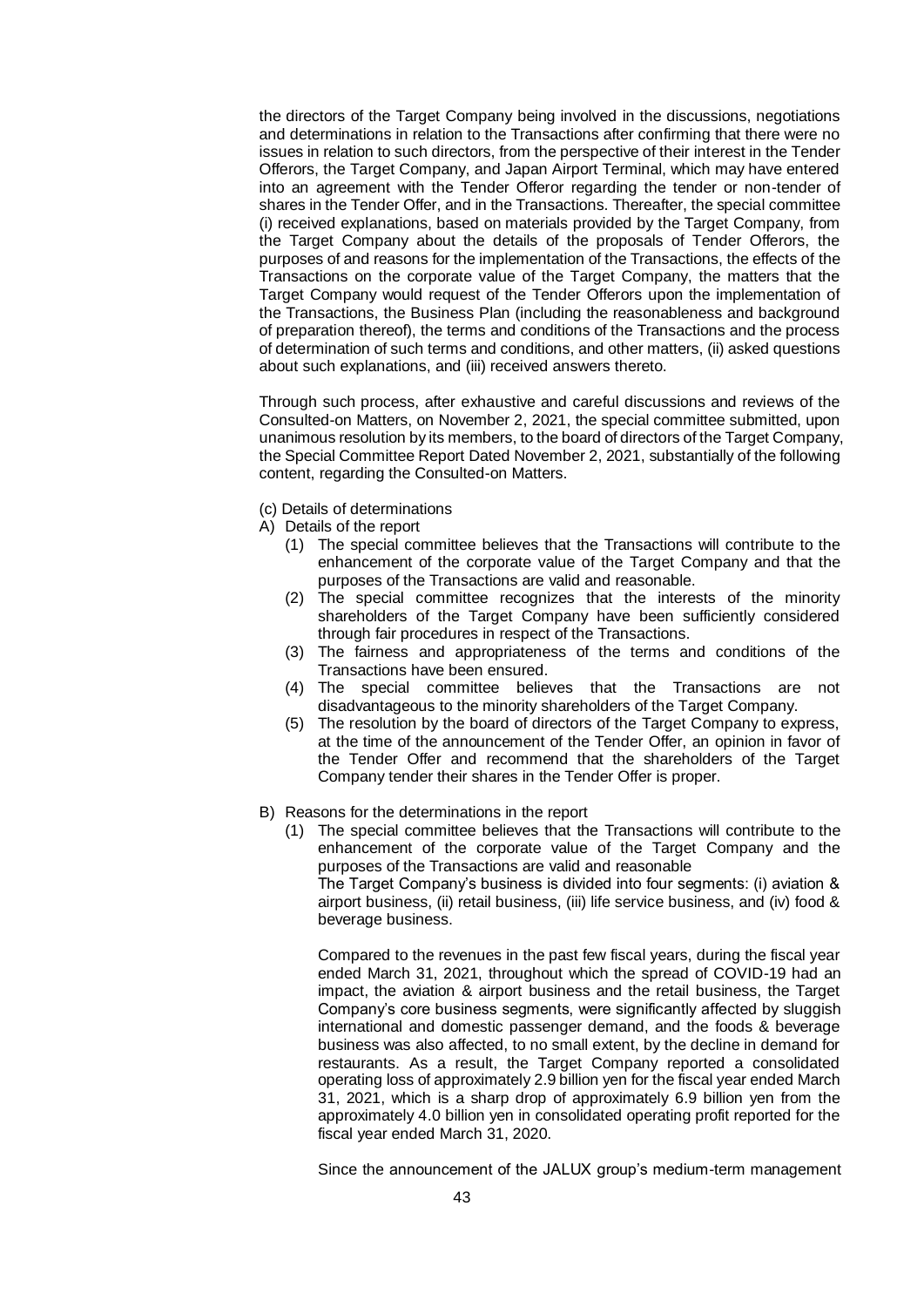plan, Next Stage 2020 (the "Former Medium-Term Management Plan"), on May 27, 2016, the Target Company has been working on revenue stream diversification, a strategy for strengthening its "non-aviation and airport domains," promotion of innovation, promotion of sustainability, and ensuring business continuity. Nevertheless, COVID-19 had a significant impact on the business performance in the fiscal year ended March 31, 2021, the final year of the Former Medium-Term Management Plan, resulting in an ordinary loss of approximately 2.4 billion yen, which was significantly lower than the target of the Former Medium-Term Management Plan (a consolidated ordinary profit of 8 billion yen). The Target Company recognized that the outbreak of COVID-19 was extremely challenging for the Target Company's group, which operates mainly in the aviation & airport business domain, and that the challenging business environment is expected to continue going forward. On the other hand, consumers are increasingly willing to purchase products at home, which the Target Company recognized as benefiting its group's related business. Therefore, the Target Company has postponed formulating the next medium-term management plan for one year and, even in the current fiscal year, i.e., the fiscal year ending March 31, 2022, has been working to further develop and implement various measures in line with the Former Medium-Term Management Plan, in order to realize growth strategies that have a high probability of achieving sustained growth.

In this regard, the importance of building a sustainable earnings structure that is less affected by external factors such as COVID-19 is more than justified. The primary sources of the corporate value of the Target Company can be said to be the aviation & airport business domain, its product development capability and sales channels in the product sales business, and its food business, as well as its know-how, corporate culture, workplace environment, human resources, etc. that underlie the foregoing. On the other hand, as for the external environment, consumers' willingness to purchase products at home is increasing due to the impact of COVID-19 and other factors, and the importance of sustainability typified by climate change and the like is recognized as an urgent issue.

In light of the above, both the management issues and the specific measures that the Target Company has recognized and implemented since the time of the Former Medium-Term Management Plan to date are appropriate and convincing. On the other hand, although the number of new cases of COVID-19 in Japan has most recently been on a decreasing trend, it is not easy to accurately predict the nature and rate of change in the external environment, such as the possibility of a resurgence of COVID-19 in the future, the recovery trend in the number of airline passengers, drastic changes in the global economy during/after COVID-19 pandemic, changes in lifestyles and consumer preferences, and the shrinkage of the market, as well as the feasibility of new businesses, and it is also difficult to deny that there will inevitably be uncertainties. Therefore, there is no assurance that the effects that the Target Company's group is expecting from each of the abovementioned measures will be certainly realized in the anticipated timeframe.

With respect to the Target Company's relationship with JAL and Sojitz at the time of the submission of the Special Committee Report Dated November 2, 2021, the Target Company had established a partnership with JAL, such as (i) contracting out equipment sales operations regarding the aviation & airport business and (ii) licensing the use of the JAL brand in the retail business. Together with Sojitz, the Target Company had established a partnership in the retail business with respect to product and raw material transactions and the like. However, at that time, the Target Company was merely an equity method affiliate of JAL and Sojitz and had minority shareholders in addition to the two companies. Therefore, there is a natural limit on the support provided by the two companies based on the capital relationship at that time,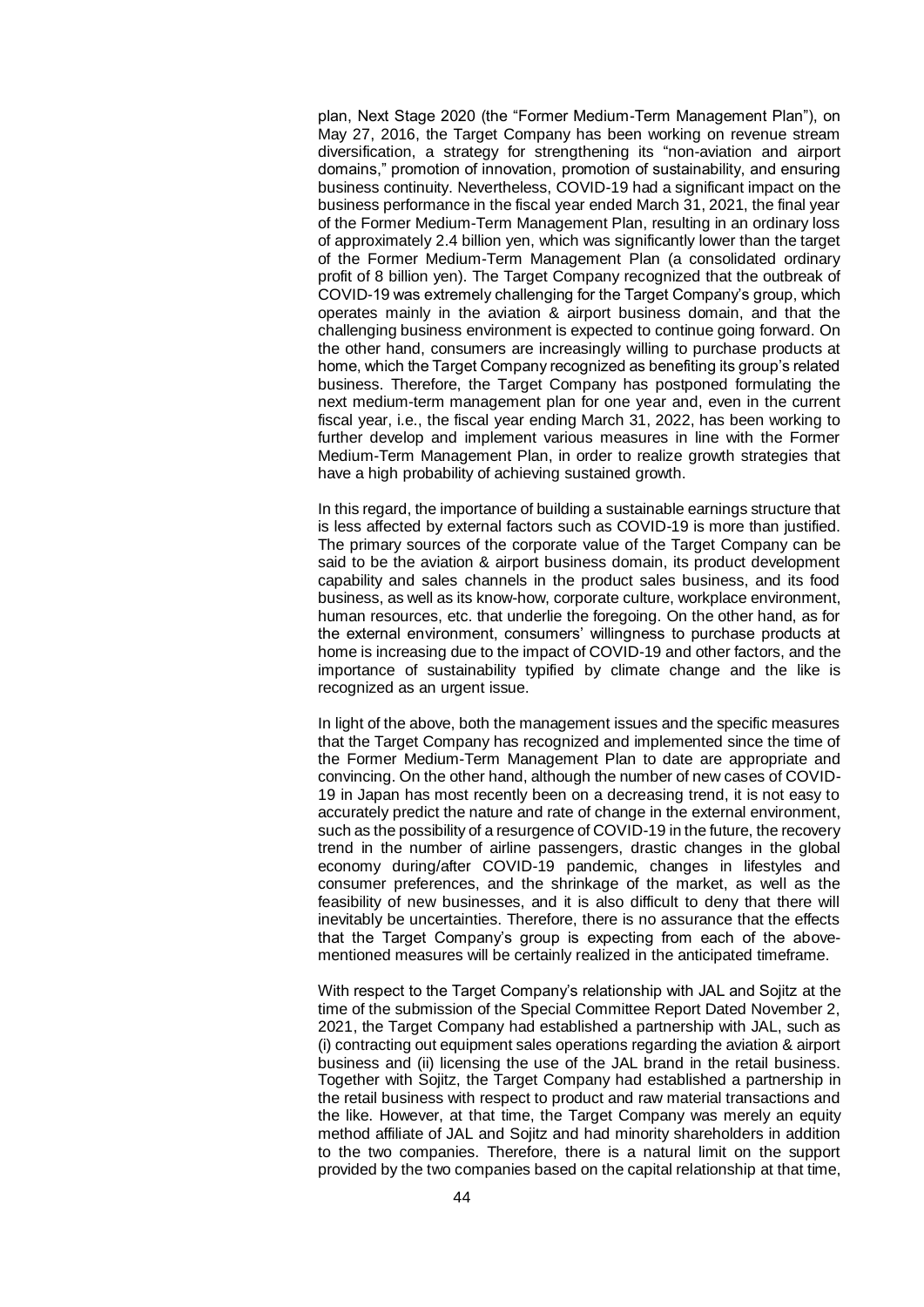and in reality it is difficult to say that the Target Company is in receipt of the necessary and sufficient support to its satisfaction.

Based on the above-mentioned business environment, management issues, and the Target Company's relationship with JAL and Sojitz, the Target Company, JAL and Sojitz have a common understanding of the management issues of the Target Company. In addition, the Target Company, JAL and Sojitz are actually considering specific measures and qualitative effects of synergies after the execution of the Transactions in order to resolve such management issues.

Specifically, regarding the retail business, they are considering (i) promoting e-commerce business by leveraging the power of the branding, customer base, and mileage economic zone of JAL, and (ii) enhancing airport retail management business through collaboration between JAL, Sojitz, and the Target Company. Regarding the aviation & airport business, they are considering (i) the integration and consolidation of the aviation business between JAL, Sojitz, and the Target Company, (ii) enhancing cooperation with operating airports, (iii) expanding the volume of aircraft and related products and (iv) enhancing collaboration in the environment-related businesses. Regarding the food & beverage business, they are considering enhancing collaboration in the food sector. Regarding the life service business, they are considering enhancing collaboration in the real estate, insurance, and machinery and materials areas. Moreover, through providing new areas of work and a variety of growth opportunities for the Target Company's employees, who can be said to constitute a source of the corporate value of the Target Company, the execution of the Transactions will allow for promotion of personnel development, optimal allocation of personnel in the medium-to long-term and acceleration of specific initiatives related to sustainability.

The measures stated above accurately capture the above-mentioned management issues of the Target Company and are consistent with the medium-term policy of the Target Company. In addition, given the nature of the Target Company's previous partnerships with JAL and Sojitz, as well as the business, management policies, past results, etc. of JAL and Sojitz, there are no reasons deemed sufficient for denying the feasibility of such measures.

In light of these considerations, no significant disadvantages are found to arise in particular from the Transactions, given that, in the Transactions, the Tender Offerors have a policy of managing the Target Company so as not to compromise its unique qualities, such as its corporate culture, workplace environment, and human resources, and a certain degree of understanding and consideration is presented with respect to the sources of the corporate value of the Target Company, though it loses the advantage of being a listed company. On the other hand, the grounds for the Target Company's determination that it can expect further enhancement of its corporate value by achieving synergies above are reasonable and convincing.

Furthermore, the anticipated disadvantages of the Transactions have been appropriately and specifically reviewed, and no particular irrational points were found in such review. According to the results of such review, at minimum, it is not recognized that the Transactions would give rise to any disadvantages that clearly outweigh the above-mentioned advantages. In addition, from the perspective of enhancing the corporate value of the Target Company, there is no reason deemed sufficient to conclude that there is any alternative that would be more effective than the Transactions.

Therefore, the special committee believes that the Transactions will contribute to the enhancement of the corporate value of the Target Company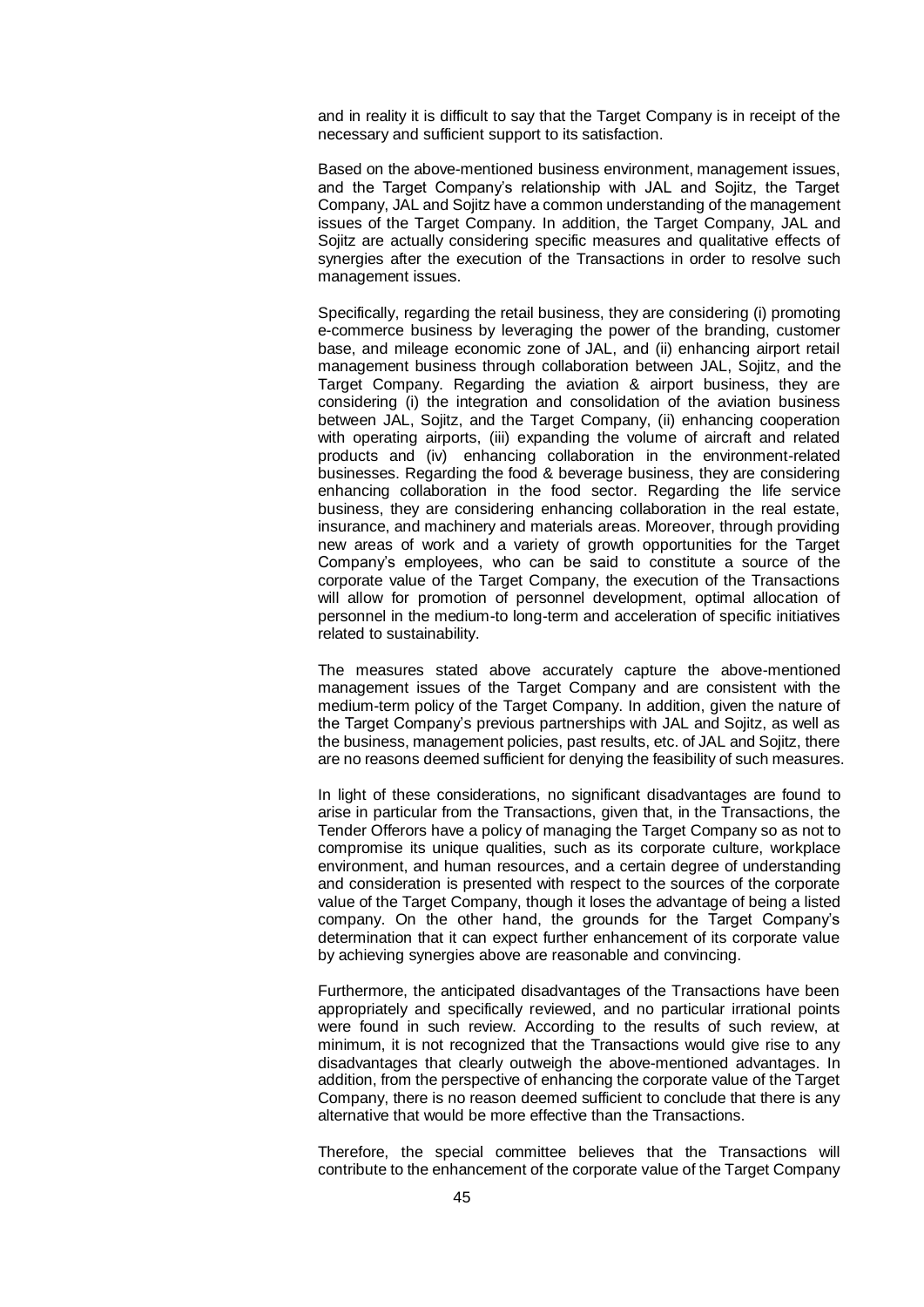and that the purposes of the Transactions are valid and reasonable.

(2) The special committee recognizes that the interests of the minority shareholders of the Target Company have been sufficiently considered through fair procedures in respect of the Transactions In respect of the Transactions, various measures to secure fairness have been taken, including (i) the establishment of the special committee (including making practical efforts to enhance the effectiveness of the special committee), (ii) the appointment, at an early stage, of independent external experts (financial advisors and legal advisors), and obtaining of expert advice and the Share Valuation Report (Nomura Securities), (iii) securing of opportunities for proposing purchase after the announcement of the Transactions, (iv) the elimination of interested parties in discussions, negotiations, and resolutions in respect of the Transactions, (v) the improvement of transparency of processes through the enhancement of the provision of information to the minority shareholders, and (vi) the elimination of coercion.

In light of the particular circumstances of the Transactions, the special committee believes that the above-mentioned measures to secure fairness are necessary and sufficient with respect to the content and combination thereof, and have actually been operated in a valid manner, from the perspective of (i) establishing, in the process of forming the terms and conditions of transactions, circumstances which may be deemed equivalent to the circumstances existing in arm's length transactions, and (ii) securing opportunities for the minority shareholders to make an appropriate decision based on sufficient information.

Therefore, the special committee recognizes that the interests of the minority shareholders of the Target Company have been sufficiently considered through fair procedures in respect of the Transactions.

(3) The fairness and appropriateness of the terms and conditions of the Transactions have been ensured The special committee presumes that the minority shareholders of the Target Company will significantly enjoy not only the "value that can be realized without implementing the Transactions" but also the "expected synergies related to the enhancement of the corporate value through the Transactions" by receiving the Tender Offer Price in respect of the Transactions, comprehensively taking into account the fact that (i) circumstances which may be deemed equivalent to the circumstances existing in arm's length transactions have been secured in the process of setting the Tender Offer Price, through taking measures to secure fairness including the establishment and involvement of the special committee, and the Tender Offer Price has actually been agreed upon after good faith negotiations among the relevant parties; (ii) while (x) the Share Valuation Report (Nomura Securities) was prepared by a third party institution, which is a major business operator having extensive experience in Japan and is independent from the Tender Offerors, Japan Airport Terminal and the Target Company, and from the Transactions, (y) there seems to be no unreasonable points in respect of the financial forecasts, the assumptions and other matters which are basis of calculation, and (z) the methods and results of valuation seem to be reasonable, the Tender Offer Price is set at the level (a) exceeding the maximum value of the range under the average market price analysis and (b) falling within the range under the DCF method; and (iii) it can be evaluated that the level of premiums comparable to those of similar cases has been secured.

Furthermore, in terms of the scheme and other terms and conditions of transactions, since the methods and consideration in respect of the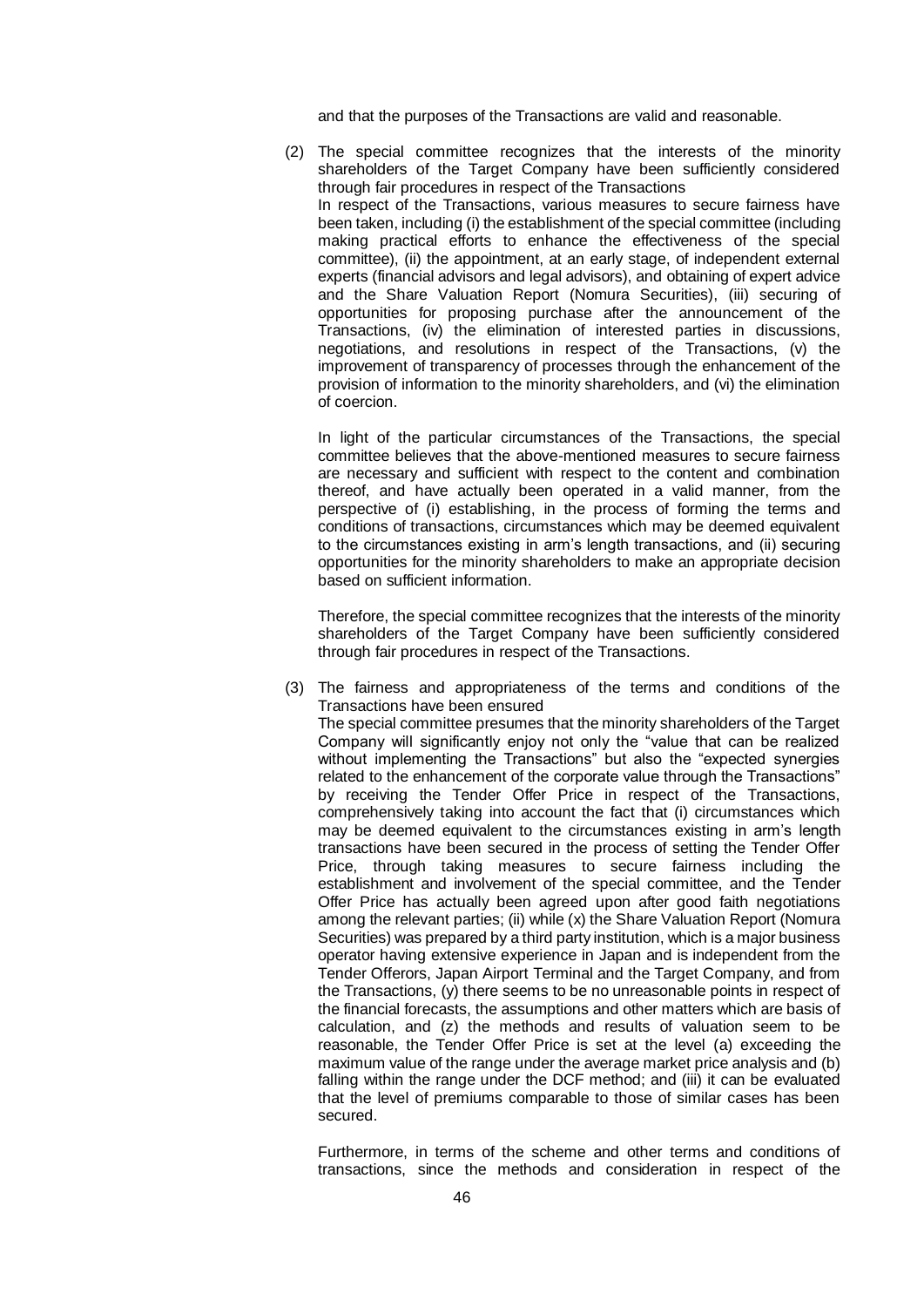Transactions are not disadvantageous with respect to the minority shareholders of the Target Company, the special committee recognizes that such scheme and other terms and conditions are fair and appropriate.

Therefore, the fairness and appropriateness of the terms and conditions of the Transactions have been ensured.

(4) The special committee believes that the Transactions (including a series of transactions aimed at taking the Target Company Shares private, as described in "(1) Overview of Tender Offer" under "1. Purposes of Tender Offer" above) are not disadvantageous to the minority shareholders of the Target Company

The special committee considers that the matters which the special committee was requested to examine regarding (1) through (3) of the Consulted-on Matters are also factors to be taken into account in examining (4) of the Consulted-on Matters.

As described in detail above, as a result of the deliberations of the special committee, the special committee considers that there are no issues with respect to (1) through (3) of the Consulted-on Matters.

Therefore, the special committee believes that the Transactions are not disadvantageous with respect to the minority shareholders of the Target Company.

(5) The resolution by the board of directors of the Target Company to express, at the time of the announcement of the Tender Offer, an opinion in favor of the Tender Offer and recommend that the shareholders of the Target Company tender their shares in the Tender Offer is proper The special committee considers that the matters which the special committee was requested to examine regarding (1) through (3) of the Consulted-on Matters are also factors to be taken into account in examining (5) of the Consulted-on Matters.

As described in detail above, as a result of the deliberations of the special committee, the special committee considers that there are no issues with respect to (1) through (3) of the Consulted-on Matters.

Therefore, the special committee believes that the resolution by the board of directors of the Target Company to express, at the time of the announcement of the Tender Offer, an opinion in favor of the Tender Offer and recommend that the shareholders of the Target Company tender their shares in the Tender Offer is proper.

Since, in late December 2021, the Target Company was informed by the Tender Offerors, that, if the procedures and actions required under the Chinese competition law were completed by late January 2022, the Tender Offerors would commence the Tender Offer on February 1, 2022, subject to the condition that the Japan Fair Trade Commission accepted the prior notification under the Anti-Monopoly Act in respect of the Acquisition of Shares, the Target Company started preparations in order to examine the terms and conditions of the Tender Offer again and informed the special committee thereof. In response to this, from late December 2021, in connection with the examination of whether or not there had been any change in the content of the Special Committee Report Dated November 2, 2021, the special committee received advice from Nomura Securities and Anderson Mori & Tomotsune, collected information, by confirming with the Target Company, and/or by other methods, as to whether or not there had been any material change in circumstances which could affect the Transactions, and proceeded with the preparations for the examination. Thereafter, on January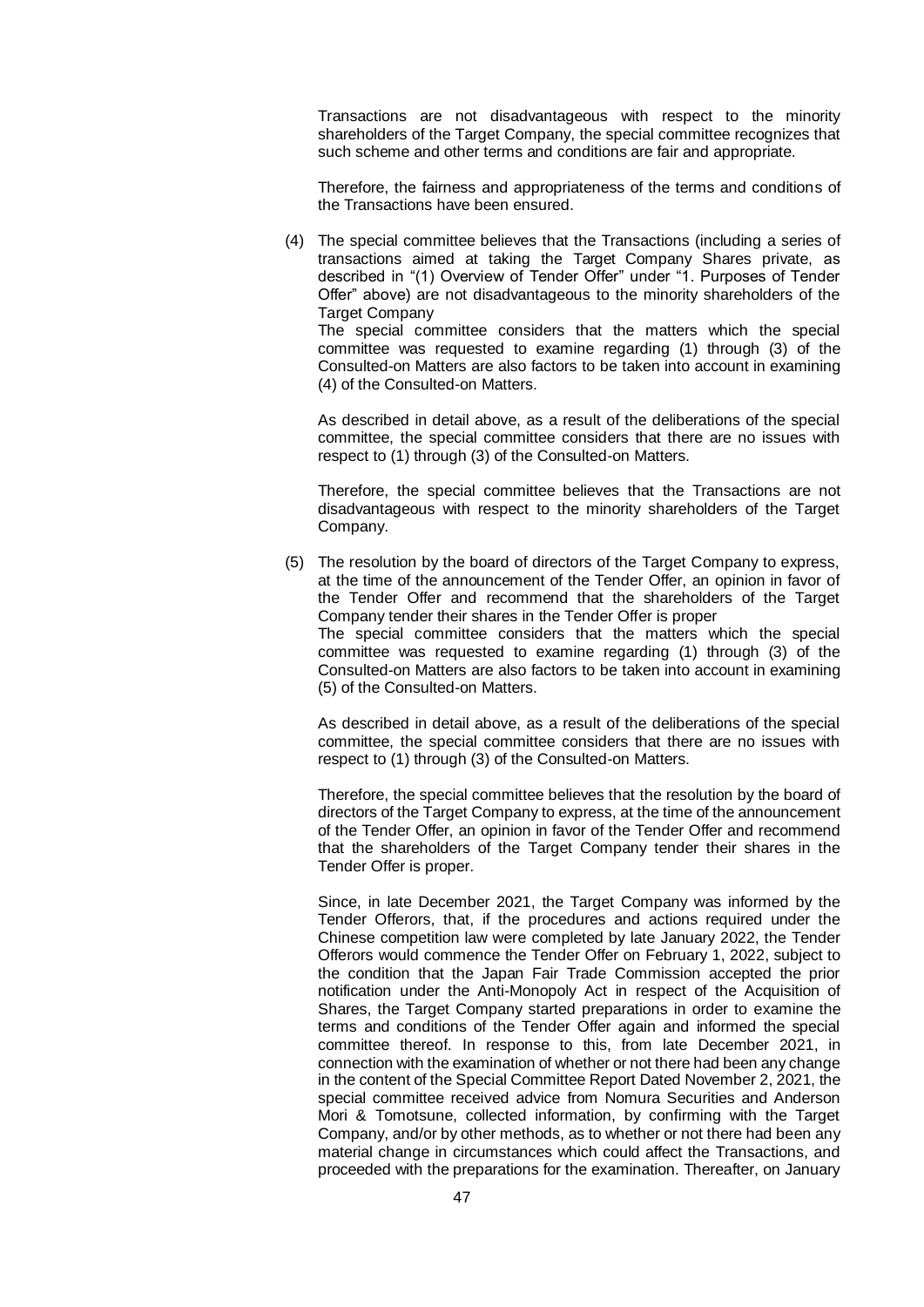21, 2022, the Target Company was informed by the Tender Offerors, that, since the procedures and actions required under the Chinese competition law had been completed and the Japan Fair Trade Commission had accepted the prior notification under the Anti-Monopoly Act in respect of the Acquisition of Shares, the Tender Offerors would commence the Tender Offer on February 1, 2022, subject to the satisfaction of the Conditions Precedent to the Tender Offer, excluding the condition that the procedures and waiting periods under the Japanese competition law (the Anti-Monopoly Act) have been completed. On January 11, 2022, the Target Company consulted with the special committee and requested it to examine whether or not there had been any change in the content of the Special Committee Report Dated November 2, 2021, and, if there had been no changes, to inform the board of directors of the Target Company to such effect, and, if there had been a change, to express its opinion after such change to the board of directors of the Target Company. After confirming with the Target Company the facts as to whether or not there had been any material change in circumstances which could affect the Transactions after November 2, 2021, and examining the above-mentioned consulted-on matters, the special committee confirmed that there had been no circumstances due to which the content of the Special Committee Report Dated November 2, 2021 should be changed, taking into consideration the circumstances from November 2, 2021 to January 31, 2022. On January 31, 2022, the special committee submitted, upon unanimous resolution by its members, to the board of directors of the Target Company, the Special Committee Report Dated January 31, 2022, stating that there were no changes in the above-mentioned opinion.

- (iii) Target Company's obtaining advice from an independent legal advisor
	- According to the Target Company's Press Releases, in order to ensure the transparency and reasonableness of the decision-making process regarding the Transactions, including the Tender Offer, the Target Company appointed Anderson Mori & Tomotsune, an external legal advisor, and received the necessary legal advice from Anderson Mori & Tomotsune about the decision-making process and method regarding the Transactions, including the Tender Offer, and other points to be noted in relation to the decision-making regarding the Tender Offer. Anderson Mori & Tomotsune is not a related party to the Tender Offerors, Japan Airport Terminal, or the Target Company, and has no material interest in the Transactions including the Tender Offer. In addition, the special committee, at its initial meeting, confirmed that there were no issues with respect to the independence of Anderson Mori & Tomotsune, and approved Anderson Mori & Tomotsune as the legal advisor.

(iv) Target Company's obtaining a share valuation report from an independent financial advisor and third party valuation institution (a) Name of the valuation institution and relationship with Target Company and the Tender Offerors According to the Target Company's Press Releases, in conducting discussions, negotiations and determinations regarding the appropriateness of the terms and conditions of the Transactions, including the Tender Offer Price, in order to ensure the fairness of such terms and conditions, the Target Company requested Nomura Securities, a financial advisor and third party valuation institution independent from the Tender Offerors, the Target Company and Japan Airport Terminal, which may have entered into an agreement with the Tender Offeror regarding the tender or nontender of shares in the Tender Offer, and from the Transactions, to prepare the Share Valuation Report (Nomura Securities) and conduct incidental financial analyses, and obtained the Share Valuation Report (Nomura Securities) dated November 1, 2021. The board of directors of the Target Company believes that there have been no material changes in the facts which would affect the Share Valuation Report (Nomura Securities), taking into consideration the circumstances from the meeting of the board of directors held on November 2, 2021 to January 31, 2022, and also believes that the Share Valuation Report (Nomura Securities) continues to be effective in light of the advice received from Nomura Securities and Anderson Mori & Tomotsune.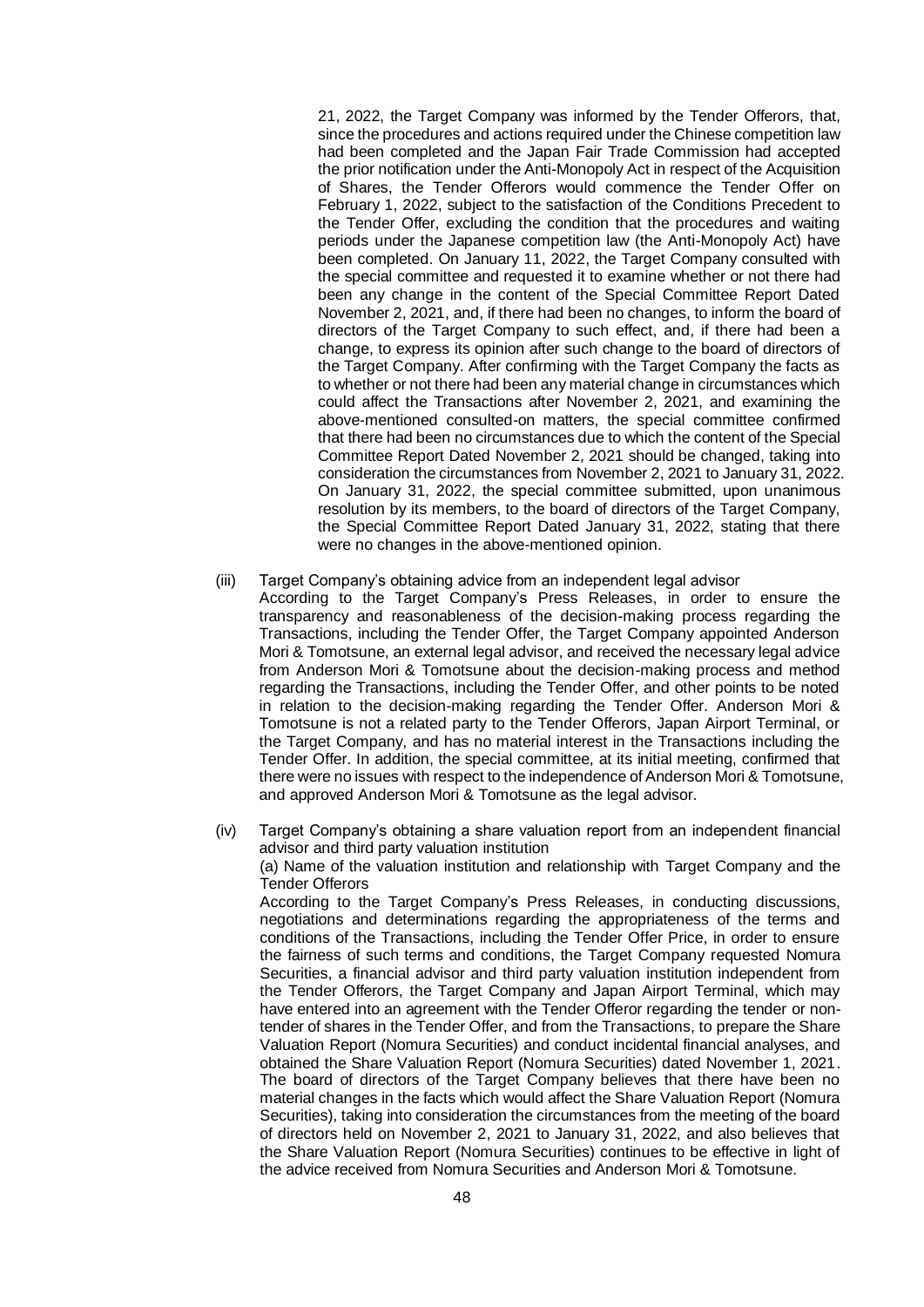Nomura Securities is not a related party of the Tender Offerors, Japan Airport Terminal, or the Target Company, and has no material interest in the Transactions including the Tender Offer. In addition, the special committee, at its initial meeting, confirmed that there were no issues with respect to the independence of Nomura Securities, and approved Nomura Securities as the financial advisor and third party valuation institution of the Target Company.

The fee to be paid to Nomura Securities in relation to the Transactions includes a contingent fee subject to the completion of the Tender Offer. The Target Company (i) determined, taking into consideration the normal business practice in similar transactions and the appropriateness of matters such as a fee system which would impose considerable financial burden on the Target Company in the case of the noncompletion of the Transactions, that the independence of Nomura Securities would not be negated due to the inclusion of the contingent fee subject to the completion of the Tender Offer, and (ii) appointed Nomura Securities as its financial advisor and third party valuation institution under the above fee system.

#### (b) Outline of calculation

Nomura Securities evaluated the value of the Target Company Shares using the methods of (i) average market price analysis, since the Target Company Shares are listed on the First Section of the Tokyo Stock Exchange and market prices exist, and (ii) DCF method, in order to reflect the state of future business operations of the Target Company in the valuation. The Target Company has not obtained an opinion concerning the fairness of the price for the purchase of the Target Company Shares in respect of the Tender Offer (a fairness opinion) from Nomura Securities.

According to the Share Valuation Report (Nomura Securities), the ranges of the value per share of the Target Company Shares, which valuation was based on the above methods, are as follows:

| Average market price analysis: | From 1,714 yen to 1,737 yen |
|--------------------------------|-----------------------------|
| DCF method:                    | From 2,203 yen to 3,754 yen |

The average market price analysis, with the calculation reference date of November 1, 2021, resulted in a value per share of the Target Company Shares ranging from 1,714 yen to 1,737 yen, based on the following prices of the Target Company Shares on the First Section of the Tokyo Stock Exchange: the closing price on the reference date (1,714 yen); the simple average closing price for the latest five (5) business days (1,714 yen); the simple average closing price for the latest one (1)-month period (1,722 yen); the simple average closing price for the latest three (3)-month period (1,721 yen); and the simple average closing price for the latest six (6)-month period (1,737 yen).

For the DCF method, the corporate value was evaluated by discounting the amount of free cash flow that the Target Company is expected to generate after July 1, 2021 to the present value at a certain discount rate reflecting business risks, based on the assumptions that are considered reasonable, such as profit forecast and investment plans based on the financial forecasts from the fiscal year ending March 2022 through the fiscal year ending March 2027 (the "Business Plan"), which the Target Company prepared. Furthermore, the value of the Target Company Shares will be analyzed by making certain financial adjustments such as adding the value of cash equivalents held by the Target Company. This analysis resulted in a value per share of the Target Company Shares ranging from 2,203 yen to 3,754 yen. The range of discount rate is from 6.50% to 7.00%. In calculating terminal value, the perpetual growth rate model and multiple model are used. The value of the Target Company Shares is calculated at the perpetual growth rate ranging from -0.25% to 0.25%, and the EBITDA multiple of 5.50 to 7.50.

The financial forecast based on the business plan of the Target Company, which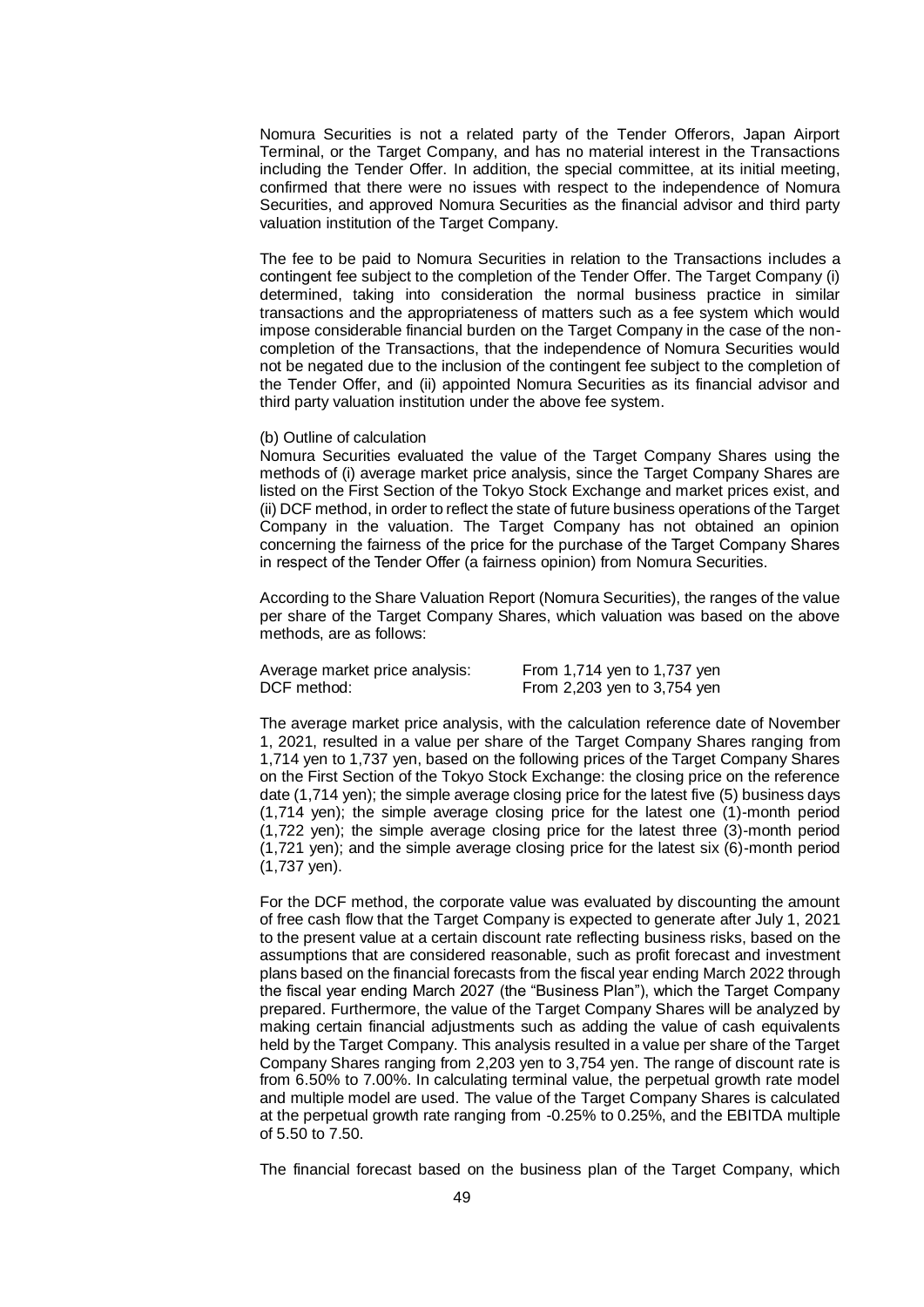Nomura Securities used for the calculation by the DCF method, is as follows.

As described in "(ii) Target Company's establishment of the independent special committee" above, the special committee confirmed that there seemed to be no unreasonable points in respect of the financial forecasts, the assumptions and other matters which are basis of calculation, and the methods and results of valuation seemed to be reasonable.

The Business Plan includes the fiscal years for which substantial increase or decrease in profits is expected. Specifically, as it is expected that, for the fiscal years ending March 2023, March 2024 and March 2025, the profitability will gradually recover to the level before the spread of COVID-19 as a result of the decrease in the infection numbers regarding COVID-19, substantial increase in profits such as operating profit, ordinary profit and net profit is expected. The Business Plan does not include the expected synergies to be realized through the Transactions as it was difficult to estimate specifically at the time of the evaluation.

|                  |                                                 |                                        |                                        |                                        | (Millions of yen)                      |                                        |
|------------------|-------------------------------------------------|----------------------------------------|----------------------------------------|----------------------------------------|----------------------------------------|----------------------------------------|
|                  | Fiscal year<br>ending<br>March 2022<br>(Note 1) | Fiscal year<br>ending<br>March<br>2023 | Fiscal year<br>ending<br>March<br>2024 | Fiscal year<br>ending<br>March<br>2025 | Fiscal year<br>ending<br>March<br>2026 | Fiscal year<br>ending<br>March<br>2027 |
| <b>Net Sales</b> | 87,840                                          | 127,973                                | 152,909                                | 172,264                                | 174,692                                | 175,963                                |
| Operating profit | 786                                             | 1,936                                  | 3,721                                  | 4,751                                  | 5,036                                  | 5,159                                  |
| <b>EBITDA</b>    | 1,601                                           | 2,936                                  | 4,721                                  | 5,751                                  | 6,036                                  | 6,159                                  |
| Free cash flow   | 4,294                                           | $\triangle$ 822                        | $\triangle$ 215                        | 1,586                                  | 4,180                                  | 3,993                                  |

(Note 1) The fiscal year ending March 2022 is from July 1, 2021 to March 31, 2022 after the second quarter accounting period.

- (Note 2) Nomura Securities evaluated the value of the Target Company Shares assuming that the public information and all information provided to Nomura Securities was accurate and complete, and did not independently verify the accuracy and completeness of such information. Nomura Securities did not independently conduct evaluation, appraisal or assessment (including analysis and evaluation of individual assets and liabilities) of the assets and liabilities of the Target Company (including derivative financial instruments, off-balance-sheet assets and liabilities, and other contingent liabilities), nor did it make any request to a third party institution for appraisal or assessment of such assets and liabilities. Nomura Securities assumed that the management of the Target Company reasonably reviewed and prepared the financial forecasts of the Target Company (including the profit plan and other information) based on the best and good-faith forecasts and determinations available at the time of the evaluation. The evaluation by Nomura Securities reflects the information and economic conditions which Nomura Securities obtained by November 1, 2021. The evaluation by Nomura Securities was conducted only for the purpose of reference in order for the board of directors of the Target Company to examine the value of the Target Company Shares.
- (v) Target Company's obtaining approvals from all non-interested directors of the Target Company and opinions from all non-interested auditors of the Target Company to the effect that they have no objections According to the Target Company's Press Releases, the board of directors of the Target Company carefully discussed and considered, from the perspective of enhancing the corporate value of the Target Company, the terms and conditions of the Transactions, taking into account the contents of the Share Valuation Report (Nomura Securities) and the legal advice received from Anderson Mori & Tomotsune, and paying the utmost respect to the contents of the Special Committee Report Dated November 2, 2021 obtained from the special committee.

As a result, as described in "(B) Decision-making process of the Target Company" of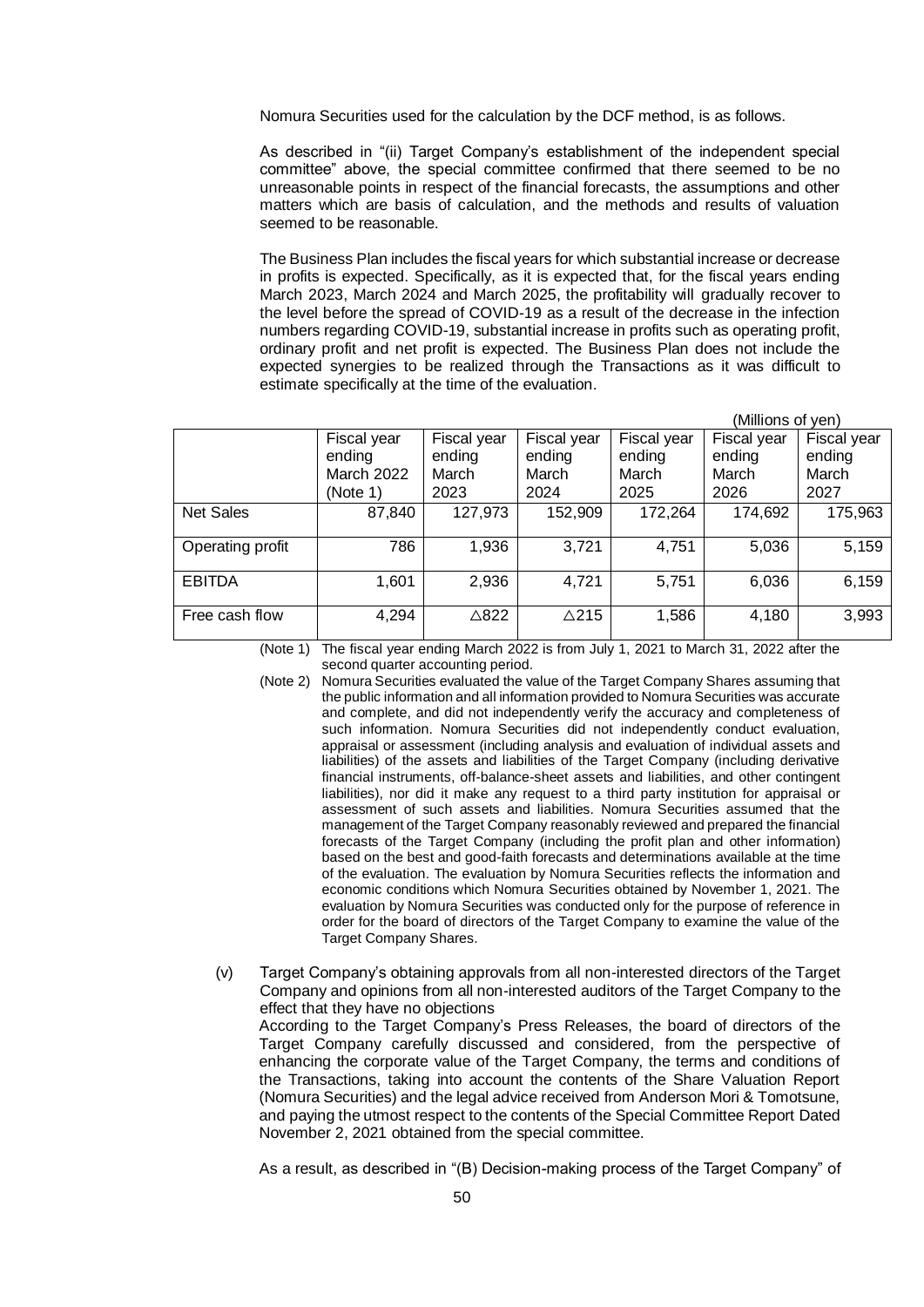"(2) Background, purpose and decision-making process leading to the decision to conduct the Tender Offer and management policy following the Tender Offer" in "1. Purposes of Tender Offer" above, the board of directors of the Target Company determined that the Tender Offer would provide the shareholders of the Target Company with a reasonable opportunity to sell their shares, since (i) the Transactions, including the Tender Offer, would generate synergies related to "Enhancing retail business," "Enhancing corporate strength and competitiveness of the aviation and airport businesses," "Enhancing collaboration in the food sector in the foods and beverage business," "Enhancing collaboration in the insurance, real estate, and machinery and materials sectors in the life service business," and "Promoting group optimum management" described in "(B) Decision-making process of the Target Company" of "(2) Background, purpose and decision-making process leading to the decision to conduct the Tender Offer and management policy following the Tender Offer" in "1. Purposes of Tender Offer" above and would enhance the corporate value of the Target Company, (ii) the Tender Offer Price and other terms and conditions of the Tender Offer were appropriate and have secured the interests that should be enjoyed by minority shareholders of the Target Company, and (iii) the Tender Offer would provide the minority shareholders of the Target Company with a reasonable opportunity to sell the Target Company Shares at a price inclusive of an appropriate premium, and therefore, would be appropriate with respect to the shareholders of the Target Company. As a result of such determination, the board of directors of the Target Company resolved, at its meeting held on November 2, 2021, that, if the Tender Offer was commenced, the Target Company would, as its opinion as of that day, express an opinion in favor of the Tender Offer and recommend that the shareholders of the Target Company tender their shares in the Tender Offer.

At the above-mentioned meeting of the board of directors of the Target Company, among the Target Company's eight (8) directors, five (5) directors, excluding Mr. Yuji Saito, Mr. Hiroto Murai, and Mr. Shigeyuki Taguchi, participated in the deliberations and resolution, and all the directors who participated in the resolution unanimously passed the above-mentioned resolution. Since Mr. Yuji Saito also serves as a managing executive officer of JAL, Mr. Hiroto Murai also serves as an executive officer of Sojitz, and Mr. Shigeyuki Taguchi also serves as an executive officer of Japan Airport Terminal, which have entered into an agreement with JAL and Sojitz regarding the tender or non-tender of shares, in order to avoid potential conflicts of interest and ensure the fairness of the Transactions, Mr. Yuji Saito, Mr. Hiroto Murai and Mr. Shigeyuki Taguchi did not participate in any deliberations or the resolution at the above-mentioned meeting of the board of directors of the Target Company, nor did they, in their capacity as directors of the Target Company, participate in any discussions and negotiations held, in connection with the Transactions, with the Tender Offerors and Japan Airport Terminal.

On the other hand, among the directors of the Target Company, Mr. Kiyoshi Marukawa was formerly at JAL, and Mr. Masashi Shinohara was formerly at Sojitz. However, two (2) years have passed since their transfer to the Target Company, and they are not in a position to receive, nor do they have any relationship to be able to receive, as officers of the Target Company, instructions or the like from the Tender Offerors; therefore, it was determined that they were not likely to have conflicts of interest regarding the Target Company's decision-making in respect of the Transactions, and they participated in the deliberations and the resolution at the above-mentioned meeting of the board of directors of the Target Company. In addition, three (3) auditors of the Target Company participated in the above-mentioned meeting of the board of directors of the Target Company, and all such auditors expressed the opinion that they had no objection to the passing of the above-mentioned resolution.

Since, in late December 2021, the Target Company was informed by the Tender Offerors, that, if the procedures and actions required under the Chinese competition law were completed by late January 2022, the Tender Offerors would commence the Tender Offer on February 1, 2022, subject to the condition that the Japan Fair Trade Commission accepted the prior notification under the Anti-Monopoly Act in respect of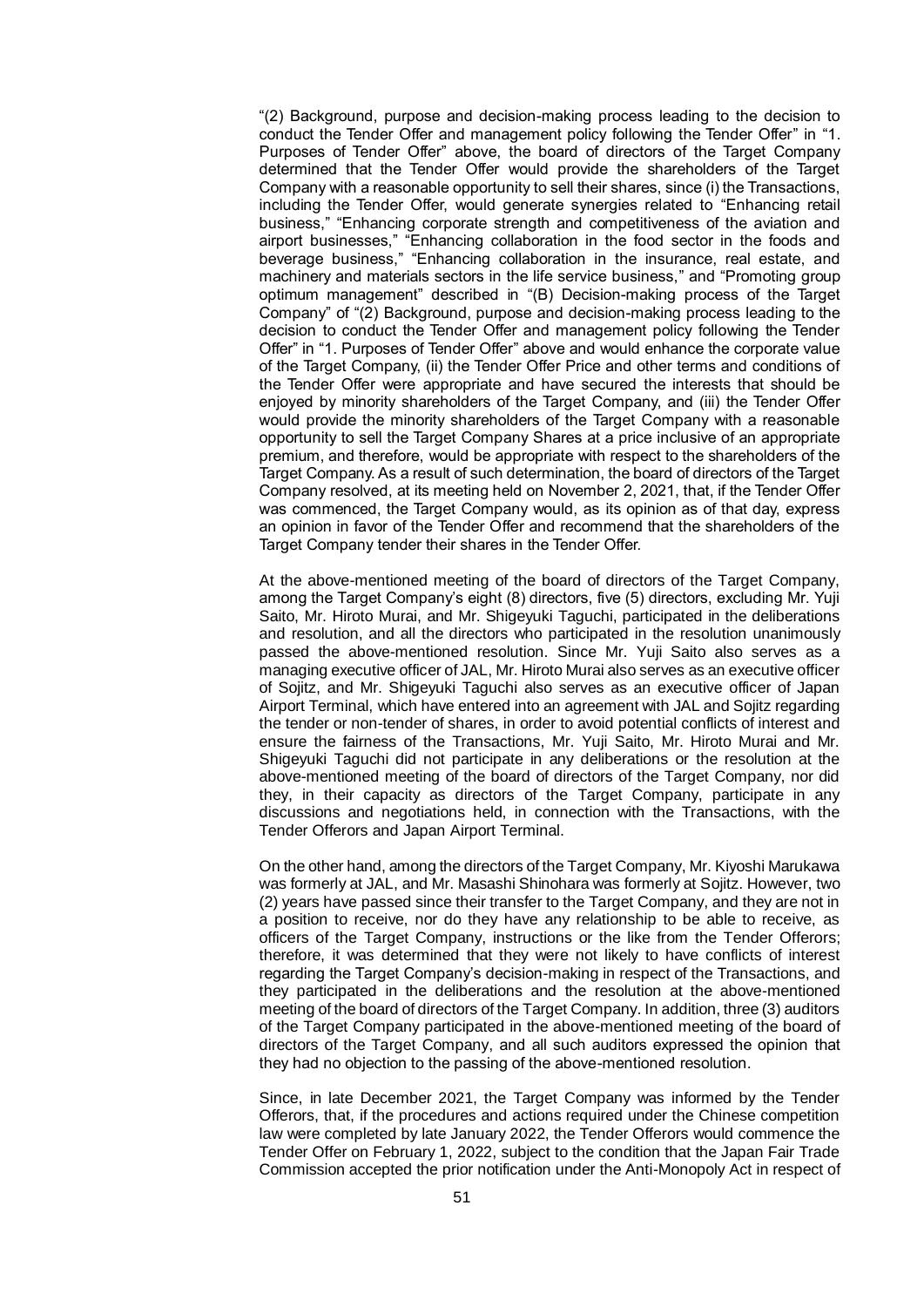the Acquisition of Shares, the Target Company started preparations in order to examine the terms and conditions of the Tender Offer again. Thereafter, on January 21, 2022, the Target Company was informed by the Tender Offerors, that, since the procedures and actions required under the Chinese competition law had been completed and the Japan Fair Trade Commission had accepted the prior notification under the Anti-Monopoly Act in respect of the Acquisition of Shares, the Tender Offerors would commence the Tender Offer on February 1, 2022, subject to the satisfaction of the Conditions Precedent to the Tender Offer, excluding the condition that the procedures and waiting periods under the Japanese competition law (the Anti-Monopoly Act) have been completed. In response to this, after careful consideration of the terms and conditions of the Tender Offer, by paying the utmost respect to the content of the Special Committee Report Dated January 31, 2022 which was submitted by the special committee and by taking into account the Target Company's business conditions and the circumstances surrounding the Transactions, the Target Company determined that, as of January 31, 2022, there were no factors to change its opinion with respect to the Tender Offer as of November 2, 2021.

Accordingly, at a meeting of the board of directors of the Target Company held on January 31, 2022, the Target Company resolved to again express an opinion in favor of the Tender Offer and to recommend that the shareholders of the Target Company tender their shares in the Tender Offer.

At the above-mentioned meeting of the board of directors of the Target Company, among the Target Company's eight (8) directors, five (5) directors, excluding Mr. Yuji Saito, Mr. Hiroto Murai, and Mr. Shigeyuki Taguchi, participated in the deliberations and resolution, and all the directors who participated in the resolution unanimously passed the above-mentioned resolution. Since Mr. Yuji Saito also serves as a managing executive officer of JAL, Mr. Hiroto Murai also serves as an executive officer of Sojitz, and Mr. Shigeyuki Taguchi also serves as an executive officer of Japan Airport Terminal, which have entered into an agreement with JAL and Sojitz regarding the tender or non-tender of shares, in order to avoid potential conflicts of interest and ensure the fairness of the Transactions, Mr. Yuji Saito, Mr. Hiroto Murai and Mr. Shigeyuki Taguchi did not participate in any deliberations or the resolution at the above-mentioned meeting of the board of directors of the Target Company, nor did they, in their capacity as directors of the Target Company, participate in any discussions and negotiations held, in connection with the Transactions, with the Tender Offerors and Japan Airport Terminal.

On the other hand, among the directors of the Target Company, Mr. Kiyoshi Marukawa was formerly at JAL, and Mr. Masashi Shinohara was formerly at Sojitz. However, two (2) years have passed since their transfer to the Target Company, and they are not in a position to receive, nor do they have any relationship to be able to receive, as officers of the Target Company, instructions or the like from the Tender Offerors; therefore, it was determined that they were not likely to have conflicts of interest regarding the Target Company's decision-making in respect of the Transactions, and they participated in the deliberations and the resolution at the above-mentioned meeting of the board of directors of the Target Company. In addition, three (3) auditors of the Target Company participated in the above-mentioned meeting of the board of directors of the Target Company, and all such auditors expressed the opinion that they had no objection to the passing of the above-mentioned resolution.

(vi) Measures to ensure opportunities for tender offers from other tender offerors While the minimum period for tender offers under the law is twenty (20) business days, the Tender Offerors have set thirty (30) business days as the Tender Offer Period. By setting a relatively long Tender Offer Period, the Tender Offerors ensure an appropriate opportunity for the shareholders of the Target Company to make a decision whether to tender their shares in the Tender Offer while also ensuring an opportunity for tender offerors other than the Tender Offerors to conduct counter offers in respect of the Tender Offer Shares, through which means the Tender Offerors intend to ensure the appropriateness of the Tender Offer Price.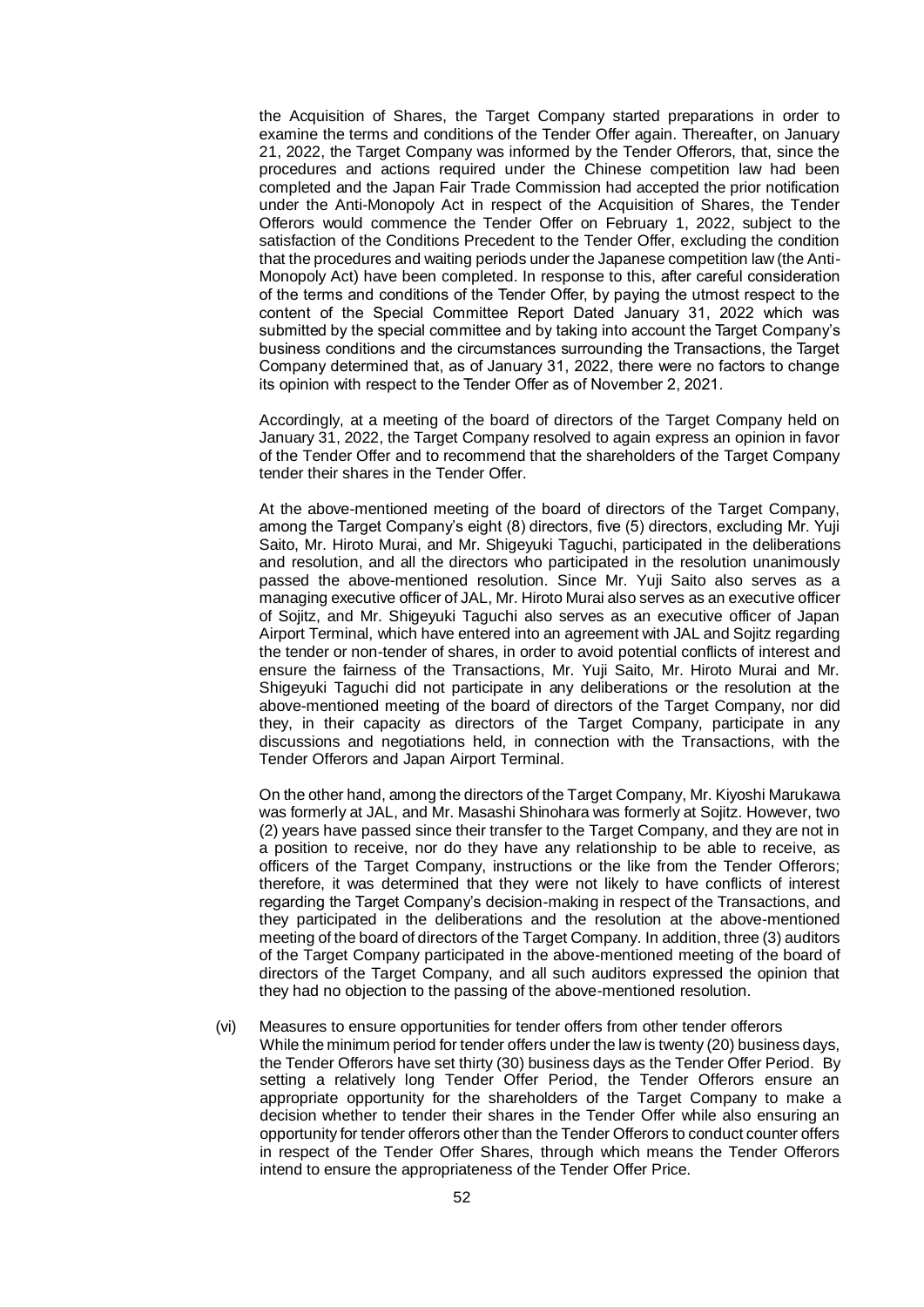Moreover, the Tender Offerors and the Target Company have not entered into any agreement that includes deal protection provisions to prohibit the Target Company from having contact with a counter offeror or that would otherwise restrict a counter offeror from acts such as having contact with the Target Company. In this way, the Tender Offerors have given consideration to ensuring the fairness of the Tender Offer by not only setting the Tender Offer Period as above but also ensuring the opportunity for a counter offer.

(C) Relationship with appraiser

MUMSS, the Tender Offerors' financial advisor, is not a related party of the Tender Offerors, Japan Airport Terminal or the Target Company, nor does it have any material interest in relation to the Tender Offer.

(5) Number of shares to be purchased

| Number of shares to be<br>purchased | Minimum number of shares<br>to be purchased | Maximum<br>number<br>Οf<br>shares to be purchased |  |
|-------------------------------------|---------------------------------------------|---------------------------------------------------|--|
| 6,090,711 (shares)                  | 1,873,800 (shares)                          | - (shares)                                        |  |

- (Note 1) If the total number of the Tendered Shares is less than the minimum number of shares to be purchased (1,873,800 shares), the Tender Offeror will not purchase any of the Tendered Shares. If the total number of the Tendered Shares is no less than the minimum number of shares to be purchased (1,873,800 shares), the Tender Offeror will purchase all of the Tendered Shares.
- (Note 2) Since no maximum number of shares to be purchased has been set in the Tender Offer, the number of shares to be purchased is stated as 6,090,711 shares, being the maximum number of shares of the Target Company that can be acquired by the Tender Offeror through the Tender Offer. This figure (6,090,711 shares) represents (i) the total number of issued shares of the Target Company (12,775,000 shares) as of December 31, 2021, as stated in the Target Company's Third Quarter Financial Results, minus (ii) the total sum of (x) the number of treasury shares held by the Target Company (124,289 shares) as of December 31, 2021 and (y) the number of the Target Company Shares held by JAL (2,727,500 shares) as of today, the number of the Target Company Shares held by Sojitz (2,810,500 shares) as of today, and the number of the Target Company Shares held by Japan Airport Terminal (1,022,000 shares) as of today.
- (Note 3) Shares less than one unit are also subject to the Tender Offer. If a right to request a purchase of shares less than one unit is exercised by a shareholder of the Target Company in accordance with the Companies Act, the Target Company may purchase its own shares less than one unit during the Tender Offer Period in accordance with procedures required by law.
- (Note 4) The Tender Offeror does not intend to acquire the treasury shares held by the Target Company (124,289 shares) through the Tender Offer.
- (6) Changes in ownership ratio of shares through the tender offer

| Number of voting rights<br>represented by shares held by<br>the Tender Offeror before<br>tender offer      |        | (Ownership ratio of shares<br>before tender offer: -%)     |
|------------------------------------------------------------------------------------------------------------|--------|------------------------------------------------------------|
| Number of voting rights<br>represented by shares held<br>by special related parties<br>before tender offer | 65.600 | (Ownership ratio of shares<br>before tender offer: 51.85%) |
| Number of voting rights<br>represented by shares held<br>by the Tender Offeror after<br>tender offer       | 60,907 | (Ownership ratio of shares<br>after tender offer: 48.15%)  |
| Number of voting rights<br>represented by shares held<br>by special related parties after<br>tender offer  | 65,600 | (Ownership ratio of shares<br>after tender offer: 51.85%)  |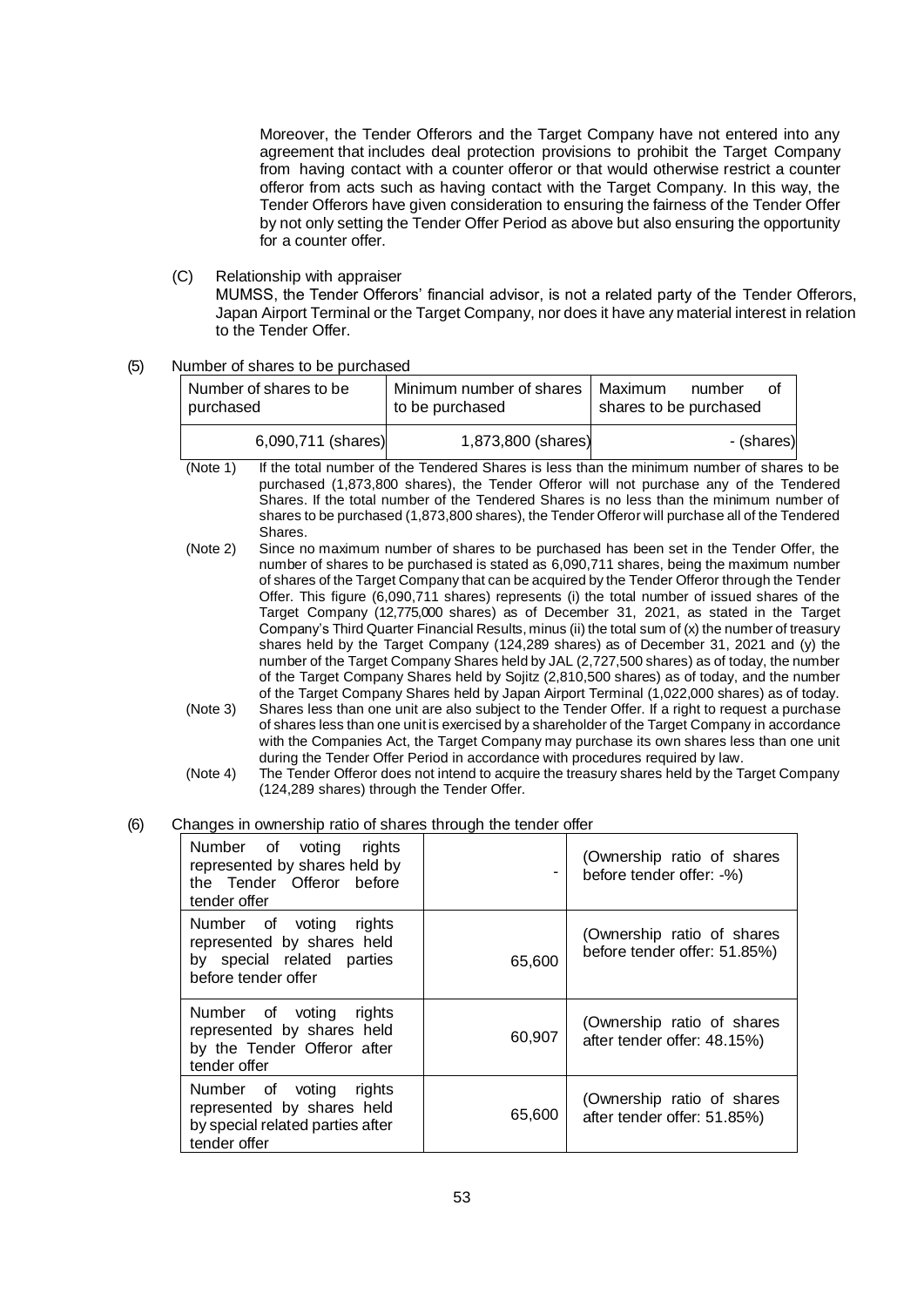- (Note 1) The "Number of voting rights represented by shares held by the Tender Offeror after tender offer" is the number of voting rights (60,907) with respect to the number of the shares to be purchased in the Tender Offer (6,090,711 shares).
- (Note 2) The "Number of voting rights represented by shares held by special related parties before tender offer" is stated as the total number of the voting rights represented by the Target Company Shares held by JAL, Sojitz and Japan Airport Terminal as of today as the shares held by each of the special related parties (excluding the parties who are excluded from the special related parties, pursuant to Article 3, Paragraph 2, Item 1 of the Cabinet Office Ordinance on Disclosure Required for Tender Offer for Share Certificates, Etc. by Person other than Issuer (Ministry of Finance Ordinance No. 38 of 1990, as amended) (the "Cabinet Ordinance"), in calculating the ownership ratio of shares pursuant to each of the Items of Article 27-2, Paragraph 1 of the Act).
- (Note 3) The "Total number of voting rights of all shareholders of the Target Company" is the number of voting rights of all shareholders (calculated based on the unit share system, in which 100 shares constitute one unit) as of September 30, 2021 as stated in the Target Company's Second Quarterly Report. However, since shares less than one unit are also subject to the Tender Offer, when calculating the "Ownership ratio of shares before tender offer" and the "Ownership ratio of shares after tender offer," the number of voting rights (126,507) represented by 12,650,711 shares is used as the denominator. This number of shares (12,650,711 shares) represents: (i) the total number of issued shares (12,775,000 shares) as of December 31, 2021, as stated in the Target Company's Third Quarter Financial Results, minus (ii) the number of treasury shares held by the Target Company (124,289 shares) as of the same day.
- (Note 4) The "Ownership ratio of shares before tender offer" and the "Ownership ratio of shares after tender offer" have been rounded to two decimal places.
- (7) Purchase price:  $15,592,220,160$  yen<br>(Note) The amount obtained by m

The amount obtained by multiplying the number of shares to be purchased through the Tender Offer (6,090,711 shares) by the Tender Offer Price (2,560 yen).

- (8) Method of settlement
	- (A) Name and location of head office of financial instruments business operator/bank etc. in charge of settlement of tender offer Mitsubishi UFJ Morgan Stanley Securities Co., Ltd. 9-2, Otemachi 1-chome, Chiyoda-ku, Tokyo au Kabucom Securities Co., Ltd. (subagent) 3-2, Otemachi 1-chome, Chiyoda-ku, Tokyo
	- (B) Commencement date of settlement Thursday, March 24, 2022
	- (C) Method of settlement

A notice regarding the purchase under the Tender Offer will be mailed to the address or location of tendering shareholders (or the standing proxy in the case of foreign shareholders) without delay after the expiration of the Tender Offer Period. Delivery through the subagent is to be made by electromagnetic means via the screen after logging in.

The purchase will be settled in cash. The sale price pertaining to the share certificates, etc. that have been purchased is to be remitted from the tender offer agent or the subagent to the location specified by the tendering shareholders (or the standing proxy in the case of foreign shareholders) without delay after the commencement date of the settlement as instructed by the relevant tendering shareholder (or the standing proxy in the case of foreign shareholders).

(D) Method of return of shares

If all of the Tendered Shares are not purchased in accordance with the terms described in "(A) Conditions set forth in each item of Article 27-13, Paragraph 4 of the Act and the details thereof" and "(B) Conditions of withdrawal, etc. of the tender offer, details thereof and method of disclosure of withdrawal, etc." of "(9) Other conditions and methods of purchase" below, the shares that need to be returned will be returned to tendering shareholders promptly after two (2) business days following the last day of the Tender Offer Period (the day of the withdrawal,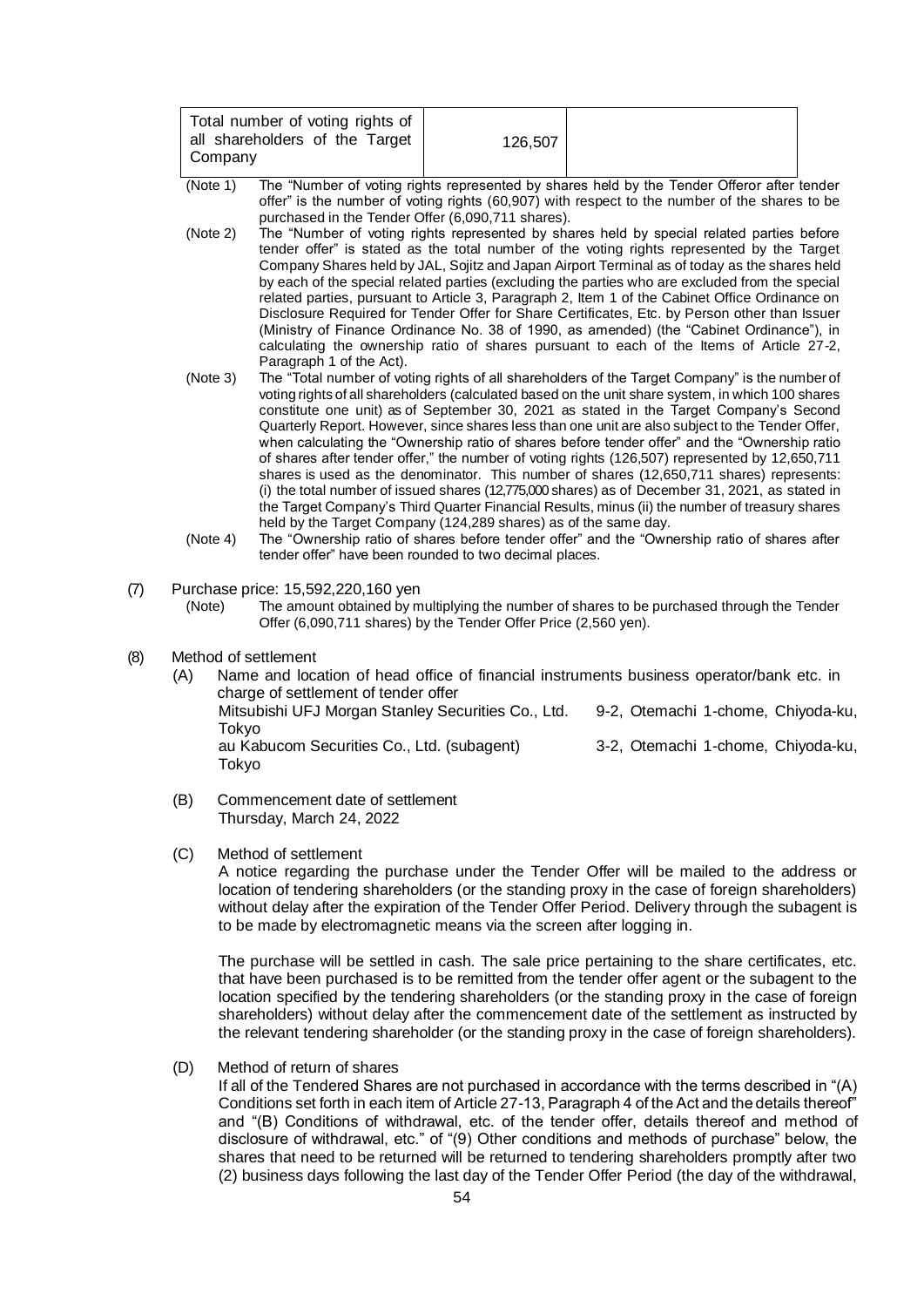if the Tender Offer is withdrawn) by restoring the record of the shares to the state that existed immediately prior to the relevant tender.

- (9) Other conditions and methods of purchase
	- (A) Conditions set forth in each item of Article 27-13, Paragraph 4 of the Act and the details thereof

If the total number of the Tendered Shares is less than the minimum number of shares to be purchased (1,873,800 shares), the Tender Offeror will not purchase any of the Tendered Shares. If the total number of the Tendered Shares is no less than the minimum number of shares to be purchased (1,873,800 shares), the Tender Offeror will purchase all of the Tendered Shares.

(B) Conditions of withdrawal, etc. of the tender offer, details thereof and method of disclosure of withdrawal, etc. If any event listed in Article 14, Paragraph 1, Items (1)1 through (1)10 and Items (1)13 through (1)19, Items (3)1 through (3)8 and (3)10, Item (4), as well as Article 14, Paragraph 2, Items (3) through (6) of the Enforcement Order occurs, the Tender Offeror may withdraw the Tender Offer.

In the Tender Offer, the "events that are equivalent to those listed in Items (3)1 through (3)9" in Article 14, Paragraph 1, Item (3)10 of the Enforcement Order shall refer to the following;

- (i) the case where it is found that there is a false statement, or an omission of, a material matter to be stated, in the statutory disclosure documents which the Target Company submitted in the past, where the Tender Offeror was not aware of the false statement or the omission and, despite using due care, the Tender Offeror was unable to be aware of the false statement or the omission; or
- (ii) the case where the events listed in Article 14, Paragraph 1, Items (3)1 through (3)7 occurs to the material subsidiary of the Target Company.

In addition, by the day immediately preceding the expiration date of the Tender Offer Period (including any cases where the Tender Offer Period is extended), with respect to the prior notification submitted by the Tender Offeror to the Japan Fair Trade Commission pursuant to the provisions of Article 10, Paragraph 2 of the Anti-Monopoly Act, if (i) the Tender Offeror receives, from the Japan Fair Trade Commission, a prior notice of a cease and desist order which orders the disposition of all or part of the Target Company Shares, the transfer of part of the business of the Tender Offeror, or any other equivalent disposition; (ii) the cease and desist period does not expire; or (iii) the Tender Offeror is subject to a petition for a court order for emergency suspension on suspicion of violating the provisions of Article 10, Paragraph 1 of the Anti-Monopoly Act, the Tender Offeror may withdraw the Tender Offer in accordance with it being a case where "Permission, etc." could not be obtained as set forth in Article 14, Paragraph 1, Item 4 of the Enforcement Order.

If the Tender Offeror intends to withdraw the Tender Offer, the Tender Offeror will give an electronic public notice and publish a notice to that effect in the Nikkei. However, if it is deemed difficult to give the public notice by the last day of the Tender Offer Period, the Tender Offeror will make a public announcement in the manner set out in Article 20 of the Cabinet Ordinance and give a public notice immediately after the announcement.

(C) Conditions to reduce purchase price, details thereof and method of disclosure of reduction Under Article 27-6, Paragraph 1, Item (1) of the Act, if the Target Company conducts any act set out in Article 13, Paragraph 1 of the Enforcement Order during the Tender Offer Period, the Tender Offeror may reduce the Tender Offer Price in accordance with the standards set out in Article 19, Paragraph 1 of the Cabinet Ordinance. If the Tender Offeror intends to reduce the Tender Offer Price, the Tender Offeror will give an electronic public notice and publish a notice to that effect in the Nikkei. However, if it is deemed difficult to give the public notice by the last day of the Tender Offer Period, the Tender Offeror will make a public announcement in the manner set out in Article 20 of the Cabinet Ordinance and give a public notice immediately after the announcement. If the Tender Offer Price is reduced, the Tender Offeror will also purchase the Tendered Shares on or before the date of the public notice at the reduced Tender Offer Price.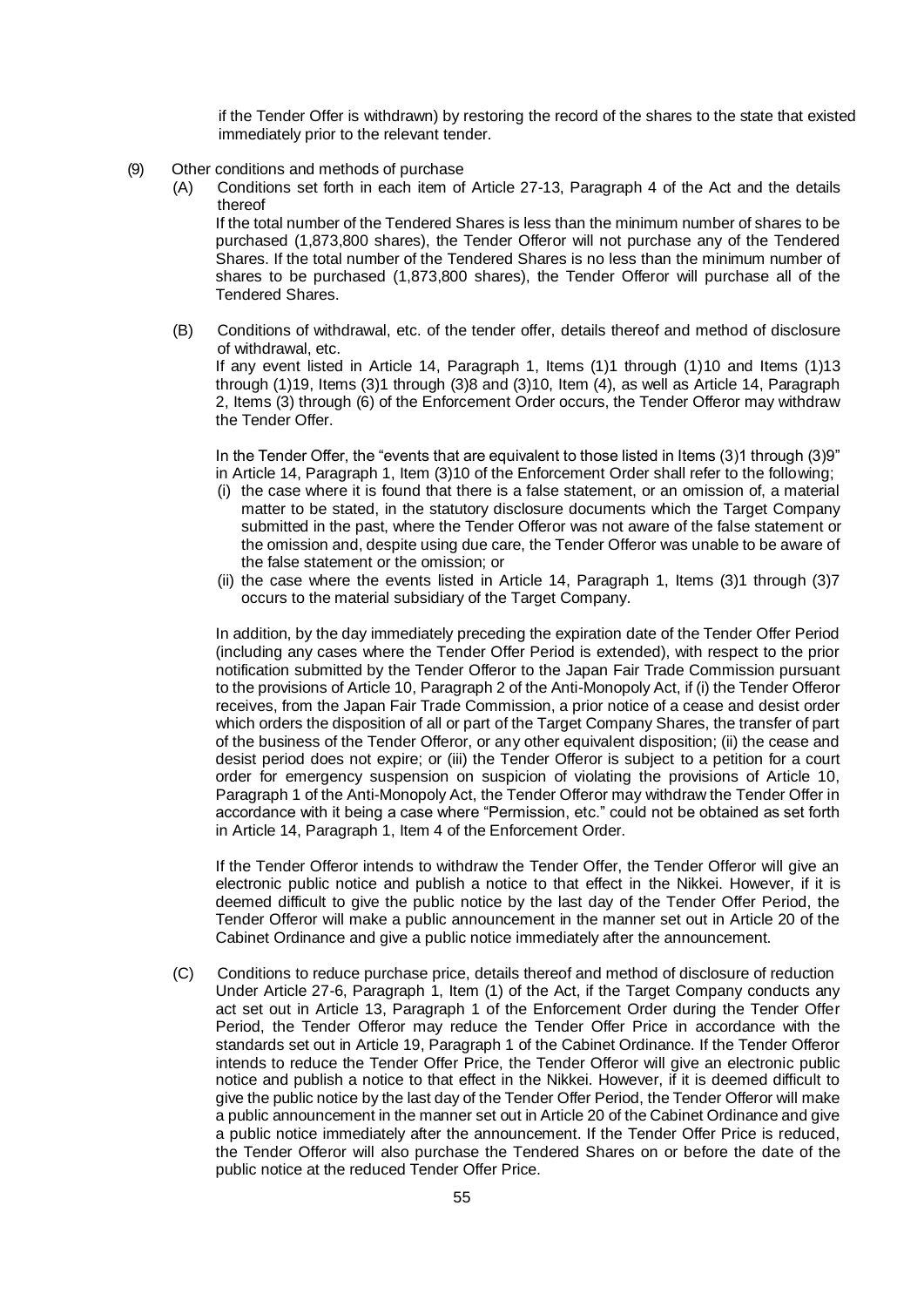- (D) Matters concerning tendering shareholders' right to cancel the tender agreement
	- Tendering shareholders may, at any time during the Tender Offer Period, cancel their agreements for the Tender Offer. If an agreement is to be cancelled with the tender offer agent, the relevant tendering shareholders must deliver or send a Tender Offer Application Receipt and a document stating that such tendering shareholder cancels its agreement for the Tender Offer (the "Cancellation Notice") to the head office or other Japanese branches of the tender offer agent which received the application from such tendering shareholders, by 4:00 p.m. on the last day of the Tender Offer Period. The cancellation of the agreement will take effect when the Cancellation Notice has been delivered to or has otherwise reached the person specified below. However, if the Cancellation Notice is sent by postal mail, it must reach the person specified below by no later than 4:00 p.m. on the last day of the Tender Offer Period. If an agreement that was tendered through au Kabucom Securities Co., Ltd. (subagent) is to be cancelled, please log in and conduct cancellation procedures no later than 4:00 p.m. on the last day of the Tender Offer Period in the manner set out on the "Tender Offer Bid (TOB)" page (https://kabu.com/item/tob/) on the subagent's website (https://kabu.com/).

Person who is authorized to receive the Cancellation Notice Mitsubishi UFJ Morgan Stanley Securities Co., Ltd. 9-2, Otemachi 1-chome, Chiyoda-ku, Tokyo

(Other Japanese branches of Mitsubishi UFJ Morgan Stanley Securities Co., Ltd.)

Even if tendering shareholders cancel their agreements for the tender, the Tender Offeror will not make any claim for damages or the payment of penalties against such tendering shareholders. The Tender Offeror will bear all expenses incurred in returning Tendered Shares. If tendering shareholders request the cancellation of their agreements for the tender, the Tendered Shares will be returned in the manner set out in "(D) Method of return of shares" of "(8) Method of settlement" above promptly after the completion of the procedures for such request for cancellation.

- (E) Method of disclosure if the conditions of the Tender Offer are changed
	- The Tender Offeror may change the conditions, etc. of the Tender Offer unless such change is prohibited under Article 27-6, Paragraph 1 of the Act or Article 13 of the Enforcement Order. If the Tender Offeror intends to change any conditions, etc. of the Tender Offer, the Tender Offeror will give an electronic public notice and publish a notice to that effect in the Nikkei. However, if it is deemed difficult to give the public notice by the last day of the Tender Offer Period, the Tender Offeror will make a public announcement in the manner set out in Article 20 of the Cabinet Ordinance and give a public notice immediately after the announcement. If the conditions, etc. of the Tender Offer are changed, the Tender Offeror will also purchase the Tendered Shares on or before the date of the public notice in accordance with the changed conditions, etc. of the Tender Offer.
- (F) Method of disclosure if amendment statement is filed
	- If the Tender Offeror submits an amendment statement to the tender offer registration statement to the Director-General of the Kanto Local Finance Bureau (excluding the cases provided for in the proviso in Article 27-8, Paragraph 11 of the Act), the Tender Offeror will immediately make a public announcement of the content of such amendment statement that is relevant to the content of the public notice of the commencement of the Tender Offer in the manner set out in Article 20 of the Cabinet Ordinance. The Tender Offeror will also immediately amend the tender offer explanation statement and deliver the amended tender offer explanation statement to the tendering shareholders who have already received the original tender offer explanation statement. However, if the amendments are limited in scope, the Tender Offeror may instead prepare and deliver to tendering shareholders a document stating the reason for the amendments, the matters amended, and the details thereof.
- (G) Method of disclosure of results of tender offer The results of the Tender Offer will be made public on the day following the last day of the Tender Offer Period in the manner set out in Article 9-4 of the Enforcement Order and Article 30-2 of the Cabinet Ordinance.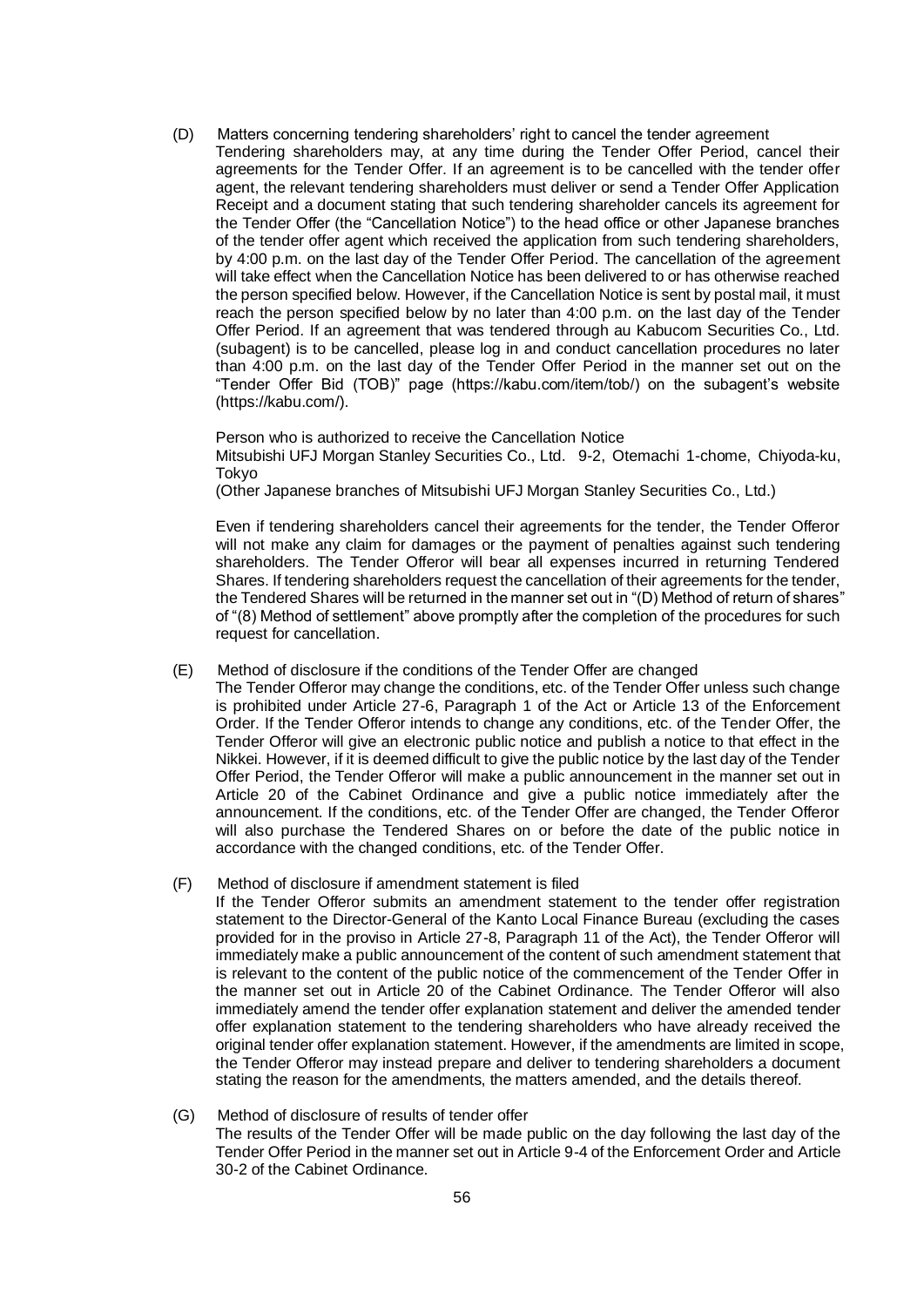(H) Other matters

The Tender Offer is not and will not be made, directly or indirectly, in or to the U.S., or by using the U.S. postal service or any other means or instruments of interstate or foreign commerce (including, but not limited to, telephone, telex, facsimile, e-mail, and internet communication), or through any facilities of a securities exchange in the U.S. No one can tender shares in the Tender Offer by any means or instruments above, or through any facility above, or from the U.S.

In addition, the tender offer registration statement and other related documents are not and may not be sent or delivered by the postal service or any other means in, to, or from the U.S. Any tender of shares in the Tender Offer that directly or indirectly breaches any of the restrictions above will not be accepted.

Upon tendering shares through the Tender Offer, each of the tendering shareholders (or the standing proxy in the case of foreign shareholders) may be required to represent and warrant the following to the tender offer agent or subagent:

(i) The tendering shareholder is not located in the U.S. at the time of tendering shares or sending the tender offer acceptance form; (ii) the tendering shareholder did not receive or send any information regarding the Tender Offer (including copies thereof), directly or indirectly, in, to or from the U.S.; (iii) the tendering shareholder did not use, directly or indirectly, the U.S. postal service or any other means or instruments of interstate or foreign commerce (including, but not limited to, telephone, telex, facsimile, e-mail, and internet communication) or any facilities of a securities exchange in the U.S. with respect to the purchase or for signing or delivering the tender offer acceptance form; and (iv) the tendering shareholder is not acting as an attorney, a trustee or a mandatary without discretion for any other person who is a resident of the U.S. (except for the case where the latter provides all instructions for the purchase from outside the U.S.).

- (10) Date of public notice of commencement of tender offer Tuesday, February 1, 2022
- (11) Tender offer agent

Mitsubishi UFJ Morgan Stanley Securities Co., Ltd.9-2, Otemachi 1-chome, Chiyoda-ku, Tokyo The tender offer agent appoints the following subagent in order to subcontract a part of its services. au Kabucom Securities Co., Ltd. (subagent) 3-2, Otemachi 1-chome, Chiyoda-ku, Tokyo

- 3. Post-tender offer policy, etc., and future outlook For the policies after the Tender Offer, etc., please refer to "1. Purposes of Tender Offer" above.
- 4. Others
	- (1) Agreements between the Tender Offerors and the Target Company or its officers, and contents thereof

According to the Target Company's Press Release Dated November 2, 2021, the Target Company resolved, at its board of directors' meeting held on November 2, 2021, that if the Tender Offer were to be commenced, the Target Company would express, as its opinion at that time, an opinion in favor of the Tender Offer and recommend that the Target Company's shareholders tender their shares in the Tender Offer.

In addition, according to the Target Company's Press Release Dated January 31, 2022, at a meeting of the board of directors of the Target Company held on January 31, 2022, the Target Company determined that, as of January 31, 2022, there were no factors that would change the opinion as of November 2, 2021 on the Tender Offer, and the Target Company resolved to again express an opinion in favor of the Tender Offer and to recommend that the shareholders of the Target Company tender their shares in the Tender Offer.

For details on the above decision-making, please refer to  $\mathsf{``(v)}$  Target Company's obtaining approvals from all non-interested directors of the Target Company and opinions from all noninterested auditors of the Target Company to the effect that they have no objections" of "(Measures to ensure fairness of the Tender Offer Price and to avoid conflicts of interest and other measures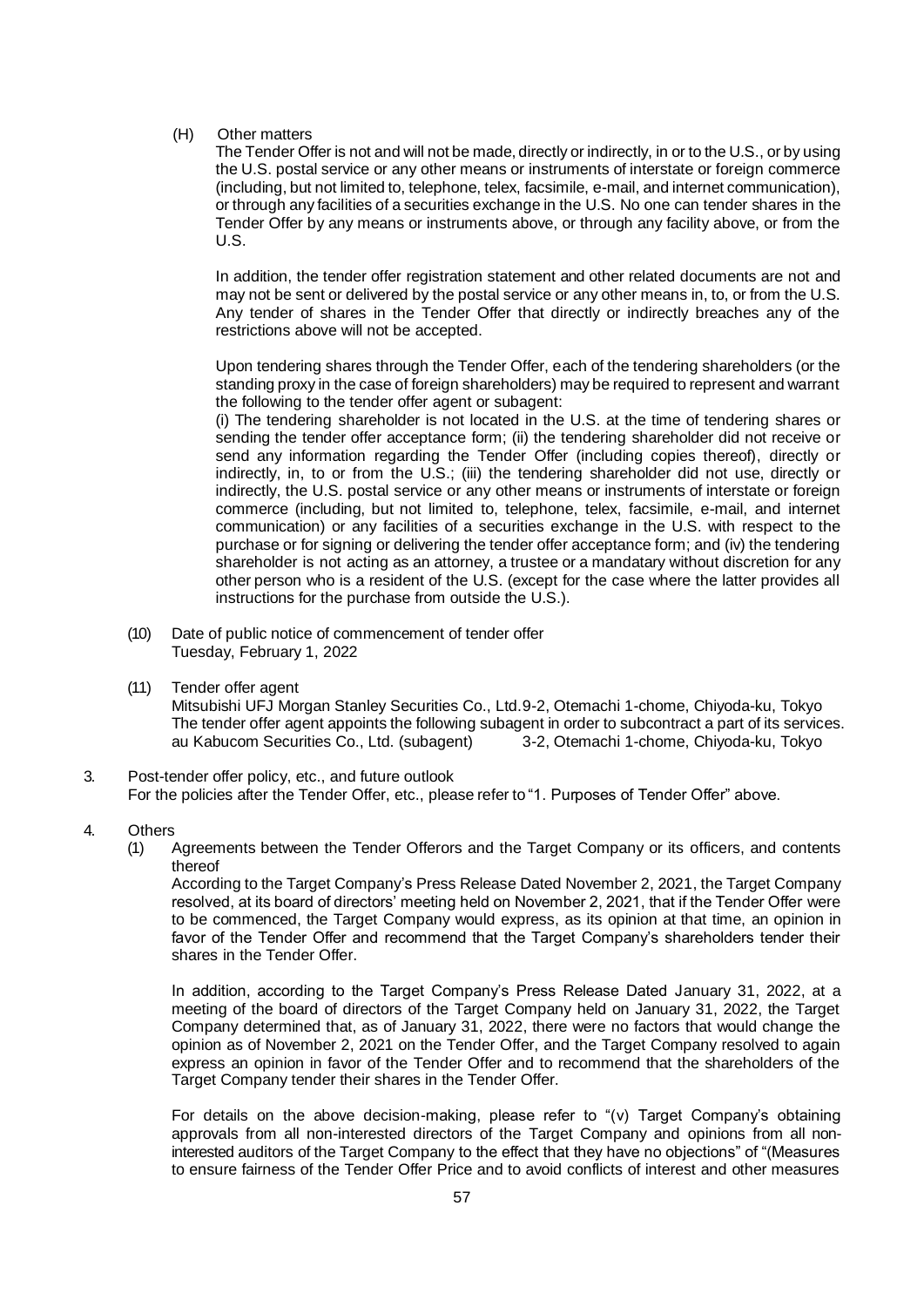to ensure fairness of the Tender Offer)" of "(B) Process of calculation" of "(4) Basis for the calculation of the Tender Offer Price" under "2. Outline of Tender Offer" above.

- (2) Other information considered necessary for investors to decide whether to tender their shares in tender offer
	- (A) Announcement of "Notice Regarding Revision to Year-End Dividend Forecast for Fiscal Year Ending March 2022 (Non-Payment) and Abolishment of Shareholder Rewards System"

Taking into account that the Tender Offer is to be commenced, the Target Company resolved, at its board of directors' meeting held on November 2, 2021, not to make a year-end dividend for the fiscal year ending March 2022 by revising the year-end dividend forecast for the fiscal year ending March 2022, which was announced on July 30, 2021, from "to be determined" to "non-payment". Taking into account that the Tender Offer Price was comprehensively determined based on the assumption that payment of year-end dividends, with reference date of March 31, 2022, would not be made, the Target Company resolved not to make a payment of year-end dividends for the fiscal year ending March 2022, although the Target Company recognized that distributing profits to shareholders was an important issue for management, and their basic policy was to make stable payment of dividends. In addition, the Target Company resolved, at its board of directors' meeting, to abolish the shareholder rewards system from the shareholder reward with reference date of March 31, 2022. Accordingly, the Target Company's shareholder rewards system will be abolished after payment of the shareholder reward for the shareholders of the Target Company who hold 100 or more shares of the Target Company as of September 30, 2021 is done.

For details, please refer to the press release titled "Notice Regarding Revision to Year-End Dividend Forecast for Fiscal Year Ending March 2022 (Non-Payment) and Abolishment of Shareholder Rewards System", dated November 2, 2021.

(B) Announcement of "Financial Results for the Third Quarter of Fiscal Year Ending March 2022 (Japan GAAP) (Consolidated)"

The Target Company announced the Target Company's Third Quarter Financial Results on January 31, 2022. The outline of such announcement is as described below. It has not undergone the quarterly review by an auditor pursuant to the provisions of Article 193-2, Paragraph 1 of the Act. The following outline of the announcement is a partial excerpt from the contents announced by the Target Company. For details, please refer to the content of the disclosure by the Target Company.

| Third cumulative quarterly<br>consolidated accounting period |
|--------------------------------------------------------------|
| (From April 1, 2021 to December 31, 2021)                    |
| 33,598 million yen                                           |
| $\triangle$ 566 million yen                                  |
| $\triangle$ 261 million yen                                  |
| $\triangle$ 319 million yen                                  |
|                                                              |

(a) Profits and losses (consolidated)

# (b) Per share information (consolidated)

| Accounting period   | Third cumulative quarterly<br>consolidated accounting period<br>(From April 1, 2021 to December 31, 2021) |
|---------------------|-----------------------------------------------------------------------------------------------------------|
| Earnings per share  | $\triangle$ 25.24 yen                                                                                     |
| Dividends per share | 0.00<br>ven                                                                                               |

End